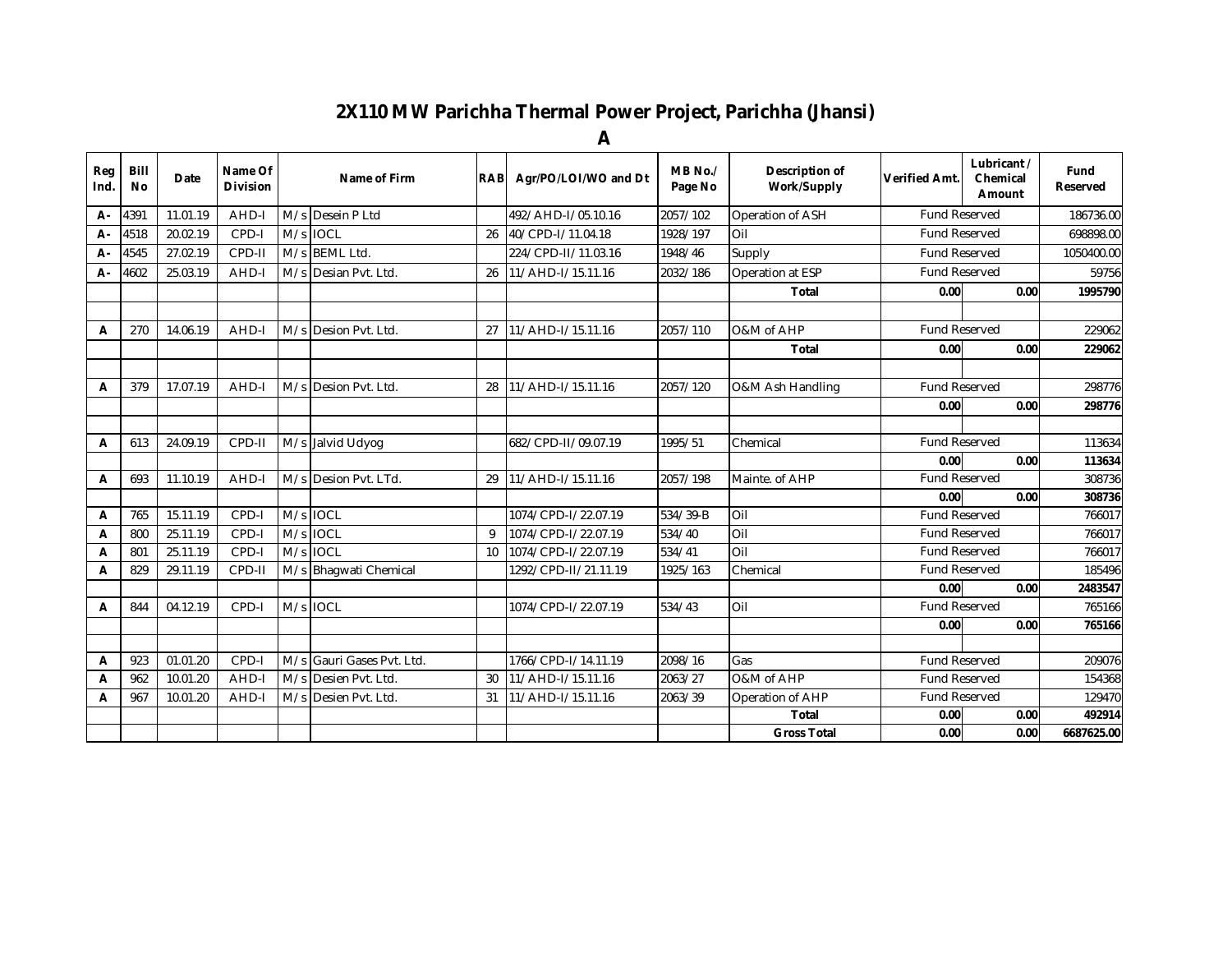|                |                |                      |                            |          |                                             |            | 2X210 MW Parichha Thermal Extension Project, Parichha (Jhansi) |                     |                    |                                      |                      |                        |                            |                                   |
|----------------|----------------|----------------------|----------------------------|----------|---------------------------------------------|------------|----------------------------------------------------------------|---------------------|--------------------|--------------------------------------|----------------------|------------------------|----------------------------|-----------------------------------|
|                |                |                      |                            |          |                                             |            | List-A                                                         |                     |                    |                                      |                      |                        |                            |                                   |
| Reg<br>Index   | <b>Bill No</b> | Date                 | Name Of<br><b>Division</b> |          | Name of Firm                                | <b>RAB</b> | Agr/PO/LOI/WO and Dt                                           | MB No.<br>/Page No. | Date of<br>Measur. | <b>Description of</b><br>Work/Supply | Verified Amt.        | Lubricant/<br>Chemical | <b>Part Paid</b><br>Amount | Fund<br><b>Reserved</b><br>Amount |
|                |                |                      |                            |          |                                             |            |                                                                |                     |                    |                                      |                      |                        |                            |                                   |
| А-             | 921            | 31.12.18             | C&ID-III                   |          | M/S Techflow System (P) Ltd.                | Ist        | 01/C&ID-III/18.03.16                                           | 418/37              | 18.08.17           | Erection Testing &<br>Commise        | <b>FUND RESERVED</b> |                        |                            | 496800                            |
|                |                |                      |                            |          |                                             |            |                                                                |                     |                    | <b>TOTAL</b>                         | 0.00                 | 0.00                   | 0.00                       | 496800                            |
|                |                |                      |                            |          |                                             |            |                                                                |                     |                    | <b>TOTAL</b>                         |                      | 0.00                   |                            |                                   |
|                |                |                      |                            |          |                                             |            |                                                                |                     |                    |                                      | 0.00                 | 0.00                   | 0.00                       | 0.00                              |
| А-             | 1103           | 25.02.19             | CSD-II                     | M/S IOCL |                                             |            | 680/CPD-I/25.08.17                                             | 460/17              |                    | <b>Diesel</b>                        | <b>FUND RESERVED</b> |                        |                            | 232832.00                         |
|                |                |                      |                            |          |                                             |            |                                                                |                     |                    | <b>TOTAL</b>                         | 0.00                 | 0.00                   | 0.00                       | 232832.00                         |
|                |                |                      |                            |          |                                             |            |                                                                |                     |                    |                                      |                      |                        |                            |                                   |
| А-             | 60             | 09.04.19             | CSD-II                     | M/S SAIL |                                             |            | 168/CPD-I/30.01.19                                             | 242                 |                    | Advance (OH#4)                       | <b>FUND RESERVED</b> |                        |                            | 2599800.00                        |
|                |                |                      |                            |          |                                             |            |                                                                |                     |                    | <b>TOTAL</b>                         | 0.00                 | 0.00                   | 0.00                       | 2599800.00                        |
|                |                |                      |                            |          |                                             |            |                                                                |                     |                    |                                      |                      |                        |                            |                                   |
| А-             | 474            | 30.08.19             | CSD-II                     |          | M/S Voith Turbo Privte Ltd.                 |            | 142/CPD-II/04.02.19                                            | 561/10              |                    | Supply                               | <b>FUND RESERVED</b> |                        |                            | 578634.00                         |
|                |                |                      |                            |          |                                             |            |                                                                |                     |                    | <b>TOTAL</b>                         | 0.00                 | 0.00                   | 0.00                       | 578634.00                         |
|                |                |                      |                            |          |                                             |            |                                                                |                     |                    |                                      |                      |                        |                            |                                   |
|                |                |                      |                            |          |                                             |            |                                                                |                     |                    | <b>TOTAL</b>                         | 0.00                 | 0.00                   | 0.00                       | 0.00                              |
|                | 781            |                      | CSD-II                     |          |                                             |            | 1352/CPD-I/28.08.19                                            |                     |                    |                                      | <b>FUND RESERVED</b> |                        |                            |                                   |
| А-             |                | 20.12.19             |                            | M/S Sail |                                             |            |                                                                | 460/30              |                    | <b>HR Plate</b><br><b>TOTAL</b>      | 0.00                 | 0.00                   | 1171528.00<br>1171528.00   | 439057.00<br>439057.00            |
|                |                |                      |                            |          |                                             |            |                                                                |                     |                    |                                      |                      |                        |                            |                                   |
| А-             | 855            | 20.01.20             | CSD-II                     | M/S Sail |                                             |            | 1915/CPD-I/09.12.19                                            | 242/118             |                    | E R W                                | <b>FUND RESERVED</b> |                        |                            | 703398.00                         |
|                |                |                      |                            |          |                                             |            |                                                                |                     |                    | <b>TOTAL</b>                         | 0.00                 | 0.00                   | 0.00                       | 703398.00                         |
|                |                |                      |                            |          |                                             |            |                                                                |                     |                    |                                      |                      |                        |                            |                                   |
|                |                |                      |                            |          |                                             |            |                                                                |                     |                    | <b>TOTAL</b>                         | 0.00                 | 0.00                   | 0.00                       | 0.00                              |
|                |                |                      |                            |          |                                             |            |                                                                |                     |                    |                                      |                      |                        |                            |                                   |
|                |                |                      |                            |          |                                             |            |                                                                |                     |                    | <b>TOTAL</b>                         | 0.00                 | 0.00                   | 0.00                       | 0.00                              |
|                |                |                      |                            |          |                                             |            |                                                                |                     |                    |                                      |                      |                        |                            |                                   |
| Α              | 333            |                      | 30.05.20 SD BTPS           |          | M/s Indian Oil Corporation                  |            | 90777 F DT7 DTF 37 27.04                                       | 242/124             |                    | Lubricants                           | <b>FUND RESERVED</b> |                        |                            | 1351253                           |
|                |                |                      |                            |          |                                             |            |                                                                |                     |                    | <b>TOTAL</b>                         | $\mathbf{0}$         | $\mathbf{0}$           | $\mathbf{0}$               | 1351253.00                        |
|                |                |                      |                            |          |                                             |            |                                                                |                     |                    |                                      |                      |                        |                            |                                   |
|                |                |                      |                            |          |                                             |            |                                                                |                     |                    | <b>TOTAL</b>                         | $\mathbf{0}$         | $\mathbf{0}$           | $\mathbf{0}$               | $\mathbf{0}$                      |
|                |                |                      |                            |          |                                             |            |                                                                |                     |                    |                                      |                      |                        |                            |                                   |
|                |                |                      |                            |          |                                             |            |                                                                |                     |                    | <b>TOTAL</b>                         | $\mathbf{0}$         | $\mathbf{0}$           | $\mathbf 0$                | $\mathbf{0}$                      |
|                |                |                      |                            |          |                                             |            |                                                                | 575/51              |                    |                                      | <b>FUND RESERVED</b> |                        |                            | 224837.00                         |
| Α<br>Α         | 648<br>720     | 18.08.20<br>27.08.20 | PD-I<br>PD-I               |          | M/s Mansaur Alum<br>M/s Hindustan Petrolium |            | 239/PD-I/06.06.20<br>1324/PD-I/22.08.19                        | 242/128             |                    | Chemical<br>Oil                      | <b>FUND RESERVED</b> |                        |                            | 936089.00                         |
| $\overline{A}$ | 721            | 27.08.20             | PD-I                       |          | M/s Bharat Petrolium                        |            | 368/PD-I/27.04.20                                              | 242/127             |                    | Oil                                  | <b>FUND RESERVED</b> |                        |                            | 248206.00                         |
|                |                |                      |                            |          |                                             |            |                                                                |                     |                    | <b>TOTAL</b>                         | $\bf{0}$             | $\mathbf{0}$           | $\mathbf 0$                | 1409132.00                        |
|                |                |                      |                            |          |                                             |            |                                                                |                     |                    |                                      |                      |                        |                            |                                   |
|                |                |                      |                            |          |                                             |            |                                                                |                     |                    | <b>TOTAL</b>                         | $\mathbf{0}$         | $\mathbf{0}$           | $\mathbf{0}$               | $\mathbf{0}$                      |
|                |                |                      |                            |          |                                             |            |                                                                |                     |                    |                                      |                      |                        |                            |                                   |
|                |                |                      |                            |          |                                             |            |                                                                |                     |                    | <b>TOTAL</b>                         | 0.00                 | $\mathbf{0}$           | $\mathbf{0}$               | 0.00                              |
|                |                |                      |                            |          |                                             |            |                                                                |                     |                    |                                      |                      |                        |                            |                                   |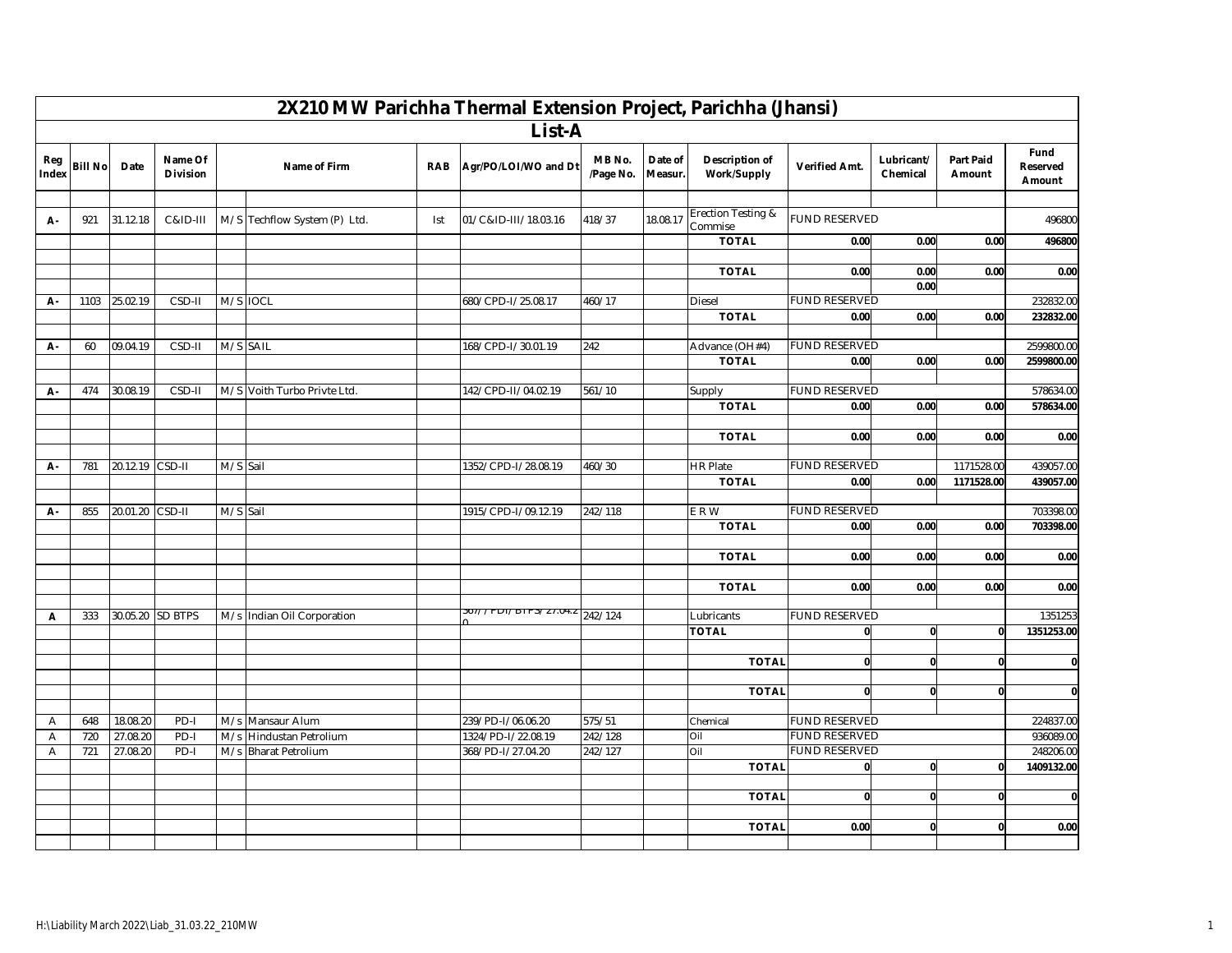|                |      |          |                   |     |                              |                  |                      |          | <b>TOTAL</b>                                                                     | $\mathbf{0}$         | $\mathbf{0}$ | $\mathbf{0}$ | $\mathbf{0}$ |
|----------------|------|----------|-------------------|-----|------------------------------|------------------|----------------------|----------|----------------------------------------------------------------------------------|----------------------|--------------|--------------|--------------|
|                |      |          |                   |     |                              |                  |                      |          |                                                                                  |                      |              |              |              |
| $\overline{A}$ | 1469 | 15.02.21 | CHD-I             |     | M/s IOCL                     | 19 <sub>th</sub> | 1065/PD-I/04.09.20   | 534/100  | Oil                                                                              | <b>FUND RESERVED</b> |              |              | 551787.00    |
|                |      |          |                   |     |                              |                  |                      |          | <b>TOTAL</b>                                                                     | $\mathbf{0}$         | $\mathbf{0}$ | $\mathbf{0}$ | 551787       |
|                |      |          |                   |     |                              |                  |                      |          |                                                                                  |                      |              |              |              |
|                |      |          |                   |     |                              |                  |                      |          | <b>TOTAL</b>                                                                     | $\mathbf{0}$         | $\mathbf{0}$ | 0.00         | 0.00         |
|                |      |          |                   |     |                              |                  |                      |          |                                                                                  |                      |              |              |              |
|                |      |          |                   |     |                              |                  |                      |          | <b>TOTAL</b>                                                                     | $\mathbf{0}$         | $\mathbf{0}$ | $\mathbf{0}$ | $\mathbf{0}$ |
|                |      |          |                   |     |                              |                  |                      |          |                                                                                  |                      |              |              |              |
| $\overline{A}$ | 247  | 31.05.21 | PD-I              |     | M/s Jalvid Udyog             | Inv.             | 218/PD-I/06.04.21    | 575/63   | Chemical                                                                         | <b>FUND RESERVED</b> |              |              | 275660.00    |
|                |      |          |                   |     |                              |                  |                      |          | <b>TOTAL</b>                                                                     | $\mathbf{0}$         | 0            | $\mathbf{0}$ | 275660       |
|                |      |          |                   |     |                              |                  |                      |          |                                                                                  |                      |              |              |              |
| Α              | 359  | 02.07.21 | PD-I              | M/s | <b>Sunil Chemicals</b>       | Inv.             | 343/PD-I/29.05.21    | 559/127  | Chemical                                                                         | <b>FUND RESERVED</b> |              |              | 611712.00    |
| Α              | 448  | 31.07.21 | PD-I              | M/s | Hindon India Pvt. Ltd.       | Inv.             | 495/PD-I/07.07.21    | 568/90   | Chemicals                                                                        | <b>FUND RESERVED</b> |              |              | 238337.00    |
|                |      |          |                   |     |                              |                  |                      |          | <b>TOTAL</b>                                                                     | $\mathbf{0}$         | $\mathbf{0}$ | $\mathbf{0}$ | 850049       |
|                |      |          |                   |     |                              |                  |                      |          |                                                                                  |                      |              |              |              |
| A              | 481  | 09.08.21 | PD-I              | M/s | <b>IOCL</b>                  | Inv.             | 580/PD-I/01.06.21    | 534/145  | Oil                                                                              | <b>FUND RESERVED</b> |              |              | 1043365.00   |
| $\overline{A}$ | 482  | 09.08.21 | $PD-I$            | M/s | <b>IOCL</b>                  | Inv.             | 580/PD-I/01.06.21    | 534/144  | Oil                                                                              | <b>FUND RESERVED</b> |              |              | 1043365.00   |
| $\overline{A}$ | 515  | 16.08.21 | CPD-II            | M/s | Power Engineers              | Inv.             | 778/CPD-II/30.07.19  | 580/125  | Freight                                                                          | <b>FUND RESERVED</b> |              |              | 16638.00     |
| Α              | 516  | 16.08.21 | CPD-II            | M/s | Power Engineers              | Inv.             | 1506/CPD-II/31.12.18 | 580/126  | Freight                                                                          | <b>FUND RESERVED</b> |              |              | 2740.00      |
| A              | 517  | 16.08.21 | CPD-II            | M/s | <b>Power Engineers</b>       | Inv.             | 54/CPD-II/19.01.19   | 580/126  | Freight                                                                          | <b>FUND RESERVED</b> |              |              | 16992.00     |
| $\overline{A}$ | 518  | 16.08.21 | CPD-II            | M/s | Power Engineers              | Inv.             | 1669/CPD-I/21.03.18  | 580/127  | Freight                                                                          | <b>FUND RESERVED</b> |              |              | 4508.00      |
| Α              | 519  | 16.08.21 | CPD-II            | M/s | Power Engineers              | Inv.             | 1669/CPD-I/21.03.18  | 580/127  | Freight                                                                          | <b>FUND RESERVED</b> |              |              | 29382.00     |
| Α              | 520  | 16.08.21 | CPD-II            | M/s | Power Engineers              | Inv.             | 524/CPD-II/13.04.17  | 580/128  | Freight                                                                          | <b>FUND RESERVED</b> |              |              | 4366.00      |
| A              | 556  | 21.08.21 | PD-I              | M/s | Supreme Chemicals            | Inv.             | 342/PD-I/29.05.21    | 535/197  | Supply                                                                           | <b>FUND RESERVED</b> |              |              | 186185.00    |
|                |      |          |                   |     |                              |                  |                      |          | <b>TOTAL</b>                                                                     | $\mathbf{0}$         | $\mathbf{0}$ | $\mathbf{0}$ | 2347541      |
| A              | 636  | 10.09.21 | $PD-I$            | M/s | <b>IOCL</b>                  | Inv.             | 580/PD-I/01.06.21    | 534/150  | Freight                                                                          | <b>FUND RESERVED</b> |              |              | 1012074.00   |
| Α              | 637  | 10.09.21 | $PD-I$            | M/s | <b>IOCL</b>                  | Inv.             | 580/PD-I/01.06.21    | 534/151  | Freight                                                                          | <b>FUND RESERVED</b> |              |              | 1012074.00   |
| Α              | 747  | 29.09.21 | CHD-II            | M/s | Instrument Care Group        | 3rd              | 08/CHD-III/14.12.20  | 632      | Routine                                                                          | <b>FUND RESERVED</b> |              |              | 53532.00     |
| A              | 752  | 30.09.21 | PD-I              | M/s | Rudra Chemrecals             | Inv.             | 636/PD-I/26.08.21    | 568/100  | Chemical                                                                         | <b>FUND RESERVED</b> |              |              | 46898.00     |
| $\overline{A}$ | 753  | 30.09.21 | $PD-I$            | M/s | Rudra Chemrecals             | Inv.             | 425/PD-I/16.05.20    | 568/101  | Chemical                                                                         | <b>FUND RESERVED</b> |              |              | 82246.00     |
|                |      |          |                   |     |                              |                  |                      |          | <b>TOTAL</b>                                                                     | 0.00                 | 0.00         | 0.00         | 2206824.00   |
|                | 806  | 20.10.21 | <b>S&amp;ID</b>   |     | M/s Arun Kumar               | 1st              | 38/S&TD/08.03.21     | 614/13 B | Vehicle                                                                          | <b>FUND RESERVED</b> |              |              | 116483.00    |
| Α<br>A         | 852  | 23.10.21 | AHD-II            | M/s | <b>Bharti Enterprises</b>    | 7th              | 12/AHD-II/2021       | 479/163  | House Keeping                                                                    | <b>FUND RESERVED</b> |              |              | 102466.00    |
| $\overline{A}$ | 853  | 23.10.21 | AHD-II            | M/s | <b>Bharti Enterprises</b>    | 5th              | 07/AHD/2021          | 479/165  | <b>Upting Shipting</b>                                                           | <b>FUND RESERVED</b> |              |              | 83352.00     |
| Α              | 854  | 23.10.21 | AHD-II            | M/s | Jahangir Enterprises         | 2nd              | 02/AHD/23.07.21      | 479/166  | Routine                                                                          | <b>FUND RESERVED</b> |              |              | 70703.00     |
| Α              | 863  | 25.10.21 | CMD-III           | M/s | Jamuna Mehar Enterprises     | 1st              | 14/CMD-III/03.07.21  | 1961/40  | Whihe Washing                                                                    | <b>FUND RESERVED</b> |              |              | 504448.00    |
| Α              | 900  | 30.10.21 | $PD-I$            | M/s | <b>BHEL LKO</b>              | Inv.             | 688/PD-I/09.09.21    | 1991/128 | 10% Adv                                                                          | <b>FUND RESERVED</b> |              |              | 110000.00    |
| A              | 901  | 30.10.21 | $PD-I$            |     | M/s BHEL LKO                 | Inv.             | 683/PD-I/08.09.21    | 1991/128 | 10% Adv                                                                          | <b>FUND RESERVED</b> |              |              | 81140.00     |
|                |      |          |                   |     |                              |                  |                      |          | <b>TOTAL</b>                                                                     |                      | 0.00         | 0.00         | 1068592.00   |
|                |      |          |                   |     |                              |                  |                      |          |                                                                                  |                      |              |              |              |
| A              | 903  | 01.11.21 | PD-I              |     | M/s BHEL                     | Inv.             | 486/PD-I/13.04.21    | 1968/90  | 10% Adv                                                                          | <b>FUND RESERVED</b> |              |              | 77500.00     |
| Α              | 910  | 08.11.21 | <b>C&amp;ID-I</b> | M/s | <b>Syndicate Engineers</b>   | 3rd              | 08/C&ID-I/10.09.21   | 452/57   | Round the Clock                                                                  | <b>FUND RESERVED</b> |              |              | 384259.00    |
| A              | 911  | 08.11.21 | CFA&BO            | M/s | Agarwal Ra & Assotices       | Inv.             | 04/PD-I/16.07.21     | 494/52   | <b>GST Work</b>                                                                  | <b>FUND RESERVED</b> |              |              | 38880.00     |
| Α              | 912  | 08.11.21 | EMD-III           |     | M/s Singh & Singh Electrical | PI               | 275/EMD-IV/08.06.18  | 1984/78  | Trf. From to 2x110<br>vide om no 586/EMD-<br>IDT 29.10.21 (B-392<br>DT 26.12.19) | <b>FUND RESERVED</b> |              |              | 24189.00     |
| $\overline{A}$ | 914  | 08.11.21 | PD-I              | M/s | <b>ION Exehange</b>          | Inv.             | 761/PD-I/30.09.21    | 559/137  | 01/                                                                              | <b>FUND RESERVED</b> |              |              | 1670443.00   |
| A              | 915  | 08.11.21 | PD-I              | M/s | <b>BHEL</b>                  | Inv.             | 34/PD-I/16.01.21     | 1990/60  | Supply                                                                           | <b>FUND RESERVED</b> |              |              | 1320.00      |
| Α              | 916  | 08.11.21 | $PD-I$            | M/s | <b>BHEL</b>                  | Inv.             | 546/PD-I/27.07.21    | 450/205  | Supply                                                                           | <b>FUND RESERVED</b> |              |              | 61120.00     |
| Α              | 917  | 08.11.21 | PD-I              | M/s | <b>BHEL</b>                  | Inv.             | 549/PD-I/27.07.21    | 450/205  | Supply                                                                           | <b>FUND RESERVED</b> |              |              | 109781.00    |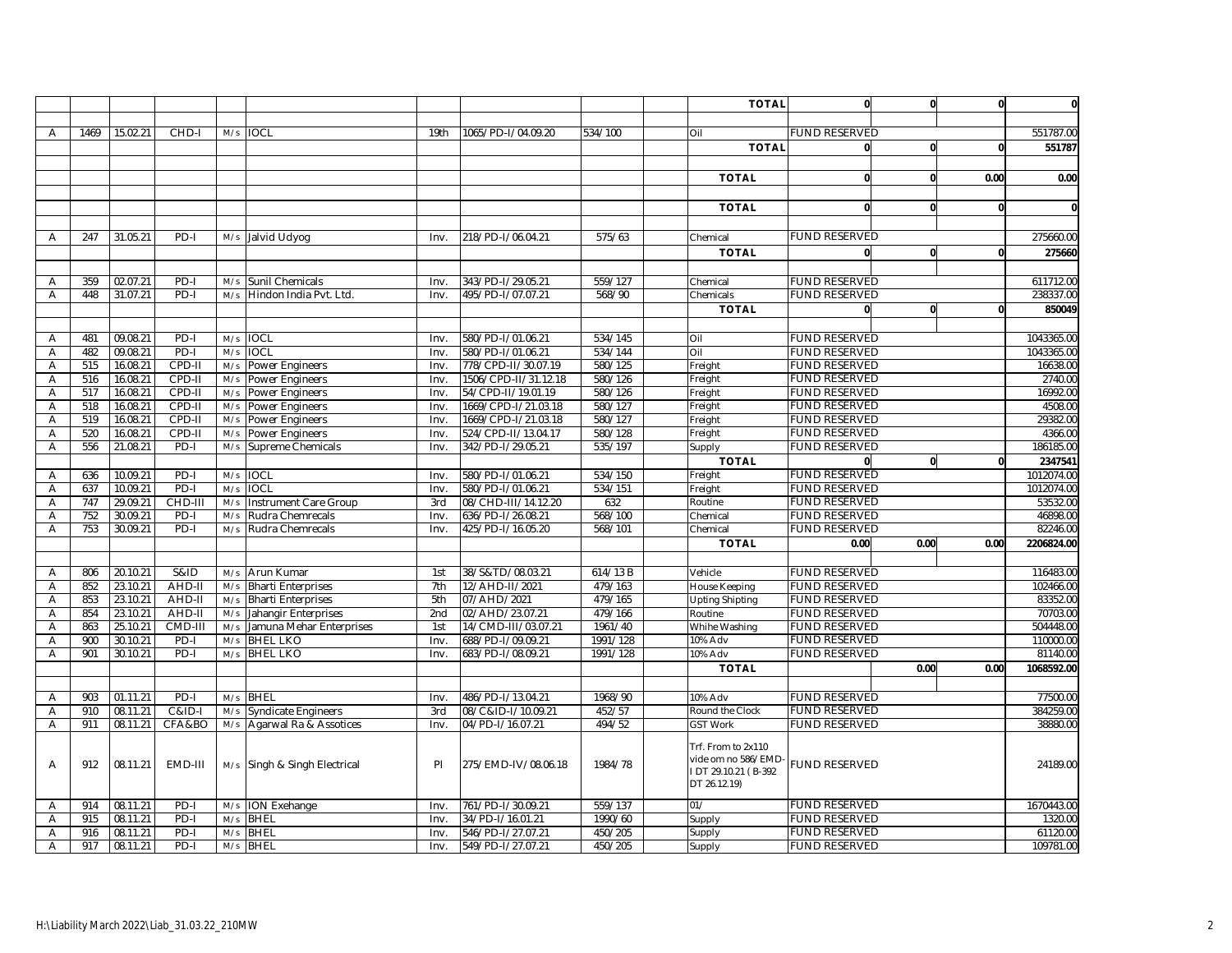| $\overline{\mathsf{A}}$ | 918  | 08.11.21 | $PD-I$     | M/s | <b>BHEL</b>                | Inv             | 530/PD-I/17.07.21    | 450/205      | Supply                                                           | <b>FUND RESERVED</b> |                               | 117200.00  |
|-------------------------|------|----------|------------|-----|----------------------------|-----------------|----------------------|--------------|------------------------------------------------------------------|----------------------|-------------------------------|------------|
| A                       | 922  | 12.11.21 | EMD-II     | M/s | Priyanka Enterprises       | 3rd             | 10/EMD-II/20.04.20   | 443/52       | Round the Clock                                                  | <b>FUND RESERVED</b> |                               | 231336.00  |
| A                       | 938  | 18.11.21 | CPD-I      | M/s | Power Engineering          | Inv.            | 986/CPD-I/06.06.15   | 580/135      | freight                                                          | FUND RESERVED        |                               | 36462.00   |
| Α                       | 939  | 18.11.21 | CPD-II     | M/s | Power Engineering          | Inv.            | 406/CPD-II/19.05.16  | 580/136      | freight                                                          | <b>FUND RESERVED</b> |                               | 37288.00   |
| A                       | 940  | 18.11.21 | CPD-II     | M/s | Power Engineering          | Inv.            | 411/CPD-II/10.04.13  | 580/137      | freight                                                          | <b>FUND RESERVED</b> |                               | 12096.00   |
| Α                       | 941  | 18.11.21 | $CSD-B$    | M/s | Agra Computer              | Inv.            | 05/SD-B/2021         | 491/115      | computer                                                         | FUND RESERVED        |                               | 21830.00   |
| A                       | 949  | 20.11.21 | <b>AHD</b> | M/s | <b>Bharti Enterprises</b>  | 8f              | 12/AHD/28.12.20      | 479/174      | house keeping                                                    | <b>FUND RESERVED</b> |                               | 107614.00  |
| A                       | 950  | 20.11.21 | <b>AHD</b> | M/s | <b>Bharti Enterprises</b>  | 8               | 07/AHD-II/31.08.20   | 479/174      | lifting and shifting                                             | <b>FUND RESERVED</b> |                               | 218964.00  |
| Α                       | 951  | 20.11.21 | <b>AHD</b> | M/s | Jahangir Enterprises       | 3rd             | 02/AHD/23.07.21      | 479/175      | Routine                                                          | FUND RESERVED        |                               | 54660.00   |
| A                       | 952  | 20.11.21 | <b>AHD</b> | M/s | Zenith Engineering         | 2nd             | 03/AHD-II/09.08.21   | 479/51       | operation                                                        | <b>FUND RESERVED</b> |                               | 77850.00   |
| $\overline{A}$          | 953  | 20.11.21 | AHD        | M/s | Rajeev Kumar               | 3rd             | 04/AHD-II/11.08.21   | 479/52       | operation                                                        | <b>FUND RESERVED</b> |                               | 20761.00   |
| A                       | 960  | 22.11.21 | TSD-I      | M/s | P.T.C. India Pvt.LTd       | H/r             | 307/TSD-I/25.11.20   | 611/29       | 20/PTPP/TSD-1/15.12.21                                           | <b>FUND RESERVED</b> |                               | 0.00       |
|                         |      |          |            |     |                            |                 |                      |              | <b>TOTAL</b>                                                     | 0.00                 | 0.00<br>0.00                  | 3303553.00 |
|                         |      |          |            |     |                            |                 |                      |              |                                                                  |                      |                               |            |
| $\overline{\mathsf{A}}$ | 1006 | 01.12.21 | $SD-B$     | M/s | Manvendra Singh            | 6th             | 03/SD-B/2021         | 2095/        | Vehicle                                                          | <b>FUND RESERVED</b> |                               | 17950.00   |
| A                       | 1007 | 01.12.21 | $PD-I$     | M/s | Yaksha Kr. Prajapati       | 2nd             | 14/PD-I/06.09.21     | 554/7        | Computer                                                         | UND RESERVED         |                               | 14000.00   |
|                         |      |          |            |     |                            |                 |                      |              |                                                                  |                      |                               |            |
| Α                       | 1008 | 04.12.21 | CFA&BO     | M/s | <b>Dhruv Services</b>      | 2nd             | 291/CFA&BO/16.03.21  | 494/53       | Computer                                                         | <b>FUND RESERVED</b> |                               | 8260.00    |
| A                       | 1009 | 04.12.21 | CFA&BO     | M/s | <b>Dhruv Services</b>      | 2 <sub>nd</sub> | 292/CFA&BO/16.03.21  | 494/54       | Computer                                                         | FUND RESERVED        |                               | 8260.00    |
| $\overline{A}$          | 1010 | 04.12.21 | CFA&BO     | M/s | <b>Dhruv Services</b>      | 3rd             | 589/CFA&BO/06.07.21  | 494/54       | Computer                                                         | <b>FUND RESERVED</b> |                               | 14160.00   |
| A                       | 1011 | 04.12.21 | CFA&BO     | M/s | <b>Dhruv Services</b>      | 4th             | 589/CFA&BO/06.07.21  | 494/55       | Computer                                                         | <b>FUND RESERVED</b> |                               | 14160.00   |
| A                       | 1012 | 04.12.21 | CFA&BO     | M/s | <b>Dhruv Services</b>      | 4th             | 843/CFA&BO/07.09.21  | 494/55       | Computer                                                         | <b>FUND RESERVED</b> |                               | 22680.00   |
| Α                       | 1013 | 04.12.21 | CFA&BO     | M/s | <b>Dhruv Services</b>      | 4th             | 850/CFA&BO/08.09.21  | 494/55       | Computer                                                         | <b>FUND RESERVED</b> |                               | 22680.00   |
| Α                       | 1019 | 04.12.21 | $SD-B$     | M/s | Agra Computer              | inv.            | 05/SD-B/2021         | 487/166      | Computer                                                         | <b>FUND RESERVED</b> |                               | 21830.00   |
| A                       | 1020 | 04.12.21 | PD-I       | M/s | Rudra Chemracels           | inv.            | 636/PD-I/26.08.21    | 575/70       | Chemical                                                         | <b>FUND RESERVED</b> |                               | 46304.00   |
| $\overline{A}$          | 1021 | 04.12.21 | $PD-I$     | M/s | Cleanflow India Pvt. Ltd.  | inv.            | 272/OGD/18.06.21     | 575/71       | Chemical                                                         | <b>FUND RESERVED</b> |                               | 47790.00   |
| Α                       | 1022 | 04.12.21 | PD-I       | M/s | Cleanflow India Pvt. Ltd.  | inv.            | 272/OGD/18.06.21     | 575/72       | Chemical                                                         | <b>FUND RESERVED</b> |                               | 85243.00   |
| Α                       | 1037 | 06.12.21 | $PD-I$     | M/s | Amit Gupta                 | finl            | 16/PD-I/07.09.21     | 1950/131     | Computer                                                         | <b>FUND RESERVED</b> |                               | 4000.00    |
| $\overline{A}$          | 1051 | 10.12.21 | $PD-I$     | M/s | Deepak Kumar               | 2 <sub>nd</sub> | 13/PD-I/07.09.21     | 1959         | Vehicle                                                          | <b>FUND RESERVED</b> |                               | 18948.00   |
| Α                       | 1052 | 10.12.21 | $PD-I$     | M/s | Deepak Kumar               | 1st             | 15/PD-I/07.09.21     | 2098         | Vehicle                                                          | <b>FUND RESERVED</b> |                               | 38972.00   |
| A                       | 1060 | 16.12.21 | CHD-III    | M/s | Saurabh Engineering Works  | 4th f           | 02/CHD-III/11.06.21  | 372/75       | Computer                                                         | <b>FUND RESERVED</b> |                               | 21000.00   |
| Α                       | 1080 | 16.12.21 | CPD-I      |     | M/s J.K. Engineering       | inv.            | 1442/CPD-I/09.09.19  | 561/71       | supply (trf. B-715<br>against.OM No.<br>774/CHD-I<br>DT.06.12.21 | <b>FUND RESERVED</b> |                               | 1168686.00 |
| $\overline{A}$          | 1082 | 17.12.21 | AHD        | M/s | Garg Engineering           | 1st             | 06/AHD/29.10.21      | 469/170      | Opration                                                         | <b>FUND RESERVED</b> |                               | 475071.00  |
| Α                       | 1084 | 18.12.21 | S&TD       | M/s | Mahesh Chandra             | 1st f           | 28/S&TD/09.11.21     | 614/22-B     | Vehicle                                                          | <b>FUND RESERVED</b> |                               | 51821.00   |
| $\overline{A}$          | 1085 | 18.12.21 | S&TD       | M/s | Sanjay Kumar               | 1st f           | 33/S&TD/02.12.21     | 614/23       | Vehicle                                                          | <b>FUND RESERVED</b> |                               | 37340.00   |
| $\overline{A}$          | 1086 | 18.12.21 | S&TD       | M/s | Sanjay Kumar               | 1st f           | 34/S&TD/02.12.21     | $614/24 - A$ | Vehicle                                                          | <b>FUND RESERVED</b> |                               | 61075.00   |
| A                       | 1088 | 18.12.21 | CAMD       | M/s | Ramji Rajpoot              | finl            | 12/CAMD/18.12.20     | 387/62-B     | Computer                                                         | <b>FUND RESERVED</b> |                               | 6000.00    |
| Α                       | 1089 | 18.12.21 | CAMD       | M/s | Rakesh Kumar               | 3rd             | 01/CAMD/04.06.21     | 387/62-B     | Vehicle                                                          | <b>FUND RESERVED</b> |                               | 19743.00   |
| A                       | 1090 | 18.12.21 | CAMD       | M/s | Usha Enterprises           | inv.            | 07/CAMD/19.09.20     | 23/193       | Routine                                                          | <b>FUND RESERVED</b> |                               | 72794.00   |
| Α                       | 1091 | 18.12.21 | CAMD       | M/s | Jhansi Prakhand Betwa      | inv.            | A-53/VIDHUT/23.11.21 | 23/195       | Water Supply                                                     | 206737.00            | Demand sent to H/Q seperately |            |
| $\overline{\mathsf{A}}$ | 1092 | 18.12.21 | <b>AHD</b> | M/s | Anirudh Singh              | 4th             | 01/AHD-II/07.07.21   | 451/39       | Vehicle                                                          | <b>FUND RESERVED</b> |                               | 25612.00   |
| Α                       | 1094 | 18.12.21 | S&TD       | M/s | Siddhi Enterprises         | 2nd             | 34/S&TD/20.02.21     | 2068/31-b    | Computer                                                         | <b>FUND RESERVED</b> |                               | 14160.00   |
| A                       | 1095 | 18.12.21 | CAMD       | M/s | Jahangir Enterprises       | finl            | 04/CAMD/16.09.20     | 467/127      | Routine                                                          | <b>FUND RESERVED</b> |                               | 98449.00   |
| $\overline{A}$          | 1096 | 18.12.21 | CAMD       | M/s | Jahangir Enterprises       | 3rd             | 04/CAMD/16.09.20     | 467/97       | Routine                                                          | <b>FUND RESERVED</b> |                               | 47924.00   |
| Α                       | 1097 | 18.12.21 | CHD-III    | M/s | S. Prince Hightech Pvt.LTd | 2nd             | 08/CMD-III/02.12.21  | 119/155      | Routine                                                          | <b>FUND RESERVED</b> |                               | 685973.00  |
| A                       | 1098 | 18.12.21 | CMD-IV     | M/s | Shiv Mahadev               | 2rd             | 05/CMD-IV/13.05.21   | 643/02       | Jungal Cleanig                                                   | <b>FUND RESERVED</b> |                               | 134449.00  |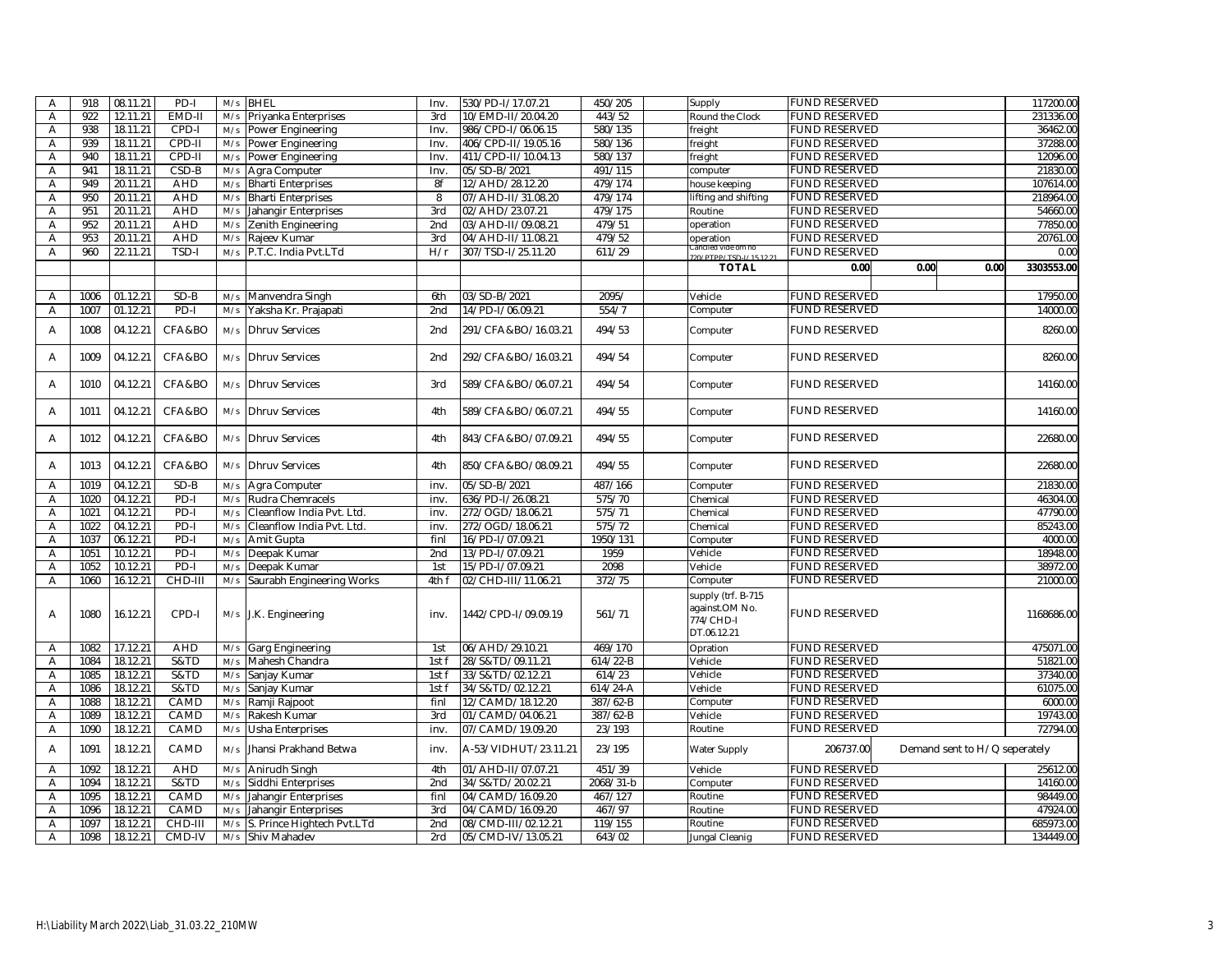| 302400.00<br>A<br>1100<br>18.12.21<br>ECMD-II<br>1st<br>10/CMD-IV/02.07.21<br>371<br><b>FUND RESERVED</b><br>M/s<br>Sadan Engineering Works<br>Premansoon<br>608/113<br>1101<br>21.12.21<br>OGD-II<br>2nd<br>19/OGD-II/09.08.21<br><b>FUND RESERVED</b><br>43143.00<br>Α<br>M/s<br>Parsuram<br>Vehicle<br><b>FUND RESERVED</b><br>21.12.21<br>OGD-II<br>12/OGD-II/28.06.21<br>547/82<br>Vehicle<br>21436.00<br>1102<br>M/s<br>Tez Singh<br>1st f<br>Α<br>OGD-II<br>M/s<br>547/87<br>Vehicle<br><b>FUND RESERVED</b><br>33298.00<br>A<br>1103<br>21.12.21<br>Tez Singh<br>1st f<br>13/OGD-II/28.06.21<br>OGD-II<br>547/88<br>Vehicle<br><b>FUND RESERVED</b><br>18383.00<br>1104<br>21.12.21<br>Tez Singh<br>1st f<br>14/OGD-II/29.06.21<br>Α<br>M/s<br>26268.00<br>21.12.21<br>CAMD<br>Jahangir Enterprises<br>467/131<br><b>FUND RESERVED</b><br>1105<br>M/s<br>1st<br>06/CAMD/29.10.21<br>Routine<br>Α<br>$\overline{A}$<br>21.12.21<br>CAMD<br>M/s<br>387/63<br><b>FUND RESERVED</b><br>25819.00<br>1106<br><b>Usha Enterprises</b><br>1st<br>07/CAMD/12.11.21<br>Routine<br>AHD-II<br>$603/72-b$<br>38318.00<br>1107<br>21.12.21<br>3rd<br>03/AHD-II/09.08.21<br><b>FUND RESERVED</b><br>Α<br>M/s<br>Zenith Engineers<br>Operation<br>158329.00<br>21.12.21<br>AHD-II<br>603/72<br><b>FUND RESERVED</b><br>1108<br>India Engineering Works<br>6th<br>22/AHD-II/11.02.21<br>Round the Clock<br>Α<br>M/s<br><b>FUND RESERVED</b><br>$\overline{A}$<br>1109<br>21.12.21<br>AHD-II<br>M/s<br>04/AHD-II/11.08.21<br>603/73<br>20156.00<br>Rajeev Kumar<br>4th<br>Operation<br>21.12.21<br>AHD-II<br><b>FUND RESERVED</b><br>1110<br>India Engineering Works<br>1st<br>07/AHD-II/08.12.21<br>603/73<br>Computer<br>$\overline{\mathsf{A}}$<br>M/s<br>03/CMD/HOST/19.07.2<br><b>FUND RESERVED</b><br>21.12.21<br><b>HOSPITAL</b><br>finl<br>2085/56<br>Routine<br>Α<br>1111<br>M/s<br>Kanha Contruction<br>05/CMD/HOST/14.08.2<br>21.12.21<br><b>HOSPITAL</b><br><b>FUND RESERVED</b><br>1112<br>Siddhi Enterprises<br>2nd<br>2085/57<br>M/s<br>Computer<br>A<br>21.12.21<br>C&ID<br>452/60<br><b>FUND RESERVED</b><br>518159.00<br>1113<br>Syndicate Engineers<br>4th<br>08/C&ID/10.09.21<br>Round the Clock<br>A<br>M/s<br>C&ID<br>452/61<br>Round the Clock<br><b>FUND RESERVED</b><br>1114<br>21.12.21<br>M/s<br><b>Syndicate Engineers</b><br>5th<br>08/C&ID/10.09.21<br>A<br>579/9<br><b>FUND RESERVED</b><br>A<br>1115<br>21.12.21<br>EMD-II<br>M/s<br>Priyanka Enterprises<br>4th f<br>10/EMD-II/20.11.20<br>Routine<br>1994/140<br><b>FUND RESERVED</b><br>$\overline{A}$<br>1116<br>22.12.21<br><b>CEMD</b><br>2nd<br>10/CEMD/07.10.21<br>M/s<br>Krishna Enterprises<br>Routine<br>CHD-I<br>1982/49<br>1117<br>22.12.21<br>M/s<br>Priyanka Enterprises<br>4th<br>12/CHD-I/31.03.21<br>Routine<br><b>FUND RESERVED</b><br>A<br>A<br>1118<br>22.12.21<br>OGD-I<br>M/s<br><b>OTIS Elevator</b><br>3rd<br>02/OGD-I/10.08.21<br>2082/<br>Work<br>FUND RESERVED<br>371/86<br><b>FUND RESERVED</b><br>38529.00<br>A<br>1119<br>22.12.21<br>CMD-IV<br>M/s<br>Shiv Mahadev<br>2nd f<br>08/CMD-IV/01.07.21<br>Fenicing<br>1120<br>22.12.21<br><b>CEMD</b><br>Sadan Engineering Works<br>2047/32-a<br>Maintenance<br><b>FUND RESERVED</b><br>149150.00<br>$\overline{A}$<br>M/s<br>1st<br>15/CEMD/29.11.21<br>1121<br>27.12.21<br>CHD-IV<br>Prince Thermal India<br>24th<br>546/181<br><b>FUND RESERVED</b><br>713473.00<br>$\overline{A}$<br>M/s<br>08/CHD-III/30.09.19<br>Round the Clock<br>27.12.21<br>Lal Singh Parihar<br>573/55<br><b>FUND RESERVED</b><br>15109.00<br>1124<br><b>EMD</b><br>M/s<br>05/EMD-I/13.09.21<br>Α<br>1st f<br>Vehicle<br>1125<br>27.12.21<br>$PD-I$<br>460/54<br><b>FUND RESERVED</b><br>53140.00<br>$\overline{A}$<br>M/s<br>Ghanaram Engineering & Cont.<br>inv.<br>360/PD-I/19.03.21<br>OIL<br>1126<br>27.12.21<br>CHD-I<br>638/14<br><b>FUND RESERVED</b><br>$\overline{A}$<br>M/s<br>Priyanka Enterprises<br>6th f<br>09/CHD-I/19.01.21<br>Annul<br>50313.00<br>EMD-I<br>587/36<br>1127<br>29.12.21<br><b>MRP Contruction</b><br>2nd<br>06/EMD-I/13.08.21<br><b>FUND RESERVED</b><br>Α<br>M/s<br>Maintenance<br>29.12.21<br>563/79<br><b>FUND RESERVED</b><br>$\overline{A}$<br>1128<br><b>BMD-I</b><br>M/s<br>M.K. Traders<br>5th<br>07/BMD-II/01.10.21<br>Round the Clock<br>34020.00<br>598/27<br>29.12.21<br>BMD-I<br>Round the Clock<br><b>FUND RESERVED</b><br>$\overline{A}$<br>1129<br>M/s<br>R. Elechtromech<br>6th<br>02/BMD-I/29.06.21<br>12000.00<br>454/45<br><b>FUND RESERVED</b><br>1130<br>29.12.21<br><b>BMD-I</b><br>M/s<br>Yash Computer<br>2nd f<br>04/BMD-I/03.08.21<br>Computer<br>Α<br>437/27<br>17899.00<br>1131<br>29.12.21<br><b>BMD-I</b><br>Rashmi Singh<br>2nd<br>06/BMD-I/25.09.21<br>Vehicle<br><b>FUND RESERVED</b><br>Α<br>M/s<br>29.12.21<br>BMD-I<br>477/164<br><b>FUND RESERVED</b><br>$\overline{\mathsf{A}}$<br>1132<br>M/s<br>Rashmi Singh<br>3rd<br>06/BMD-I/25.09.21<br>Vehicle<br>115732.00<br>437/23<br><b>FUND RESERVED</b><br>1133<br>29.12.21<br><b>BMD-I</b><br>O.S. Contructor<br>1st<br>08/BMD-I/13.10.21<br>Α<br>M/s<br>Round the Clock<br>1134<br>29.12.21<br><b>BMD-I</b><br>477/163<br><b>FUND RESERVED</b><br>20304.00<br>M/s<br>O.S. Contructor<br>3rd<br>08/BMD-I/13.10.21<br>Round the Clock<br>Α<br><b>TMD</b><br>511/54<br>148141.00<br>$\overline{A}$<br>29.12.21<br>10/TMD/06.12.21<br>Round the Clock<br><b>FUND RESERVED</b><br>1135<br>M/s<br>Thermal India Engineering<br>1st<br><b>TMD</b><br>$511/54-B$<br>Round the Clock<br><b>FUND RESERVED</b><br>112592.00<br>A<br>1136<br>29.12.21<br>M/s<br>Thermal India Engineering<br>2nd<br>10/TMD/06.12.21<br>BMD-I<br>476/109<br><b>FUND RESERVED</b><br>44915.00<br>1137<br>29.12.21<br>Shraddha Engineering<br>13th<br>07/BMD-I/10.12.20<br>Α<br>M/s<br>Cleanig<br><b>BMD-I</b><br>1138<br>29.12.21<br>01/BMD-I/09.06.21<br>476/110<br><b>FUND RESERVED</b><br>$\overline{\mathsf{A}}$<br>M/s<br>Jha Construction<br>6th<br>Routine<br>1139<br>29.12.21<br>BMD-I<br>476/111<br>A<br>M/s<br><b>Bharat Mechenical</b><br>2nd<br>09/BMD-I/09.11.21<br>Routine<br><b>FUND RESERVED</b><br>1140<br>29.12.21<br>CHD-IV<br>636/02<br><b>FUND RESERVED</b><br>27450.00<br>Kanha Contruction<br>1st<br>06/CHD-IV/28.09.21<br>Vehicle<br>Α<br>M/s<br>636/31<br>Vehicle<br><b>FUND RESERVED</b><br>39520.00<br>A<br>1141<br>29.12.21<br>CHD-IV<br>M/s<br>Shajid Khan<br>5th f<br>04/CHD-IV/10.08.21<br>1142<br>31.12.21<br>EMD-II<br>M/s<br>Pooran Singh<br>5th f<br>02/EMD-II/15.06.21<br>483/78<br>Vehicle<br><b>FUND RESERVED</b><br>23877.00<br>$\overline{A}$<br><b>FUND RESERVED</b><br>44498.00<br>1898/64<br>1143<br>31.12.21<br>EMD-II<br>M/s<br>Inshtrument Care Group<br>9th f<br>06/EMD-II/29.10.21<br>Up Keeping<br>Α<br>$\overline{A}$<br>1144<br>31.12.21<br>BMD-II<br>M/s<br>8th<br>15/BMD-II/28.01.21<br>524/73<br><b>FUND RESERVED</b><br>122809.00<br>A.S. Enterprises<br>Round the Clock<br>1145<br>31.12.21<br>BMD-II<br>9th f<br>15/BMD-II/28.01.21<br>524/74<br><b>FUND RESERVED</b><br>M/s<br>A.S. Enterprises<br>Round the Clock<br>Α<br><b>TOTAL</b><br>206737.00<br>0.00<br>0.00<br>01.01.22<br>EMD-I<br>585/68<br><b>FUND RESERVED</b><br>1146<br>03/EMD-I/01.09.21<br>Round the Clock<br>A<br>M/s<br>Krishna Enteprises<br>1st<br>1147<br>01.01.22<br>CMD-IV<br>Kalicharan<br>1st<br>$656/1-B$<br>Vehicle<br><b>FUND RESERVED</b><br>$\overline{A}$<br>M/s<br>16/CMD-IV/23.11.21<br>1148<br>01.01.22<br>656/02<br><b>FUND RESERVED</b><br>A<br>CMD-IV<br>M/s<br>Kalicharan<br>2nd<br>16/CMD-IV/23.11.21<br>Vehicle<br><b>TMD</b><br>553/25<br>1149<br>01.01.22<br>M/s<br>7th<br>21/TMD/05.12.20<br><b>FUND RESERVED</b><br>Α<br><b>Usha Enteprises</b><br>Round the Clock<br>1151<br>05.01.22<br><b>CEMD</b><br>1993/136<br><b>FUND RESERVED</b><br>Α<br>M/s<br>S.K. Enterprises<br>1st<br>11/CEMD/01.11.21<br>Commarcial | $\overline{A}$ | 1099 | 18.12.21 | CMD-IV | M/s | <b>Puneet Contruction</b> | 2rd | 21/CMD-IV/15.03.21 | 643/03 | Vehicle | <b>FUND RESERVED</b> | 34756.00 |
|------------------------------------------------------------------------------------------------------------------------------------------------------------------------------------------------------------------------------------------------------------------------------------------------------------------------------------------------------------------------------------------------------------------------------------------------------------------------------------------------------------------------------------------------------------------------------------------------------------------------------------------------------------------------------------------------------------------------------------------------------------------------------------------------------------------------------------------------------------------------------------------------------------------------------------------------------------------------------------------------------------------------------------------------------------------------------------------------------------------------------------------------------------------------------------------------------------------------------------------------------------------------------------------------------------------------------------------------------------------------------------------------------------------------------------------------------------------------------------------------------------------------------------------------------------------------------------------------------------------------------------------------------------------------------------------------------------------------------------------------------------------------------------------------------------------------------------------------------------------------------------------------------------------------------------------------------------------------------------------------------------------------------------------------------------------------------------------------------------------------------------------------------------------------------------------------------------------------------------------------------------------------------------------------------------------------------------------------------------------------------------------------------------------------------------------------------------------------------------------------------------------------------------------------------------------------------------------------------------------------------------------------------------------------------------------------------------------------------------------------------------------------------------------------------------------------------------------------------------------------------------------------------------------------------------------------------------------------------------------------------------------------------------------------------------------------------------------------------------------------------------------------------------------------------------------------------------------------------------------------------------------------------------------------------------------------------------------------------------------------------------------------------------------------------------------------------------------------------------------------------------------------------------------------------------------------------------------------------------------------------------------------------------------------------------------------------------------------------------------------------------------------------------------------------------------------------------------------------------------------------------------------------------------------------------------------------------------------------------------------------------------------------------------------------------------------------------------------------------------------------------------------------------------------------------------------------------------------------------------------------------------------------------------------------------------------------------------------------------------------------------------------------------------------------------------------------------------------------------------------------------------------------------------------------------------------------------------------------------------------------------------------------------------------------------------------------------------------------------------------------------------------------------------------------------------------------------------------------------------------------------------------------------------------------------------------------------------------------------------------------------------------------------------------------------------------------------------------------------------------------------------------------------------------------------------------------------------------------------------------------------------------------------------------------------------------------------------------------------------------------------------------------------------------------------------------------------------------------------------------------------------------------------------------------------------------------------------------------------------------------------------------------------------------------------------------------------------------------------------------------------------------------------------------------------------------------------------------------------------------------------------------------------------------------------------------------------------------------------------------------------------------------------------------------------------------------------------------------------------------------------------------------------------------------------------------------------------------------------------------------------------------------------------------------------------------------------------------------------------------------------------------------------------------------------------------------------------------------------------------------------------------------------------------------------------------------------------------------------------------------------------------------------------------------------------------------------------------------------------------------------------------------------------------------------------------------------------------------------------------------------------------------------------------------------------------------------------------------------------------------------------------------------------------------------------------------------------------------------------------------------------------------------------------------------------------------------------------------------------------------------------------------------------------------------------------------------------------------------------------------------------------------------------------------------------------------------------------------------------------------------------------------------------------------------------------------------------------------------------------------------------------------------------------------------------------------------------------------------------------------------------------------------------------------------------------------------------------------------------------------------------------|----------------|------|----------|--------|-----|---------------------------|-----|--------------------|--------|---------|----------------------|----------|
|                                                                                                                                                                                                                                                                                                                                                                                                                                                                                                                                                                                                                                                                                                                                                                                                                                                                                                                                                                                                                                                                                                                                                                                                                                                                                                                                                                                                                                                                                                                                                                                                                                                                                                                                                                                                                                                                                                                                                                                                                                                                                                                                                                                                                                                                                                                                                                                                                                                                                                                                                                                                                                                                                                                                                                                                                                                                                                                                                                                                                                                                                                                                                                                                                                                                                                                                                                                                                                                                                                                                                                                                                                                                                                                                                                                                                                                                                                                                                                                                                                                                                                                                                                                                                                                                                                                                                                                                                                                                                                                                                                                                                                                                                                                                                                                                                                                                                                                                                                                                                                                                                                                                                                                                                                                                                                                                                                                                                                                                                                                                                                                                                                                                                                                                                                                                                                                                                                                                                                                                                                                                                                                                                                                                                                                                                                                                                                                                                                                                                                                                                                                                                                                                                                                                                                                                                                                                                                                                                                                                                                                                                                                                                                                                                                                                                                                                                                                                                                                                                                                                                                                                                                                                                                                                                                                                                                                                                                |                |      |          |        |     |                           |     |                    |        |         |                      |          |
|                                                                                                                                                                                                                                                                                                                                                                                                                                                                                                                                                                                                                                                                                                                                                                                                                                                                                                                                                                                                                                                                                                                                                                                                                                                                                                                                                                                                                                                                                                                                                                                                                                                                                                                                                                                                                                                                                                                                                                                                                                                                                                                                                                                                                                                                                                                                                                                                                                                                                                                                                                                                                                                                                                                                                                                                                                                                                                                                                                                                                                                                                                                                                                                                                                                                                                                                                                                                                                                                                                                                                                                                                                                                                                                                                                                                                                                                                                                                                                                                                                                                                                                                                                                                                                                                                                                                                                                                                                                                                                                                                                                                                                                                                                                                                                                                                                                                                                                                                                                                                                                                                                                                                                                                                                                                                                                                                                                                                                                                                                                                                                                                                                                                                                                                                                                                                                                                                                                                                                                                                                                                                                                                                                                                                                                                                                                                                                                                                                                                                                                                                                                                                                                                                                                                                                                                                                                                                                                                                                                                                                                                                                                                                                                                                                                                                                                                                                                                                                                                                                                                                                                                                                                                                                                                                                                                                                                                                                |                |      |          |        |     |                           |     |                    |        |         |                      |          |
| 15120.00<br>71708.00<br>9440.00<br>518159.00<br>196497.00<br>48852.00<br>263978.00<br>22876.00<br>420169.00<br>17176.00<br>16771.00<br>20108.00<br>87921.00<br>17547.00<br>8055592.00<br>120474.00<br>19175.00<br>38651.00<br>102241.00<br>12000.00                                                                                                                                                                                                                                                                                                                                                                                                                                                                                                                                                                                                                                                                                                                                                                                                                                                                                                                                                                                                                                                                                                                                                                                                                                                                                                                                                                                                                                                                                                                                                                                                                                                                                                                                                                                                                                                                                                                                                                                                                                                                                                                                                                                                                                                                                                                                                                                                                                                                                                                                                                                                                                                                                                                                                                                                                                                                                                                                                                                                                                                                                                                                                                                                                                                                                                                                                                                                                                                                                                                                                                                                                                                                                                                                                                                                                                                                                                                                                                                                                                                                                                                                                                                                                                                                                                                                                                                                                                                                                                                                                                                                                                                                                                                                                                                                                                                                                                                                                                                                                                                                                                                                                                                                                                                                                                                                                                                                                                                                                                                                                                                                                                                                                                                                                                                                                                                                                                                                                                                                                                                                                                                                                                                                                                                                                                                                                                                                                                                                                                                                                                                                                                                                                                                                                                                                                                                                                                                                                                                                                                                                                                                                                                                                                                                                                                                                                                                                                                                                                                                                                                                                                                            |                |      |          |        |     |                           |     |                    |        |         |                      |          |
|                                                                                                                                                                                                                                                                                                                                                                                                                                                                                                                                                                                                                                                                                                                                                                                                                                                                                                                                                                                                                                                                                                                                                                                                                                                                                                                                                                                                                                                                                                                                                                                                                                                                                                                                                                                                                                                                                                                                                                                                                                                                                                                                                                                                                                                                                                                                                                                                                                                                                                                                                                                                                                                                                                                                                                                                                                                                                                                                                                                                                                                                                                                                                                                                                                                                                                                                                                                                                                                                                                                                                                                                                                                                                                                                                                                                                                                                                                                                                                                                                                                                                                                                                                                                                                                                                                                                                                                                                                                                                                                                                                                                                                                                                                                                                                                                                                                                                                                                                                                                                                                                                                                                                                                                                                                                                                                                                                                                                                                                                                                                                                                                                                                                                                                                                                                                                                                                                                                                                                                                                                                                                                                                                                                                                                                                                                                                                                                                                                                                                                                                                                                                                                                                                                                                                                                                                                                                                                                                                                                                                                                                                                                                                                                                                                                                                                                                                                                                                                                                                                                                                                                                                                                                                                                                                                                                                                                                                                |                |      |          |        |     |                           |     |                    |        |         |                      |          |
|                                                                                                                                                                                                                                                                                                                                                                                                                                                                                                                                                                                                                                                                                                                                                                                                                                                                                                                                                                                                                                                                                                                                                                                                                                                                                                                                                                                                                                                                                                                                                                                                                                                                                                                                                                                                                                                                                                                                                                                                                                                                                                                                                                                                                                                                                                                                                                                                                                                                                                                                                                                                                                                                                                                                                                                                                                                                                                                                                                                                                                                                                                                                                                                                                                                                                                                                                                                                                                                                                                                                                                                                                                                                                                                                                                                                                                                                                                                                                                                                                                                                                                                                                                                                                                                                                                                                                                                                                                                                                                                                                                                                                                                                                                                                                                                                                                                                                                                                                                                                                                                                                                                                                                                                                                                                                                                                                                                                                                                                                                                                                                                                                                                                                                                                                                                                                                                                                                                                                                                                                                                                                                                                                                                                                                                                                                                                                                                                                                                                                                                                                                                                                                                                                                                                                                                                                                                                                                                                                                                                                                                                                                                                                                                                                                                                                                                                                                                                                                                                                                                                                                                                                                                                                                                                                                                                                                                                                                |                |      |          |        |     |                           |     |                    |        |         |                      |          |
|                                                                                                                                                                                                                                                                                                                                                                                                                                                                                                                                                                                                                                                                                                                                                                                                                                                                                                                                                                                                                                                                                                                                                                                                                                                                                                                                                                                                                                                                                                                                                                                                                                                                                                                                                                                                                                                                                                                                                                                                                                                                                                                                                                                                                                                                                                                                                                                                                                                                                                                                                                                                                                                                                                                                                                                                                                                                                                                                                                                                                                                                                                                                                                                                                                                                                                                                                                                                                                                                                                                                                                                                                                                                                                                                                                                                                                                                                                                                                                                                                                                                                                                                                                                                                                                                                                                                                                                                                                                                                                                                                                                                                                                                                                                                                                                                                                                                                                                                                                                                                                                                                                                                                                                                                                                                                                                                                                                                                                                                                                                                                                                                                                                                                                                                                                                                                                                                                                                                                                                                                                                                                                                                                                                                                                                                                                                                                                                                                                                                                                                                                                                                                                                                                                                                                                                                                                                                                                                                                                                                                                                                                                                                                                                                                                                                                                                                                                                                                                                                                                                                                                                                                                                                                                                                                                                                                                                                                                |                |      |          |        |     |                           |     |                    |        |         |                      |          |
|                                                                                                                                                                                                                                                                                                                                                                                                                                                                                                                                                                                                                                                                                                                                                                                                                                                                                                                                                                                                                                                                                                                                                                                                                                                                                                                                                                                                                                                                                                                                                                                                                                                                                                                                                                                                                                                                                                                                                                                                                                                                                                                                                                                                                                                                                                                                                                                                                                                                                                                                                                                                                                                                                                                                                                                                                                                                                                                                                                                                                                                                                                                                                                                                                                                                                                                                                                                                                                                                                                                                                                                                                                                                                                                                                                                                                                                                                                                                                                                                                                                                                                                                                                                                                                                                                                                                                                                                                                                                                                                                                                                                                                                                                                                                                                                                                                                                                                                                                                                                                                                                                                                                                                                                                                                                                                                                                                                                                                                                                                                                                                                                                                                                                                                                                                                                                                                                                                                                                                                                                                                                                                                                                                                                                                                                                                                                                                                                                                                                                                                                                                                                                                                                                                                                                                                                                                                                                                                                                                                                                                                                                                                                                                                                                                                                                                                                                                                                                                                                                                                                                                                                                                                                                                                                                                                                                                                                                                |                |      |          |        |     |                           |     |                    |        |         |                      |          |
|                                                                                                                                                                                                                                                                                                                                                                                                                                                                                                                                                                                                                                                                                                                                                                                                                                                                                                                                                                                                                                                                                                                                                                                                                                                                                                                                                                                                                                                                                                                                                                                                                                                                                                                                                                                                                                                                                                                                                                                                                                                                                                                                                                                                                                                                                                                                                                                                                                                                                                                                                                                                                                                                                                                                                                                                                                                                                                                                                                                                                                                                                                                                                                                                                                                                                                                                                                                                                                                                                                                                                                                                                                                                                                                                                                                                                                                                                                                                                                                                                                                                                                                                                                                                                                                                                                                                                                                                                                                                                                                                                                                                                                                                                                                                                                                                                                                                                                                                                                                                                                                                                                                                                                                                                                                                                                                                                                                                                                                                                                                                                                                                                                                                                                                                                                                                                                                                                                                                                                                                                                                                                                                                                                                                                                                                                                                                                                                                                                                                                                                                                                                                                                                                                                                                                                                                                                                                                                                                                                                                                                                                                                                                                                                                                                                                                                                                                                                                                                                                                                                                                                                                                                                                                                                                                                                                                                                                                                |                |      |          |        |     |                           |     |                    |        |         |                      |          |
|                                                                                                                                                                                                                                                                                                                                                                                                                                                                                                                                                                                                                                                                                                                                                                                                                                                                                                                                                                                                                                                                                                                                                                                                                                                                                                                                                                                                                                                                                                                                                                                                                                                                                                                                                                                                                                                                                                                                                                                                                                                                                                                                                                                                                                                                                                                                                                                                                                                                                                                                                                                                                                                                                                                                                                                                                                                                                                                                                                                                                                                                                                                                                                                                                                                                                                                                                                                                                                                                                                                                                                                                                                                                                                                                                                                                                                                                                                                                                                                                                                                                                                                                                                                                                                                                                                                                                                                                                                                                                                                                                                                                                                                                                                                                                                                                                                                                                                                                                                                                                                                                                                                                                                                                                                                                                                                                                                                                                                                                                                                                                                                                                                                                                                                                                                                                                                                                                                                                                                                                                                                                                                                                                                                                                                                                                                                                                                                                                                                                                                                                                                                                                                                                                                                                                                                                                                                                                                                                                                                                                                                                                                                                                                                                                                                                                                                                                                                                                                                                                                                                                                                                                                                                                                                                                                                                                                                                                                |                |      |          |        |     |                           |     |                    |        |         |                      |          |
|                                                                                                                                                                                                                                                                                                                                                                                                                                                                                                                                                                                                                                                                                                                                                                                                                                                                                                                                                                                                                                                                                                                                                                                                                                                                                                                                                                                                                                                                                                                                                                                                                                                                                                                                                                                                                                                                                                                                                                                                                                                                                                                                                                                                                                                                                                                                                                                                                                                                                                                                                                                                                                                                                                                                                                                                                                                                                                                                                                                                                                                                                                                                                                                                                                                                                                                                                                                                                                                                                                                                                                                                                                                                                                                                                                                                                                                                                                                                                                                                                                                                                                                                                                                                                                                                                                                                                                                                                                                                                                                                                                                                                                                                                                                                                                                                                                                                                                                                                                                                                                                                                                                                                                                                                                                                                                                                                                                                                                                                                                                                                                                                                                                                                                                                                                                                                                                                                                                                                                                                                                                                                                                                                                                                                                                                                                                                                                                                                                                                                                                                                                                                                                                                                                                                                                                                                                                                                                                                                                                                                                                                                                                                                                                                                                                                                                                                                                                                                                                                                                                                                                                                                                                                                                                                                                                                                                                                                                |                |      |          |        |     |                           |     |                    |        |         |                      |          |
|                                                                                                                                                                                                                                                                                                                                                                                                                                                                                                                                                                                                                                                                                                                                                                                                                                                                                                                                                                                                                                                                                                                                                                                                                                                                                                                                                                                                                                                                                                                                                                                                                                                                                                                                                                                                                                                                                                                                                                                                                                                                                                                                                                                                                                                                                                                                                                                                                                                                                                                                                                                                                                                                                                                                                                                                                                                                                                                                                                                                                                                                                                                                                                                                                                                                                                                                                                                                                                                                                                                                                                                                                                                                                                                                                                                                                                                                                                                                                                                                                                                                                                                                                                                                                                                                                                                                                                                                                                                                                                                                                                                                                                                                                                                                                                                                                                                                                                                                                                                                                                                                                                                                                                                                                                                                                                                                                                                                                                                                                                                                                                                                                                                                                                                                                                                                                                                                                                                                                                                                                                                                                                                                                                                                                                                                                                                                                                                                                                                                                                                                                                                                                                                                                                                                                                                                                                                                                                                                                                                                                                                                                                                                                                                                                                                                                                                                                                                                                                                                                                                                                                                                                                                                                                                                                                                                                                                                                                |                |      |          |        |     |                           |     |                    |        |         |                      |          |
|                                                                                                                                                                                                                                                                                                                                                                                                                                                                                                                                                                                                                                                                                                                                                                                                                                                                                                                                                                                                                                                                                                                                                                                                                                                                                                                                                                                                                                                                                                                                                                                                                                                                                                                                                                                                                                                                                                                                                                                                                                                                                                                                                                                                                                                                                                                                                                                                                                                                                                                                                                                                                                                                                                                                                                                                                                                                                                                                                                                                                                                                                                                                                                                                                                                                                                                                                                                                                                                                                                                                                                                                                                                                                                                                                                                                                                                                                                                                                                                                                                                                                                                                                                                                                                                                                                                                                                                                                                                                                                                                                                                                                                                                                                                                                                                                                                                                                                                                                                                                                                                                                                                                                                                                                                                                                                                                                                                                                                                                                                                                                                                                                                                                                                                                                                                                                                                                                                                                                                                                                                                                                                                                                                                                                                                                                                                                                                                                                                                                                                                                                                                                                                                                                                                                                                                                                                                                                                                                                                                                                                                                                                                                                                                                                                                                                                                                                                                                                                                                                                                                                                                                                                                                                                                                                                                                                                                                                                |                |      |          |        |     |                           |     |                    |        |         |                      |          |
|                                                                                                                                                                                                                                                                                                                                                                                                                                                                                                                                                                                                                                                                                                                                                                                                                                                                                                                                                                                                                                                                                                                                                                                                                                                                                                                                                                                                                                                                                                                                                                                                                                                                                                                                                                                                                                                                                                                                                                                                                                                                                                                                                                                                                                                                                                                                                                                                                                                                                                                                                                                                                                                                                                                                                                                                                                                                                                                                                                                                                                                                                                                                                                                                                                                                                                                                                                                                                                                                                                                                                                                                                                                                                                                                                                                                                                                                                                                                                                                                                                                                                                                                                                                                                                                                                                                                                                                                                                                                                                                                                                                                                                                                                                                                                                                                                                                                                                                                                                                                                                                                                                                                                                                                                                                                                                                                                                                                                                                                                                                                                                                                                                                                                                                                                                                                                                                                                                                                                                                                                                                                                                                                                                                                                                                                                                                                                                                                                                                                                                                                                                                                                                                                                                                                                                                                                                                                                                                                                                                                                                                                                                                                                                                                                                                                                                                                                                                                                                                                                                                                                                                                                                                                                                                                                                                                                                                                                                |                |      |          |        |     |                           |     |                    |        |         |                      |          |
|                                                                                                                                                                                                                                                                                                                                                                                                                                                                                                                                                                                                                                                                                                                                                                                                                                                                                                                                                                                                                                                                                                                                                                                                                                                                                                                                                                                                                                                                                                                                                                                                                                                                                                                                                                                                                                                                                                                                                                                                                                                                                                                                                                                                                                                                                                                                                                                                                                                                                                                                                                                                                                                                                                                                                                                                                                                                                                                                                                                                                                                                                                                                                                                                                                                                                                                                                                                                                                                                                                                                                                                                                                                                                                                                                                                                                                                                                                                                                                                                                                                                                                                                                                                                                                                                                                                                                                                                                                                                                                                                                                                                                                                                                                                                                                                                                                                                                                                                                                                                                                                                                                                                                                                                                                                                                                                                                                                                                                                                                                                                                                                                                                                                                                                                                                                                                                                                                                                                                                                                                                                                                                                                                                                                                                                                                                                                                                                                                                                                                                                                                                                                                                                                                                                                                                                                                                                                                                                                                                                                                                                                                                                                                                                                                                                                                                                                                                                                                                                                                                                                                                                                                                                                                                                                                                                                                                                                                                |                |      |          |        |     |                           |     |                    |        |         |                      |          |
|                                                                                                                                                                                                                                                                                                                                                                                                                                                                                                                                                                                                                                                                                                                                                                                                                                                                                                                                                                                                                                                                                                                                                                                                                                                                                                                                                                                                                                                                                                                                                                                                                                                                                                                                                                                                                                                                                                                                                                                                                                                                                                                                                                                                                                                                                                                                                                                                                                                                                                                                                                                                                                                                                                                                                                                                                                                                                                                                                                                                                                                                                                                                                                                                                                                                                                                                                                                                                                                                                                                                                                                                                                                                                                                                                                                                                                                                                                                                                                                                                                                                                                                                                                                                                                                                                                                                                                                                                                                                                                                                                                                                                                                                                                                                                                                                                                                                                                                                                                                                                                                                                                                                                                                                                                                                                                                                                                                                                                                                                                                                                                                                                                                                                                                                                                                                                                                                                                                                                                                                                                                                                                                                                                                                                                                                                                                                                                                                                                                                                                                                                                                                                                                                                                                                                                                                                                                                                                                                                                                                                                                                                                                                                                                                                                                                                                                                                                                                                                                                                                                                                                                                                                                                                                                                                                                                                                                                                                |                |      |          |        |     |                           |     |                    |        |         |                      |          |
|                                                                                                                                                                                                                                                                                                                                                                                                                                                                                                                                                                                                                                                                                                                                                                                                                                                                                                                                                                                                                                                                                                                                                                                                                                                                                                                                                                                                                                                                                                                                                                                                                                                                                                                                                                                                                                                                                                                                                                                                                                                                                                                                                                                                                                                                                                                                                                                                                                                                                                                                                                                                                                                                                                                                                                                                                                                                                                                                                                                                                                                                                                                                                                                                                                                                                                                                                                                                                                                                                                                                                                                                                                                                                                                                                                                                                                                                                                                                                                                                                                                                                                                                                                                                                                                                                                                                                                                                                                                                                                                                                                                                                                                                                                                                                                                                                                                                                                                                                                                                                                                                                                                                                                                                                                                                                                                                                                                                                                                                                                                                                                                                                                                                                                                                                                                                                                                                                                                                                                                                                                                                                                                                                                                                                                                                                                                                                                                                                                                                                                                                                                                                                                                                                                                                                                                                                                                                                                                                                                                                                                                                                                                                                                                                                                                                                                                                                                                                                                                                                                                                                                                                                                                                                                                                                                                                                                                                                                |                |      |          |        |     |                           |     |                    |        |         |                      |          |
|                                                                                                                                                                                                                                                                                                                                                                                                                                                                                                                                                                                                                                                                                                                                                                                                                                                                                                                                                                                                                                                                                                                                                                                                                                                                                                                                                                                                                                                                                                                                                                                                                                                                                                                                                                                                                                                                                                                                                                                                                                                                                                                                                                                                                                                                                                                                                                                                                                                                                                                                                                                                                                                                                                                                                                                                                                                                                                                                                                                                                                                                                                                                                                                                                                                                                                                                                                                                                                                                                                                                                                                                                                                                                                                                                                                                                                                                                                                                                                                                                                                                                                                                                                                                                                                                                                                                                                                                                                                                                                                                                                                                                                                                                                                                                                                                                                                                                                                                                                                                                                                                                                                                                                                                                                                                                                                                                                                                                                                                                                                                                                                                                                                                                                                                                                                                                                                                                                                                                                                                                                                                                                                                                                                                                                                                                                                                                                                                                                                                                                                                                                                                                                                                                                                                                                                                                                                                                                                                                                                                                                                                                                                                                                                                                                                                                                                                                                                                                                                                                                                                                                                                                                                                                                                                                                                                                                                                                                |                |      |          |        |     |                           |     |                    |        |         |                      |          |
|                                                                                                                                                                                                                                                                                                                                                                                                                                                                                                                                                                                                                                                                                                                                                                                                                                                                                                                                                                                                                                                                                                                                                                                                                                                                                                                                                                                                                                                                                                                                                                                                                                                                                                                                                                                                                                                                                                                                                                                                                                                                                                                                                                                                                                                                                                                                                                                                                                                                                                                                                                                                                                                                                                                                                                                                                                                                                                                                                                                                                                                                                                                                                                                                                                                                                                                                                                                                                                                                                                                                                                                                                                                                                                                                                                                                                                                                                                                                                                                                                                                                                                                                                                                                                                                                                                                                                                                                                                                                                                                                                                                                                                                                                                                                                                                                                                                                                                                                                                                                                                                                                                                                                                                                                                                                                                                                                                                                                                                                                                                                                                                                                                                                                                                                                                                                                                                                                                                                                                                                                                                                                                                                                                                                                                                                                                                                                                                                                                                                                                                                                                                                                                                                                                                                                                                                                                                                                                                                                                                                                                                                                                                                                                                                                                                                                                                                                                                                                                                                                                                                                                                                                                                                                                                                                                                                                                                                                                |                |      |          |        |     |                           |     |                    |        |         |                      |          |
|                                                                                                                                                                                                                                                                                                                                                                                                                                                                                                                                                                                                                                                                                                                                                                                                                                                                                                                                                                                                                                                                                                                                                                                                                                                                                                                                                                                                                                                                                                                                                                                                                                                                                                                                                                                                                                                                                                                                                                                                                                                                                                                                                                                                                                                                                                                                                                                                                                                                                                                                                                                                                                                                                                                                                                                                                                                                                                                                                                                                                                                                                                                                                                                                                                                                                                                                                                                                                                                                                                                                                                                                                                                                                                                                                                                                                                                                                                                                                                                                                                                                                                                                                                                                                                                                                                                                                                                                                                                                                                                                                                                                                                                                                                                                                                                                                                                                                                                                                                                                                                                                                                                                                                                                                                                                                                                                                                                                                                                                                                                                                                                                                                                                                                                                                                                                                                                                                                                                                                                                                                                                                                                                                                                                                                                                                                                                                                                                                                                                                                                                                                                                                                                                                                                                                                                                                                                                                                                                                                                                                                                                                                                                                                                                                                                                                                                                                                                                                                                                                                                                                                                                                                                                                                                                                                                                                                                                                                |                |      |          |        |     |                           |     |                    |        |         |                      |          |
|                                                                                                                                                                                                                                                                                                                                                                                                                                                                                                                                                                                                                                                                                                                                                                                                                                                                                                                                                                                                                                                                                                                                                                                                                                                                                                                                                                                                                                                                                                                                                                                                                                                                                                                                                                                                                                                                                                                                                                                                                                                                                                                                                                                                                                                                                                                                                                                                                                                                                                                                                                                                                                                                                                                                                                                                                                                                                                                                                                                                                                                                                                                                                                                                                                                                                                                                                                                                                                                                                                                                                                                                                                                                                                                                                                                                                                                                                                                                                                                                                                                                                                                                                                                                                                                                                                                                                                                                                                                                                                                                                                                                                                                                                                                                                                                                                                                                                                                                                                                                                                                                                                                                                                                                                                                                                                                                                                                                                                                                                                                                                                                                                                                                                                                                                                                                                                                                                                                                                                                                                                                                                                                                                                                                                                                                                                                                                                                                                                                                                                                                                                                                                                                                                                                                                                                                                                                                                                                                                                                                                                                                                                                                                                                                                                                                                                                                                                                                                                                                                                                                                                                                                                                                                                                                                                                                                                                                                                |                |      |          |        |     |                           |     |                    |        |         |                      |          |
|                                                                                                                                                                                                                                                                                                                                                                                                                                                                                                                                                                                                                                                                                                                                                                                                                                                                                                                                                                                                                                                                                                                                                                                                                                                                                                                                                                                                                                                                                                                                                                                                                                                                                                                                                                                                                                                                                                                                                                                                                                                                                                                                                                                                                                                                                                                                                                                                                                                                                                                                                                                                                                                                                                                                                                                                                                                                                                                                                                                                                                                                                                                                                                                                                                                                                                                                                                                                                                                                                                                                                                                                                                                                                                                                                                                                                                                                                                                                                                                                                                                                                                                                                                                                                                                                                                                                                                                                                                                                                                                                                                                                                                                                                                                                                                                                                                                                                                                                                                                                                                                                                                                                                                                                                                                                                                                                                                                                                                                                                                                                                                                                                                                                                                                                                                                                                                                                                                                                                                                                                                                                                                                                                                                                                                                                                                                                                                                                                                                                                                                                                                                                                                                                                                                                                                                                                                                                                                                                                                                                                                                                                                                                                                                                                                                                                                                                                                                                                                                                                                                                                                                                                                                                                                                                                                                                                                                                                                |                |      |          |        |     |                           |     |                    |        |         |                      |          |
|                                                                                                                                                                                                                                                                                                                                                                                                                                                                                                                                                                                                                                                                                                                                                                                                                                                                                                                                                                                                                                                                                                                                                                                                                                                                                                                                                                                                                                                                                                                                                                                                                                                                                                                                                                                                                                                                                                                                                                                                                                                                                                                                                                                                                                                                                                                                                                                                                                                                                                                                                                                                                                                                                                                                                                                                                                                                                                                                                                                                                                                                                                                                                                                                                                                                                                                                                                                                                                                                                                                                                                                                                                                                                                                                                                                                                                                                                                                                                                                                                                                                                                                                                                                                                                                                                                                                                                                                                                                                                                                                                                                                                                                                                                                                                                                                                                                                                                                                                                                                                                                                                                                                                                                                                                                                                                                                                                                                                                                                                                                                                                                                                                                                                                                                                                                                                                                                                                                                                                                                                                                                                                                                                                                                                                                                                                                                                                                                                                                                                                                                                                                                                                                                                                                                                                                                                                                                                                                                                                                                                                                                                                                                                                                                                                                                                                                                                                                                                                                                                                                                                                                                                                                                                                                                                                                                                                                                                                |                |      |          |        |     |                           |     |                    |        |         |                      |          |
|                                                                                                                                                                                                                                                                                                                                                                                                                                                                                                                                                                                                                                                                                                                                                                                                                                                                                                                                                                                                                                                                                                                                                                                                                                                                                                                                                                                                                                                                                                                                                                                                                                                                                                                                                                                                                                                                                                                                                                                                                                                                                                                                                                                                                                                                                                                                                                                                                                                                                                                                                                                                                                                                                                                                                                                                                                                                                                                                                                                                                                                                                                                                                                                                                                                                                                                                                                                                                                                                                                                                                                                                                                                                                                                                                                                                                                                                                                                                                                                                                                                                                                                                                                                                                                                                                                                                                                                                                                                                                                                                                                                                                                                                                                                                                                                                                                                                                                                                                                                                                                                                                                                                                                                                                                                                                                                                                                                                                                                                                                                                                                                                                                                                                                                                                                                                                                                                                                                                                                                                                                                                                                                                                                                                                                                                                                                                                                                                                                                                                                                                                                                                                                                                                                                                                                                                                                                                                                                                                                                                                                                                                                                                                                                                                                                                                                                                                                                                                                                                                                                                                                                                                                                                                                                                                                                                                                                                                                |                |      |          |        |     |                           |     |                    |        |         |                      |          |
|                                                                                                                                                                                                                                                                                                                                                                                                                                                                                                                                                                                                                                                                                                                                                                                                                                                                                                                                                                                                                                                                                                                                                                                                                                                                                                                                                                                                                                                                                                                                                                                                                                                                                                                                                                                                                                                                                                                                                                                                                                                                                                                                                                                                                                                                                                                                                                                                                                                                                                                                                                                                                                                                                                                                                                                                                                                                                                                                                                                                                                                                                                                                                                                                                                                                                                                                                                                                                                                                                                                                                                                                                                                                                                                                                                                                                                                                                                                                                                                                                                                                                                                                                                                                                                                                                                                                                                                                                                                                                                                                                                                                                                                                                                                                                                                                                                                                                                                                                                                                                                                                                                                                                                                                                                                                                                                                                                                                                                                                                                                                                                                                                                                                                                                                                                                                                                                                                                                                                                                                                                                                                                                                                                                                                                                                                                                                                                                                                                                                                                                                                                                                                                                                                                                                                                                                                                                                                                                                                                                                                                                                                                                                                                                                                                                                                                                                                                                                                                                                                                                                                                                                                                                                                                                                                                                                                                                                                                |                |      |          |        |     |                           |     |                    |        |         |                      |          |
|                                                                                                                                                                                                                                                                                                                                                                                                                                                                                                                                                                                                                                                                                                                                                                                                                                                                                                                                                                                                                                                                                                                                                                                                                                                                                                                                                                                                                                                                                                                                                                                                                                                                                                                                                                                                                                                                                                                                                                                                                                                                                                                                                                                                                                                                                                                                                                                                                                                                                                                                                                                                                                                                                                                                                                                                                                                                                                                                                                                                                                                                                                                                                                                                                                                                                                                                                                                                                                                                                                                                                                                                                                                                                                                                                                                                                                                                                                                                                                                                                                                                                                                                                                                                                                                                                                                                                                                                                                                                                                                                                                                                                                                                                                                                                                                                                                                                                                                                                                                                                                                                                                                                                                                                                                                                                                                                                                                                                                                                                                                                                                                                                                                                                                                                                                                                                                                                                                                                                                                                                                                                                                                                                                                                                                                                                                                                                                                                                                                                                                                                                                                                                                                                                                                                                                                                                                                                                                                                                                                                                                                                                                                                                                                                                                                                                                                                                                                                                                                                                                                                                                                                                                                                                                                                                                                                                                                                                                |                |      |          |        |     |                           |     |                    |        |         |                      |          |
|                                                                                                                                                                                                                                                                                                                                                                                                                                                                                                                                                                                                                                                                                                                                                                                                                                                                                                                                                                                                                                                                                                                                                                                                                                                                                                                                                                                                                                                                                                                                                                                                                                                                                                                                                                                                                                                                                                                                                                                                                                                                                                                                                                                                                                                                                                                                                                                                                                                                                                                                                                                                                                                                                                                                                                                                                                                                                                                                                                                                                                                                                                                                                                                                                                                                                                                                                                                                                                                                                                                                                                                                                                                                                                                                                                                                                                                                                                                                                                                                                                                                                                                                                                                                                                                                                                                                                                                                                                                                                                                                                                                                                                                                                                                                                                                                                                                                                                                                                                                                                                                                                                                                                                                                                                                                                                                                                                                                                                                                                                                                                                                                                                                                                                                                                                                                                                                                                                                                                                                                                                                                                                                                                                                                                                                                                                                                                                                                                                                                                                                                                                                                                                                                                                                                                                                                                                                                                                                                                                                                                                                                                                                                                                                                                                                                                                                                                                                                                                                                                                                                                                                                                                                                                                                                                                                                                                                                                                |                |      |          |        |     |                           |     |                    |        |         |                      |          |
|                                                                                                                                                                                                                                                                                                                                                                                                                                                                                                                                                                                                                                                                                                                                                                                                                                                                                                                                                                                                                                                                                                                                                                                                                                                                                                                                                                                                                                                                                                                                                                                                                                                                                                                                                                                                                                                                                                                                                                                                                                                                                                                                                                                                                                                                                                                                                                                                                                                                                                                                                                                                                                                                                                                                                                                                                                                                                                                                                                                                                                                                                                                                                                                                                                                                                                                                                                                                                                                                                                                                                                                                                                                                                                                                                                                                                                                                                                                                                                                                                                                                                                                                                                                                                                                                                                                                                                                                                                                                                                                                                                                                                                                                                                                                                                                                                                                                                                                                                                                                                                                                                                                                                                                                                                                                                                                                                                                                                                                                                                                                                                                                                                                                                                                                                                                                                                                                                                                                                                                                                                                                                                                                                                                                                                                                                                                                                                                                                                                                                                                                                                                                                                                                                                                                                                                                                                                                                                                                                                                                                                                                                                                                                                                                                                                                                                                                                                                                                                                                                                                                                                                                                                                                                                                                                                                                                                                                                                |                |      |          |        |     |                           |     |                    |        |         |                      |          |
|                                                                                                                                                                                                                                                                                                                                                                                                                                                                                                                                                                                                                                                                                                                                                                                                                                                                                                                                                                                                                                                                                                                                                                                                                                                                                                                                                                                                                                                                                                                                                                                                                                                                                                                                                                                                                                                                                                                                                                                                                                                                                                                                                                                                                                                                                                                                                                                                                                                                                                                                                                                                                                                                                                                                                                                                                                                                                                                                                                                                                                                                                                                                                                                                                                                                                                                                                                                                                                                                                                                                                                                                                                                                                                                                                                                                                                                                                                                                                                                                                                                                                                                                                                                                                                                                                                                                                                                                                                                                                                                                                                                                                                                                                                                                                                                                                                                                                                                                                                                                                                                                                                                                                                                                                                                                                                                                                                                                                                                                                                                                                                                                                                                                                                                                                                                                                                                                                                                                                                                                                                                                                                                                                                                                                                                                                                                                                                                                                                                                                                                                                                                                                                                                                                                                                                                                                                                                                                                                                                                                                                                                                                                                                                                                                                                                                                                                                                                                                                                                                                                                                                                                                                                                                                                                                                                                                                                                                                |                |      |          |        |     |                           |     |                    |        |         |                      |          |
|                                                                                                                                                                                                                                                                                                                                                                                                                                                                                                                                                                                                                                                                                                                                                                                                                                                                                                                                                                                                                                                                                                                                                                                                                                                                                                                                                                                                                                                                                                                                                                                                                                                                                                                                                                                                                                                                                                                                                                                                                                                                                                                                                                                                                                                                                                                                                                                                                                                                                                                                                                                                                                                                                                                                                                                                                                                                                                                                                                                                                                                                                                                                                                                                                                                                                                                                                                                                                                                                                                                                                                                                                                                                                                                                                                                                                                                                                                                                                                                                                                                                                                                                                                                                                                                                                                                                                                                                                                                                                                                                                                                                                                                                                                                                                                                                                                                                                                                                                                                                                                                                                                                                                                                                                                                                                                                                                                                                                                                                                                                                                                                                                                                                                                                                                                                                                                                                                                                                                                                                                                                                                                                                                                                                                                                                                                                                                                                                                                                                                                                                                                                                                                                                                                                                                                                                                                                                                                                                                                                                                                                                                                                                                                                                                                                                                                                                                                                                                                                                                                                                                                                                                                                                                                                                                                                                                                                                                                |                |      |          |        |     |                           |     |                    |        |         |                      |          |
|                                                                                                                                                                                                                                                                                                                                                                                                                                                                                                                                                                                                                                                                                                                                                                                                                                                                                                                                                                                                                                                                                                                                                                                                                                                                                                                                                                                                                                                                                                                                                                                                                                                                                                                                                                                                                                                                                                                                                                                                                                                                                                                                                                                                                                                                                                                                                                                                                                                                                                                                                                                                                                                                                                                                                                                                                                                                                                                                                                                                                                                                                                                                                                                                                                                                                                                                                                                                                                                                                                                                                                                                                                                                                                                                                                                                                                                                                                                                                                                                                                                                                                                                                                                                                                                                                                                                                                                                                                                                                                                                                                                                                                                                                                                                                                                                                                                                                                                                                                                                                                                                                                                                                                                                                                                                                                                                                                                                                                                                                                                                                                                                                                                                                                                                                                                                                                                                                                                                                                                                                                                                                                                                                                                                                                                                                                                                                                                                                                                                                                                                                                                                                                                                                                                                                                                                                                                                                                                                                                                                                                                                                                                                                                                                                                                                                                                                                                                                                                                                                                                                                                                                                                                                                                                                                                                                                                                                                                |                |      |          |        |     |                           |     |                    |        |         |                      |          |
|                                                                                                                                                                                                                                                                                                                                                                                                                                                                                                                                                                                                                                                                                                                                                                                                                                                                                                                                                                                                                                                                                                                                                                                                                                                                                                                                                                                                                                                                                                                                                                                                                                                                                                                                                                                                                                                                                                                                                                                                                                                                                                                                                                                                                                                                                                                                                                                                                                                                                                                                                                                                                                                                                                                                                                                                                                                                                                                                                                                                                                                                                                                                                                                                                                                                                                                                                                                                                                                                                                                                                                                                                                                                                                                                                                                                                                                                                                                                                                                                                                                                                                                                                                                                                                                                                                                                                                                                                                                                                                                                                                                                                                                                                                                                                                                                                                                                                                                                                                                                                                                                                                                                                                                                                                                                                                                                                                                                                                                                                                                                                                                                                                                                                                                                                                                                                                                                                                                                                                                                                                                                                                                                                                                                                                                                                                                                                                                                                                                                                                                                                                                                                                                                                                                                                                                                                                                                                                                                                                                                                                                                                                                                                                                                                                                                                                                                                                                                                                                                                                                                                                                                                                                                                                                                                                                                                                                                                                |                |      |          |        |     |                           |     |                    |        |         |                      |          |
|                                                                                                                                                                                                                                                                                                                                                                                                                                                                                                                                                                                                                                                                                                                                                                                                                                                                                                                                                                                                                                                                                                                                                                                                                                                                                                                                                                                                                                                                                                                                                                                                                                                                                                                                                                                                                                                                                                                                                                                                                                                                                                                                                                                                                                                                                                                                                                                                                                                                                                                                                                                                                                                                                                                                                                                                                                                                                                                                                                                                                                                                                                                                                                                                                                                                                                                                                                                                                                                                                                                                                                                                                                                                                                                                                                                                                                                                                                                                                                                                                                                                                                                                                                                                                                                                                                                                                                                                                                                                                                                                                                                                                                                                                                                                                                                                                                                                                                                                                                                                                                                                                                                                                                                                                                                                                                                                                                                                                                                                                                                                                                                                                                                                                                                                                                                                                                                                                                                                                                                                                                                                                                                                                                                                                                                                                                                                                                                                                                                                                                                                                                                                                                                                                                                                                                                                                                                                                                                                                                                                                                                                                                                                                                                                                                                                                                                                                                                                                                                                                                                                                                                                                                                                                                                                                                                                                                                                                                |                |      |          |        |     |                           |     |                    |        |         |                      |          |
|                                                                                                                                                                                                                                                                                                                                                                                                                                                                                                                                                                                                                                                                                                                                                                                                                                                                                                                                                                                                                                                                                                                                                                                                                                                                                                                                                                                                                                                                                                                                                                                                                                                                                                                                                                                                                                                                                                                                                                                                                                                                                                                                                                                                                                                                                                                                                                                                                                                                                                                                                                                                                                                                                                                                                                                                                                                                                                                                                                                                                                                                                                                                                                                                                                                                                                                                                                                                                                                                                                                                                                                                                                                                                                                                                                                                                                                                                                                                                                                                                                                                                                                                                                                                                                                                                                                                                                                                                                                                                                                                                                                                                                                                                                                                                                                                                                                                                                                                                                                                                                                                                                                                                                                                                                                                                                                                                                                                                                                                                                                                                                                                                                                                                                                                                                                                                                                                                                                                                                                                                                                                                                                                                                                                                                                                                                                                                                                                                                                                                                                                                                                                                                                                                                                                                                                                                                                                                                                                                                                                                                                                                                                                                                                                                                                                                                                                                                                                                                                                                                                                                                                                                                                                                                                                                                                                                                                                                                |                |      |          |        |     |                           |     |                    |        |         |                      |          |
|                                                                                                                                                                                                                                                                                                                                                                                                                                                                                                                                                                                                                                                                                                                                                                                                                                                                                                                                                                                                                                                                                                                                                                                                                                                                                                                                                                                                                                                                                                                                                                                                                                                                                                                                                                                                                                                                                                                                                                                                                                                                                                                                                                                                                                                                                                                                                                                                                                                                                                                                                                                                                                                                                                                                                                                                                                                                                                                                                                                                                                                                                                                                                                                                                                                                                                                                                                                                                                                                                                                                                                                                                                                                                                                                                                                                                                                                                                                                                                                                                                                                                                                                                                                                                                                                                                                                                                                                                                                                                                                                                                                                                                                                                                                                                                                                                                                                                                                                                                                                                                                                                                                                                                                                                                                                                                                                                                                                                                                                                                                                                                                                                                                                                                                                                                                                                                                                                                                                                                                                                                                                                                                                                                                                                                                                                                                                                                                                                                                                                                                                                                                                                                                                                                                                                                                                                                                                                                                                                                                                                                                                                                                                                                                                                                                                                                                                                                                                                                                                                                                                                                                                                                                                                                                                                                                                                                                                                                |                |      |          |        |     |                           |     |                    |        |         |                      |          |
|                                                                                                                                                                                                                                                                                                                                                                                                                                                                                                                                                                                                                                                                                                                                                                                                                                                                                                                                                                                                                                                                                                                                                                                                                                                                                                                                                                                                                                                                                                                                                                                                                                                                                                                                                                                                                                                                                                                                                                                                                                                                                                                                                                                                                                                                                                                                                                                                                                                                                                                                                                                                                                                                                                                                                                                                                                                                                                                                                                                                                                                                                                                                                                                                                                                                                                                                                                                                                                                                                                                                                                                                                                                                                                                                                                                                                                                                                                                                                                                                                                                                                                                                                                                                                                                                                                                                                                                                                                                                                                                                                                                                                                                                                                                                                                                                                                                                                                                                                                                                                                                                                                                                                                                                                                                                                                                                                                                                                                                                                                                                                                                                                                                                                                                                                                                                                                                                                                                                                                                                                                                                                                                                                                                                                                                                                                                                                                                                                                                                                                                                                                                                                                                                                                                                                                                                                                                                                                                                                                                                                                                                                                                                                                                                                                                                                                                                                                                                                                                                                                                                                                                                                                                                                                                                                                                                                                                                                                |                |      |          |        |     |                           |     |                    |        |         |                      |          |
|                                                                                                                                                                                                                                                                                                                                                                                                                                                                                                                                                                                                                                                                                                                                                                                                                                                                                                                                                                                                                                                                                                                                                                                                                                                                                                                                                                                                                                                                                                                                                                                                                                                                                                                                                                                                                                                                                                                                                                                                                                                                                                                                                                                                                                                                                                                                                                                                                                                                                                                                                                                                                                                                                                                                                                                                                                                                                                                                                                                                                                                                                                                                                                                                                                                                                                                                                                                                                                                                                                                                                                                                                                                                                                                                                                                                                                                                                                                                                                                                                                                                                                                                                                                                                                                                                                                                                                                                                                                                                                                                                                                                                                                                                                                                                                                                                                                                                                                                                                                                                                                                                                                                                                                                                                                                                                                                                                                                                                                                                                                                                                                                                                                                                                                                                                                                                                                                                                                                                                                                                                                                                                                                                                                                                                                                                                                                                                                                                                                                                                                                                                                                                                                                                                                                                                                                                                                                                                                                                                                                                                                                                                                                                                                                                                                                                                                                                                                                                                                                                                                                                                                                                                                                                                                                                                                                                                                                                                |                |      |          |        |     |                           |     |                    |        |         |                      |          |
|                                                                                                                                                                                                                                                                                                                                                                                                                                                                                                                                                                                                                                                                                                                                                                                                                                                                                                                                                                                                                                                                                                                                                                                                                                                                                                                                                                                                                                                                                                                                                                                                                                                                                                                                                                                                                                                                                                                                                                                                                                                                                                                                                                                                                                                                                                                                                                                                                                                                                                                                                                                                                                                                                                                                                                                                                                                                                                                                                                                                                                                                                                                                                                                                                                                                                                                                                                                                                                                                                                                                                                                                                                                                                                                                                                                                                                                                                                                                                                                                                                                                                                                                                                                                                                                                                                                                                                                                                                                                                                                                                                                                                                                                                                                                                                                                                                                                                                                                                                                                                                                                                                                                                                                                                                                                                                                                                                                                                                                                                                                                                                                                                                                                                                                                                                                                                                                                                                                                                                                                                                                                                                                                                                                                                                                                                                                                                                                                                                                                                                                                                                                                                                                                                                                                                                                                                                                                                                                                                                                                                                                                                                                                                                                                                                                                                                                                                                                                                                                                                                                                                                                                                                                                                                                                                                                                                                                                                                |                |      |          |        |     |                           |     |                    |        |         |                      |          |
|                                                                                                                                                                                                                                                                                                                                                                                                                                                                                                                                                                                                                                                                                                                                                                                                                                                                                                                                                                                                                                                                                                                                                                                                                                                                                                                                                                                                                                                                                                                                                                                                                                                                                                                                                                                                                                                                                                                                                                                                                                                                                                                                                                                                                                                                                                                                                                                                                                                                                                                                                                                                                                                                                                                                                                                                                                                                                                                                                                                                                                                                                                                                                                                                                                                                                                                                                                                                                                                                                                                                                                                                                                                                                                                                                                                                                                                                                                                                                                                                                                                                                                                                                                                                                                                                                                                                                                                                                                                                                                                                                                                                                                                                                                                                                                                                                                                                                                                                                                                                                                                                                                                                                                                                                                                                                                                                                                                                                                                                                                                                                                                                                                                                                                                                                                                                                                                                                                                                                                                                                                                                                                                                                                                                                                                                                                                                                                                                                                                                                                                                                                                                                                                                                                                                                                                                                                                                                                                                                                                                                                                                                                                                                                                                                                                                                                                                                                                                                                                                                                                                                                                                                                                                                                                                                                                                                                                                                                |                |      |          |        |     |                           |     |                    |        |         |                      |          |
|                                                                                                                                                                                                                                                                                                                                                                                                                                                                                                                                                                                                                                                                                                                                                                                                                                                                                                                                                                                                                                                                                                                                                                                                                                                                                                                                                                                                                                                                                                                                                                                                                                                                                                                                                                                                                                                                                                                                                                                                                                                                                                                                                                                                                                                                                                                                                                                                                                                                                                                                                                                                                                                                                                                                                                                                                                                                                                                                                                                                                                                                                                                                                                                                                                                                                                                                                                                                                                                                                                                                                                                                                                                                                                                                                                                                                                                                                                                                                                                                                                                                                                                                                                                                                                                                                                                                                                                                                                                                                                                                                                                                                                                                                                                                                                                                                                                                                                                                                                                                                                                                                                                                                                                                                                                                                                                                                                                                                                                                                                                                                                                                                                                                                                                                                                                                                                                                                                                                                                                                                                                                                                                                                                                                                                                                                                                                                                                                                                                                                                                                                                                                                                                                                                                                                                                                                                                                                                                                                                                                                                                                                                                                                                                                                                                                                                                                                                                                                                                                                                                                                                                                                                                                                                                                                                                                                                                                                                |                |      |          |        |     |                           |     |                    |        |         |                      |          |
|                                                                                                                                                                                                                                                                                                                                                                                                                                                                                                                                                                                                                                                                                                                                                                                                                                                                                                                                                                                                                                                                                                                                                                                                                                                                                                                                                                                                                                                                                                                                                                                                                                                                                                                                                                                                                                                                                                                                                                                                                                                                                                                                                                                                                                                                                                                                                                                                                                                                                                                                                                                                                                                                                                                                                                                                                                                                                                                                                                                                                                                                                                                                                                                                                                                                                                                                                                                                                                                                                                                                                                                                                                                                                                                                                                                                                                                                                                                                                                                                                                                                                                                                                                                                                                                                                                                                                                                                                                                                                                                                                                                                                                                                                                                                                                                                                                                                                                                                                                                                                                                                                                                                                                                                                                                                                                                                                                                                                                                                                                                                                                                                                                                                                                                                                                                                                                                                                                                                                                                                                                                                                                                                                                                                                                                                                                                                                                                                                                                                                                                                                                                                                                                                                                                                                                                                                                                                                                                                                                                                                                                                                                                                                                                                                                                                                                                                                                                                                                                                                                                                                                                                                                                                                                                                                                                                                                                                                                |                |      |          |        |     |                           |     |                    |        |         |                      |          |
|                                                                                                                                                                                                                                                                                                                                                                                                                                                                                                                                                                                                                                                                                                                                                                                                                                                                                                                                                                                                                                                                                                                                                                                                                                                                                                                                                                                                                                                                                                                                                                                                                                                                                                                                                                                                                                                                                                                                                                                                                                                                                                                                                                                                                                                                                                                                                                                                                                                                                                                                                                                                                                                                                                                                                                                                                                                                                                                                                                                                                                                                                                                                                                                                                                                                                                                                                                                                                                                                                                                                                                                                                                                                                                                                                                                                                                                                                                                                                                                                                                                                                                                                                                                                                                                                                                                                                                                                                                                                                                                                                                                                                                                                                                                                                                                                                                                                                                                                                                                                                                                                                                                                                                                                                                                                                                                                                                                                                                                                                                                                                                                                                                                                                                                                                                                                                                                                                                                                                                                                                                                                                                                                                                                                                                                                                                                                                                                                                                                                                                                                                                                                                                                                                                                                                                                                                                                                                                                                                                                                                                                                                                                                                                                                                                                                                                                                                                                                                                                                                                                                                                                                                                                                                                                                                                                                                                                                                                |                |      |          |        |     |                           |     |                    |        |         |                      |          |
|                                                                                                                                                                                                                                                                                                                                                                                                                                                                                                                                                                                                                                                                                                                                                                                                                                                                                                                                                                                                                                                                                                                                                                                                                                                                                                                                                                                                                                                                                                                                                                                                                                                                                                                                                                                                                                                                                                                                                                                                                                                                                                                                                                                                                                                                                                                                                                                                                                                                                                                                                                                                                                                                                                                                                                                                                                                                                                                                                                                                                                                                                                                                                                                                                                                                                                                                                                                                                                                                                                                                                                                                                                                                                                                                                                                                                                                                                                                                                                                                                                                                                                                                                                                                                                                                                                                                                                                                                                                                                                                                                                                                                                                                                                                                                                                                                                                                                                                                                                                                                                                                                                                                                                                                                                                                                                                                                                                                                                                                                                                                                                                                                                                                                                                                                                                                                                                                                                                                                                                                                                                                                                                                                                                                                                                                                                                                                                                                                                                                                                                                                                                                                                                                                                                                                                                                                                                                                                                                                                                                                                                                                                                                                                                                                                                                                                                                                                                                                                                                                                                                                                                                                                                                                                                                                                                                                                                                                                |                |      |          |        |     |                           |     |                    |        |         |                      |          |
|                                                                                                                                                                                                                                                                                                                                                                                                                                                                                                                                                                                                                                                                                                                                                                                                                                                                                                                                                                                                                                                                                                                                                                                                                                                                                                                                                                                                                                                                                                                                                                                                                                                                                                                                                                                                                                                                                                                                                                                                                                                                                                                                                                                                                                                                                                                                                                                                                                                                                                                                                                                                                                                                                                                                                                                                                                                                                                                                                                                                                                                                                                                                                                                                                                                                                                                                                                                                                                                                                                                                                                                                                                                                                                                                                                                                                                                                                                                                                                                                                                                                                                                                                                                                                                                                                                                                                                                                                                                                                                                                                                                                                                                                                                                                                                                                                                                                                                                                                                                                                                                                                                                                                                                                                                                                                                                                                                                                                                                                                                                                                                                                                                                                                                                                                                                                                                                                                                                                                                                                                                                                                                                                                                                                                                                                                                                                                                                                                                                                                                                                                                                                                                                                                                                                                                                                                                                                                                                                                                                                                                                                                                                                                                                                                                                                                                                                                                                                                                                                                                                                                                                                                                                                                                                                                                                                                                                                                                |                |      |          |        |     |                           |     |                    |        |         |                      |          |
|                                                                                                                                                                                                                                                                                                                                                                                                                                                                                                                                                                                                                                                                                                                                                                                                                                                                                                                                                                                                                                                                                                                                                                                                                                                                                                                                                                                                                                                                                                                                                                                                                                                                                                                                                                                                                                                                                                                                                                                                                                                                                                                                                                                                                                                                                                                                                                                                                                                                                                                                                                                                                                                                                                                                                                                                                                                                                                                                                                                                                                                                                                                                                                                                                                                                                                                                                                                                                                                                                                                                                                                                                                                                                                                                                                                                                                                                                                                                                                                                                                                                                                                                                                                                                                                                                                                                                                                                                                                                                                                                                                                                                                                                                                                                                                                                                                                                                                                                                                                                                                                                                                                                                                                                                                                                                                                                                                                                                                                                                                                                                                                                                                                                                                                                                                                                                                                                                                                                                                                                                                                                                                                                                                                                                                                                                                                                                                                                                                                                                                                                                                                                                                                                                                                                                                                                                                                                                                                                                                                                                                                                                                                                                                                                                                                                                                                                                                                                                                                                                                                                                                                                                                                                                                                                                                                                                                                                                                |                |      |          |        |     |                           |     |                    |        |         |                      |          |
|                                                                                                                                                                                                                                                                                                                                                                                                                                                                                                                                                                                                                                                                                                                                                                                                                                                                                                                                                                                                                                                                                                                                                                                                                                                                                                                                                                                                                                                                                                                                                                                                                                                                                                                                                                                                                                                                                                                                                                                                                                                                                                                                                                                                                                                                                                                                                                                                                                                                                                                                                                                                                                                                                                                                                                                                                                                                                                                                                                                                                                                                                                                                                                                                                                                                                                                                                                                                                                                                                                                                                                                                                                                                                                                                                                                                                                                                                                                                                                                                                                                                                                                                                                                                                                                                                                                                                                                                                                                                                                                                                                                                                                                                                                                                                                                                                                                                                                                                                                                                                                                                                                                                                                                                                                                                                                                                                                                                                                                                                                                                                                                                                                                                                                                                                                                                                                                                                                                                                                                                                                                                                                                                                                                                                                                                                                                                                                                                                                                                                                                                                                                                                                                                                                                                                                                                                                                                                                                                                                                                                                                                                                                                                                                                                                                                                                                                                                                                                                                                                                                                                                                                                                                                                                                                                                                                                                                                                                |                |      |          |        |     |                           |     |                    |        |         |                      |          |
|                                                                                                                                                                                                                                                                                                                                                                                                                                                                                                                                                                                                                                                                                                                                                                                                                                                                                                                                                                                                                                                                                                                                                                                                                                                                                                                                                                                                                                                                                                                                                                                                                                                                                                                                                                                                                                                                                                                                                                                                                                                                                                                                                                                                                                                                                                                                                                                                                                                                                                                                                                                                                                                                                                                                                                                                                                                                                                                                                                                                                                                                                                                                                                                                                                                                                                                                                                                                                                                                                                                                                                                                                                                                                                                                                                                                                                                                                                                                                                                                                                                                                                                                                                                                                                                                                                                                                                                                                                                                                                                                                                                                                                                                                                                                                                                                                                                                                                                                                                                                                                                                                                                                                                                                                                                                                                                                                                                                                                                                                                                                                                                                                                                                                                                                                                                                                                                                                                                                                                                                                                                                                                                                                                                                                                                                                                                                                                                                                                                                                                                                                                                                                                                                                                                                                                                                                                                                                                                                                                                                                                                                                                                                                                                                                                                                                                                                                                                                                                                                                                                                                                                                                                                                                                                                                                                                                                                                                                |                |      |          |        |     |                           |     |                    |        |         |                      |          |
|                                                                                                                                                                                                                                                                                                                                                                                                                                                                                                                                                                                                                                                                                                                                                                                                                                                                                                                                                                                                                                                                                                                                                                                                                                                                                                                                                                                                                                                                                                                                                                                                                                                                                                                                                                                                                                                                                                                                                                                                                                                                                                                                                                                                                                                                                                                                                                                                                                                                                                                                                                                                                                                                                                                                                                                                                                                                                                                                                                                                                                                                                                                                                                                                                                                                                                                                                                                                                                                                                                                                                                                                                                                                                                                                                                                                                                                                                                                                                                                                                                                                                                                                                                                                                                                                                                                                                                                                                                                                                                                                                                                                                                                                                                                                                                                                                                                                                                                                                                                                                                                                                                                                                                                                                                                                                                                                                                                                                                                                                                                                                                                                                                                                                                                                                                                                                                                                                                                                                                                                                                                                                                                                                                                                                                                                                                                                                                                                                                                                                                                                                                                                                                                                                                                                                                                                                                                                                                                                                                                                                                                                                                                                                                                                                                                                                                                                                                                                                                                                                                                                                                                                                                                                                                                                                                                                                                                                                                |                |      |          |        |     |                           |     |                    |        |         |                      |          |
|                                                                                                                                                                                                                                                                                                                                                                                                                                                                                                                                                                                                                                                                                                                                                                                                                                                                                                                                                                                                                                                                                                                                                                                                                                                                                                                                                                                                                                                                                                                                                                                                                                                                                                                                                                                                                                                                                                                                                                                                                                                                                                                                                                                                                                                                                                                                                                                                                                                                                                                                                                                                                                                                                                                                                                                                                                                                                                                                                                                                                                                                                                                                                                                                                                                                                                                                                                                                                                                                                                                                                                                                                                                                                                                                                                                                                                                                                                                                                                                                                                                                                                                                                                                                                                                                                                                                                                                                                                                                                                                                                                                                                                                                                                                                                                                                                                                                                                                                                                                                                                                                                                                                                                                                                                                                                                                                                                                                                                                                                                                                                                                                                                                                                                                                                                                                                                                                                                                                                                                                                                                                                                                                                                                                                                                                                                                                                                                                                                                                                                                                                                                                                                                                                                                                                                                                                                                                                                                                                                                                                                                                                                                                                                                                                                                                                                                                                                                                                                                                                                                                                                                                                                                                                                                                                                                                                                                                                                |                |      |          |        |     |                           |     |                    |        |         |                      |          |
|                                                                                                                                                                                                                                                                                                                                                                                                                                                                                                                                                                                                                                                                                                                                                                                                                                                                                                                                                                                                                                                                                                                                                                                                                                                                                                                                                                                                                                                                                                                                                                                                                                                                                                                                                                                                                                                                                                                                                                                                                                                                                                                                                                                                                                                                                                                                                                                                                                                                                                                                                                                                                                                                                                                                                                                                                                                                                                                                                                                                                                                                                                                                                                                                                                                                                                                                                                                                                                                                                                                                                                                                                                                                                                                                                                                                                                                                                                                                                                                                                                                                                                                                                                                                                                                                                                                                                                                                                                                                                                                                                                                                                                                                                                                                                                                                                                                                                                                                                                                                                                                                                                                                                                                                                                                                                                                                                                                                                                                                                                                                                                                                                                                                                                                                                                                                                                                                                                                                                                                                                                                                                                                                                                                                                                                                                                                                                                                                                                                                                                                                                                                                                                                                                                                                                                                                                                                                                                                                                                                                                                                                                                                                                                                                                                                                                                                                                                                                                                                                                                                                                                                                                                                                                                                                                                                                                                                                                                |                |      |          |        |     |                           |     |                    |        |         |                      |          |
|                                                                                                                                                                                                                                                                                                                                                                                                                                                                                                                                                                                                                                                                                                                                                                                                                                                                                                                                                                                                                                                                                                                                                                                                                                                                                                                                                                                                                                                                                                                                                                                                                                                                                                                                                                                                                                                                                                                                                                                                                                                                                                                                                                                                                                                                                                                                                                                                                                                                                                                                                                                                                                                                                                                                                                                                                                                                                                                                                                                                                                                                                                                                                                                                                                                                                                                                                                                                                                                                                                                                                                                                                                                                                                                                                                                                                                                                                                                                                                                                                                                                                                                                                                                                                                                                                                                                                                                                                                                                                                                                                                                                                                                                                                                                                                                                                                                                                                                                                                                                                                                                                                                                                                                                                                                                                                                                                                                                                                                                                                                                                                                                                                                                                                                                                                                                                                                                                                                                                                                                                                                                                                                                                                                                                                                                                                                                                                                                                                                                                                                                                                                                                                                                                                                                                                                                                                                                                                                                                                                                                                                                                                                                                                                                                                                                                                                                                                                                                                                                                                                                                                                                                                                                                                                                                                                                                                                                                                |                |      |          |        |     |                           |     |                    |        |         |                      |          |
|                                                                                                                                                                                                                                                                                                                                                                                                                                                                                                                                                                                                                                                                                                                                                                                                                                                                                                                                                                                                                                                                                                                                                                                                                                                                                                                                                                                                                                                                                                                                                                                                                                                                                                                                                                                                                                                                                                                                                                                                                                                                                                                                                                                                                                                                                                                                                                                                                                                                                                                                                                                                                                                                                                                                                                                                                                                                                                                                                                                                                                                                                                                                                                                                                                                                                                                                                                                                                                                                                                                                                                                                                                                                                                                                                                                                                                                                                                                                                                                                                                                                                                                                                                                                                                                                                                                                                                                                                                                                                                                                                                                                                                                                                                                                                                                                                                                                                                                                                                                                                                                                                                                                                                                                                                                                                                                                                                                                                                                                                                                                                                                                                                                                                                                                                                                                                                                                                                                                                                                                                                                                                                                                                                                                                                                                                                                                                                                                                                                                                                                                                                                                                                                                                                                                                                                                                                                                                                                                                                                                                                                                                                                                                                                                                                                                                                                                                                                                                                                                                                                                                                                                                                                                                                                                                                                                                                                                                                |                |      |          |        |     |                           |     |                    |        |         |                      |          |
|                                                                                                                                                                                                                                                                                                                                                                                                                                                                                                                                                                                                                                                                                                                                                                                                                                                                                                                                                                                                                                                                                                                                                                                                                                                                                                                                                                                                                                                                                                                                                                                                                                                                                                                                                                                                                                                                                                                                                                                                                                                                                                                                                                                                                                                                                                                                                                                                                                                                                                                                                                                                                                                                                                                                                                                                                                                                                                                                                                                                                                                                                                                                                                                                                                                                                                                                                                                                                                                                                                                                                                                                                                                                                                                                                                                                                                                                                                                                                                                                                                                                                                                                                                                                                                                                                                                                                                                                                                                                                                                                                                                                                                                                                                                                                                                                                                                                                                                                                                                                                                                                                                                                                                                                                                                                                                                                                                                                                                                                                                                                                                                                                                                                                                                                                                                                                                                                                                                                                                                                                                                                                                                                                                                                                                                                                                                                                                                                                                                                                                                                                                                                                                                                                                                                                                                                                                                                                                                                                                                                                                                                                                                                                                                                                                                                                                                                                                                                                                                                                                                                                                                                                                                                                                                                                                                                                                                                                                |                |      |          |        |     |                           |     |                    |        |         |                      |          |
|                                                                                                                                                                                                                                                                                                                                                                                                                                                                                                                                                                                                                                                                                                                                                                                                                                                                                                                                                                                                                                                                                                                                                                                                                                                                                                                                                                                                                                                                                                                                                                                                                                                                                                                                                                                                                                                                                                                                                                                                                                                                                                                                                                                                                                                                                                                                                                                                                                                                                                                                                                                                                                                                                                                                                                                                                                                                                                                                                                                                                                                                                                                                                                                                                                                                                                                                                                                                                                                                                                                                                                                                                                                                                                                                                                                                                                                                                                                                                                                                                                                                                                                                                                                                                                                                                                                                                                                                                                                                                                                                                                                                                                                                                                                                                                                                                                                                                                                                                                                                                                                                                                                                                                                                                                                                                                                                                                                                                                                                                                                                                                                                                                                                                                                                                                                                                                                                                                                                                                                                                                                                                                                                                                                                                                                                                                                                                                                                                                                                                                                                                                                                                                                                                                                                                                                                                                                                                                                                                                                                                                                                                                                                                                                                                                                                                                                                                                                                                                                                                                                                                                                                                                                                                                                                                                                                                                                                                                |                |      |          |        |     |                           |     |                    |        |         |                      |          |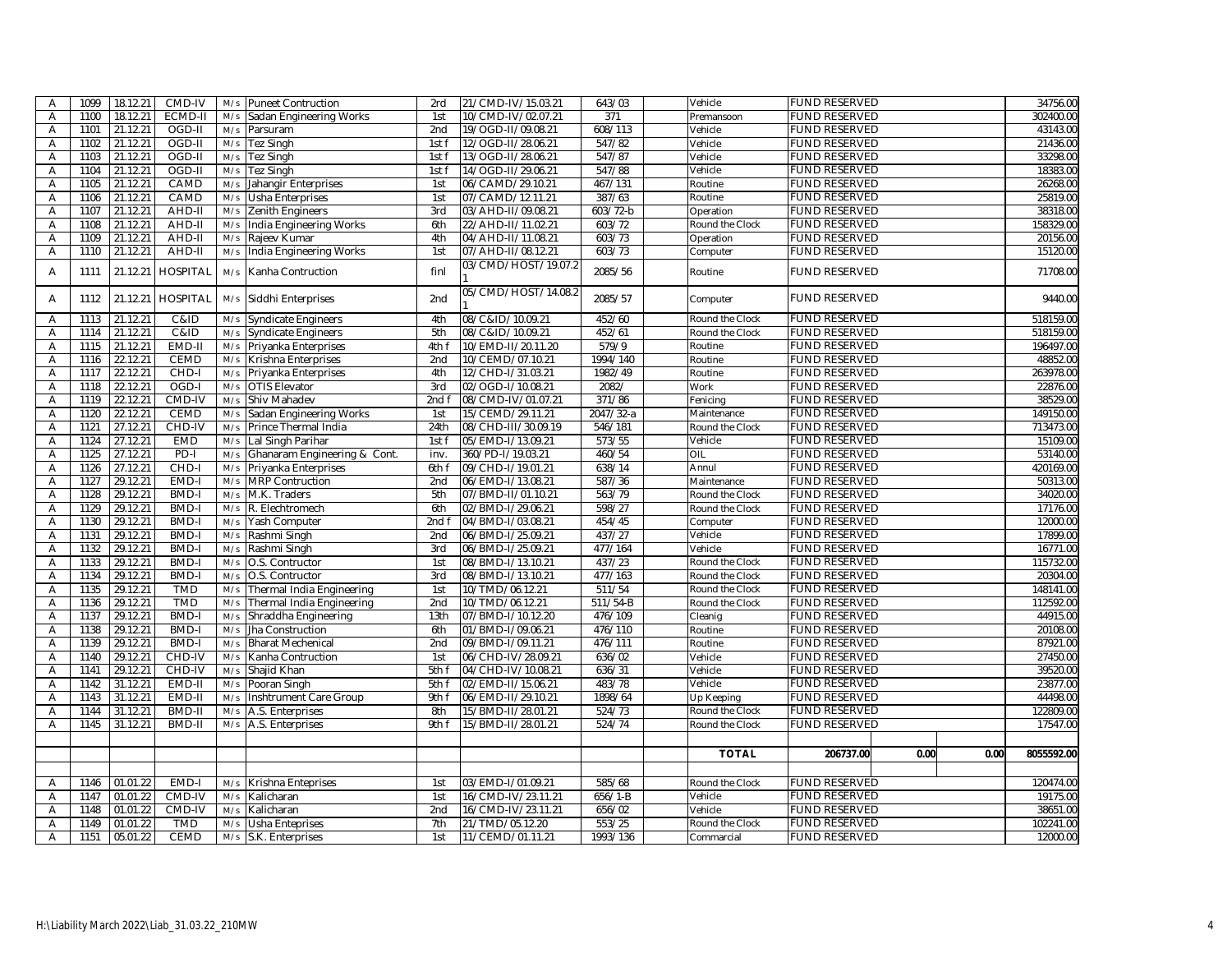| A                       | 1152 | 05.01.22 | CMD-III           | M/s | <b>Sultan Singh</b>          | 2nd f          | 18/CMD-III/15.07.21  | 650/09    | Vehicle                                   | <b>FUND RESERVED</b> | 43527.00   |
|-------------------------|------|----------|-------------------|-----|------------------------------|----------------|----------------------|-----------|-------------------------------------------|----------------------|------------|
| A                       | 1153 | 05.01.22 | CMD-IV            | M/s | R.K. Traders                 | 1st f          | 15/CMD-III/15.07.21  | 644       | Computer                                  | <b>FUND RESERVED</b> | 45360.00   |
| $\overline{\mathsf{A}}$ | 1154 | 05.01.22 | CMD-IV            | M/s | Vijay Kr. Gupta              | 11th           | 17/CMD-IV/27.01.21   | 3091/125  | Water Supply                              | <b>FUND RESERVED</b> | 197640.00  |
| A                       | 1155 | 05.01.22 | PD-I              | M/s | Simplex Switch Care          | inv            | 163/PD-I/01.02.21    | 561/141   | TRF. FROM B 281,om<br>657 CHD-IV 30.12.21 | <b>FUND RESERVED</b> | 2262683.00 |
| Α                       | 1156 | 07.01.22 | TSD-I             | M/s | Sanjay Gupta                 | 3rd1           | 04/TSD-I/22.06.21    | 2106/27   | Computer                                  | <b>FUND RESERVED</b> | 2360.00    |
| A                       | 1157 | 07.01.22 | TSD-I             | M/s | Sanjay Gupta                 | 2nd            | 09/TSD-I/13.09.21    | 2106/26   | Computer                                  | <b>FUND RESERVED</b> | 4720.00    |
| Α                       | 1158 | 07.01.22 | TSD-I             | M/s | Sanjay Gupta                 | 2nd            | 08/TSD-I/13.09.21    | 2106/26   | Computer                                  | <b>FUND RESERVED</b> | 16520.00   |
| Α                       | 1159 | 07.01.22 | CHD-III           | M/s | Remag Electors               | PI             | 170/CHD-III/29.04.20 | 617/65    | Repairing                                 | <b>FUND RESERVED</b> | 526948.00  |
| A                       | 1160 | 07.01.22 | CHD-III           | M/s | S.Prince Hightech P.Ltd.     | 3rd            | 08/CHD-III/02.12.21  | 519/158   | Round the Clock                           | <b>FUND RESERVED</b> | 684085.00  |
| Α                       | 1161 | 07.01.22 | CHD-III           | M/s | S.Prince Hightech P.Ltd.     | 4th f          | 08/CHD-III/02.12.21  | 546/186   | Round the Clock                           | <b>FUND RESERVED</b> | 712641.00  |
| Α                       | 1162 | 07.01.22 | CFA&B0            | M/s | Pooja Computer               | inv            | 280/CPD-II/12.06.20  | 3089/141  | Computer                                  | <b>FUND RESERVED</b> | 112320.00  |
| A                       | 1163 | 11.01.22 | CHD-III           | M/s | Indrajeet Singh              | 3rd            | 07/CHD-III/11.10.21  | 2104/28   | Vehicle                                   | <b>FUND RESERVED</b> | 18981.00   |
| A                       | 1164 | 11.01.22 | PD-I              | M/s | Agra Computer                | inv            | 05/SD-B/20-21        | 557/118   | Computer                                  | <b>FUND RESERVED</b> | 21830.00   |
| A                       | 1165 | 11.01.22 | PD-I              | M/s | Agra Computer                | inv            | 05/SD-B/20-21        | 557/116   | Computer                                  | <b>FUND RESERVED</b> | 21830.00   |
| $\overline{A}$          | 1166 | 11.01.22 | <b>HOSPITAL</b>   | M/s | Siddhi Enterprises           | finl           | 05/CMD/19.08.21      | 2085/58   | Computer                                  | <b>FUND RESERVED</b> | 4720.00    |
| A                       | 1167 | 11.01.22 | <b>HOSPITAL</b>   | M/s | R.P. Construction            | finl           | 04/CMD/2021          | 2085      | Computer                                  | <b>FUND RESERVED</b> | 9440.00    |
| A                       | 1168 | 11.01.22 | CSD-II            | M/s | Chanki Contruction           | 7th            | 1044/CSD-II/22.02.21 | 561/146   | Unlaoding                                 | <b>FUND RESERVED</b> | 84665.00   |
| $\overline{A}$          | 1169 | 11.01.22 | <b>HOSPITAL</b>   | M/s | Rajendra Prasad              | 1st            | 06/CMD/Hspt/27.11.21 | $660/1-A$ | Vehicle                                   | <b>FUND RESERVED</b> | 27242.00   |
| A                       | 1170 | 11.01.22 | <b>HOSPITAL</b>   | M/s | Rajendra Prasad              | 2nd            | 06/CMD/Hspt/27.11.21 | 660/02    | Vehicle                                   | <b>FUND RESERVED</b> | 27167.00   |
| Α                       | 1171 | 11.01.22 | AHD-II            | M/s | Shiv Kumar Rajpoot           | 1st            | 08/AHD-II/14.12.21   | 451/40    | Vehicle                                   | <b>FUND RESERVED</b> | 51248.00   |
| Α                       | 1172 | 11.01.22 | AHD-II            | M/s | Anirudh Singh                | 5th f          | 01/AHD-II/07.07.21   | 451/41    | Vehicle                                   | <b>FUND RESERVED</b> | 24564.00   |
| Α                       | 1173 | 11.01.22 | AHD-II            | M/s | Yash Computer                | 1st            | 10/AHD-II/30.12.21   | 488/54    | Computer                                  | <b>FUND RESERVED</b> | 2774.00    |
| A                       | 1174 | 11.01.22 | AHD-II            | M/s | Zenith Engineers             | 4th            | 03/AHD-II/09.08.21   | 488/58    | Operation                                 | <b>FUND RESERVED</b> | 40021.00   |
| $\overline{A}$          | 1175 | 11.01.22 | AHD-II            | M/s | Rajeev Kumar Contructor      | 5th            | 04/AHD-II/11.08.21   | 488/59    | Operation                                 | <b>FUND RESERVED</b> | 21257.00   |
| A                       | 1176 | 11.01.22 | TSD-I             | M/s | <b>Akshat Enterprises</b>    | 2nd            | 01/TSD-I/25.05.21    | 64/35     | Up Keeping                                | <b>FUND RESERVED</b> | 13158.00   |
| A                       | 1178 | 11.01.22 | TSD-I             | M/s | Pooja Traders                | 3rd            | 13/TSD-I/20.11.21    | 634/23    | Vehicle                                   | <b>FUND RESERVED</b> | 26077.00   |
| $\overline{A}$          | 1179 | 12.01.22 | CAMD              | M/s | Rakesh Kumar                 | 4th            | 01/CAMD/04.06.21     | 387/64    | Vehicle                                   | <b>FUND RESERVED</b> | 18925.00   |
| Α                       | 1180 | 12.01.22 | TSD-I             | M/s | Singh Enterprises            | 3rd            | 12/TSD-I/01.11.21    | 612/14    | Vehicle                                   | <b>FUND RESERVED</b> | 21534.00   |
| A                       | 1181 | 15.01.22 | <b>CFA&amp;B0</b> | M/s | Agarawal Ra & Associates     | inv            | 452/PP-1/30.06.21    | 494/56    | Conslant fee                              | <b>FUND RESERVED</b> | 34184.00   |
| Α                       | 1182 | 15.01.22 | C&ID-II           | M/s | Manvendra                    | 6th f          | 01/C&ID-II/16.06.21  | 536/80    | Vehicle                                   | <b>FUND RESERVED</b> | 20079.00   |
| A                       | 1183 | 15.01.22 | C&ID-II           | M/s | <b>Bharti Enterprises</b>    | 12th           | 20/C&ID-II/30.11.21  | 536/80-B  | Regular Upkeep                            | <b>FUND RESERVED</b> | 24525.00   |
| $\overline{A}$          | 1184 | 15.01.22 | C&ID-II           | M/s | <b>Syndicate Engineering</b> | 11th           | 21/C&ID-II/01.01.21  | 536/81    | Routine                                   | <b>FUND RESERVED</b> | 82973.00   |
| A                       | 1185 | 15.01.22 | C&ID-II           | M/s | R.K. Traders                 | finl           | 07/C&ID-II/10.08.20  | 536/82    | Routine                                   | <b>FUND RESERVED</b> | 34560.00   |
| Α                       | 1186 | 15.01.22 | CHD-IV            | M/s | Ramji Rajpoot                | 1st            | 08/CHD-IV/04.01.22   | 640/07    | Computer                                  | <b>FUND RESERVED</b> | 6000.00    |
| A                       | 1187 | 15.01.22 | CHD-IV            | M/s | Shajid Khan                  | 1st            | 09/CMD-IV/07.01.22   | 640/08    | Vehicle                                   | <b>FUND RESERVED</b> | 21514.00   |
| Α                       | 1188 | 15.01.22 | EMD-II            | M/s | Priyanka Enterprises         | 4th f          | 10/EMD-II/21.09.21   | 443/53-A  | Round the Clock                           | <b>FUND RESERVED</b> | 97047.00   |
| Α                       | 1190 | 15.01.22 | TSD-I             | M/s | <b>Ganpati Associates</b>    | dec            | 06/TSD-I/10.01.22    | 1992/154  | Paramedical                               | <b>FUND RESERVED</b> | 63734.00   |
| $\overline{A}$          | 1191 | 15.01.22 | PD-I              | M/s | Agarawal Ra & Associates     | inv            | 04/PD-I/16.07.21     | 3089/143  | Consultaney                               | <b>FUND RESERVED</b> | 38055.00   |
| Α                       | 1192 | 15.01.22 | PD-I              | M/s | Manvendra Singh              | 1st            | 05/SD-B/17.12.21     | 1991/131  | Vehicle                                   | <b>FUND RESERVED</b> | 30952.00   |
| Α                       | 1193 | 15.01.22 | PD-I              | M/s | Agra Computer                | inv            | 01/SD-B/21-22        | 1948/144  | <b>Prepration Stock</b>                   | <b>FUND RESERVED</b> | 22420.00   |
| A                       | 1194 | 15.01.22 | $PD-I$            | M/s | Agra Computer                | inv            | 01/SD-B/21-22        | 1948/145  | <b>Prepration Stock</b>                   | <b>FUND RESERVED</b> | 22420.00   |
| A                       | 1195 | 15.01.22 | PD-I              | M/s | Abhilasha Enterprises        | 10th           | 02/SD-B/08.04.21     | 1948/147  | Vehicle                                   | <b>FUND RESERVED</b> | 50945.00   |
| A                       | 1197 | 17.01.22 | CMD-IV            | M/s | Abhay Kr. Singh              | 2nd            | 11/CMD-IV/03.07.21   | 2012/98   | Plantation                                | <b>FUND RESERVED</b> | 759191.00  |
| A                       | 1198 | 17.01.22 | CFA&B0            | M/s | Rajesh Sahu                  | $\overline{2}$ | 988/CFA&BO/18.10.21  | 3089/143  | Vehicle                                   | <b>FUND RESERVED</b> | 17479.00   |
| A                       | 1199 | 17.01.22 | $C&ID-I$          | M/s | Syndicate Engineering        | 6th f          | 08/C&ID-I/10.09.21   | 452/64    | Round the Clock                           | <b>FUND RESERVED</b> | 518159.00  |
| $\overline{A}$          | 1200 | 17.01.22 | EMD-II            | M/s | R.L. Engg. Works             | $\overline{4}$ | 08/EMD-II/22.10.21   | 372/59-A  | Routine                                   | <b>FUND RESERVED</b> | 43711.00   |
| Α                       | 1201 | 17.01.22 | OGD-I             | M/s | Narendra                     | 2ndf           | 07/OGD-I/10.11.21    | 606/46    | Vehicle                                   | <b>FUND RESERVED</b> | 24841.00   |
| A                       | 1202 | 17.01.22 | CMD-IV            | M/s | <b>Akshat Enterprises</b>    | 2nd            | 01/CMD-IV/08.04.21   | 627/12    | Leakage                                   | <b>FUND RESERVED</b> | 201646.00  |
| $\overline{A}$          | 1203 | 17.01.22 | $C&ID-I$          | M/s | Electrical & Instrumention   | 2nd            | 05/C&ID-I/19.07.21   | 551/56    | Computer                                  | <b>FUND RESERVED</b> | 4720.00    |
| A                       | 1204 | 17.01.22 | C&ID-             | M/s | Vishwanath                   | 1st            | 10/C&ID-I/25.11.21   | 551/57    | Vehicle                                   | <b>FUND RESERVED</b> | 35119.00   |
| A                       | 1205 | 18.01.22 | CMD-IV            | M/s | <b>Puneet Construction</b>   | 3rd f          | 21/CMD-IV/15.03.21   | 376/63    | Vehicle                                   | <b>FUND RESERVED</b> | 35406.00   |
|                         |      |          |                   |     |                              |                |                      |           |                                           |                      |            |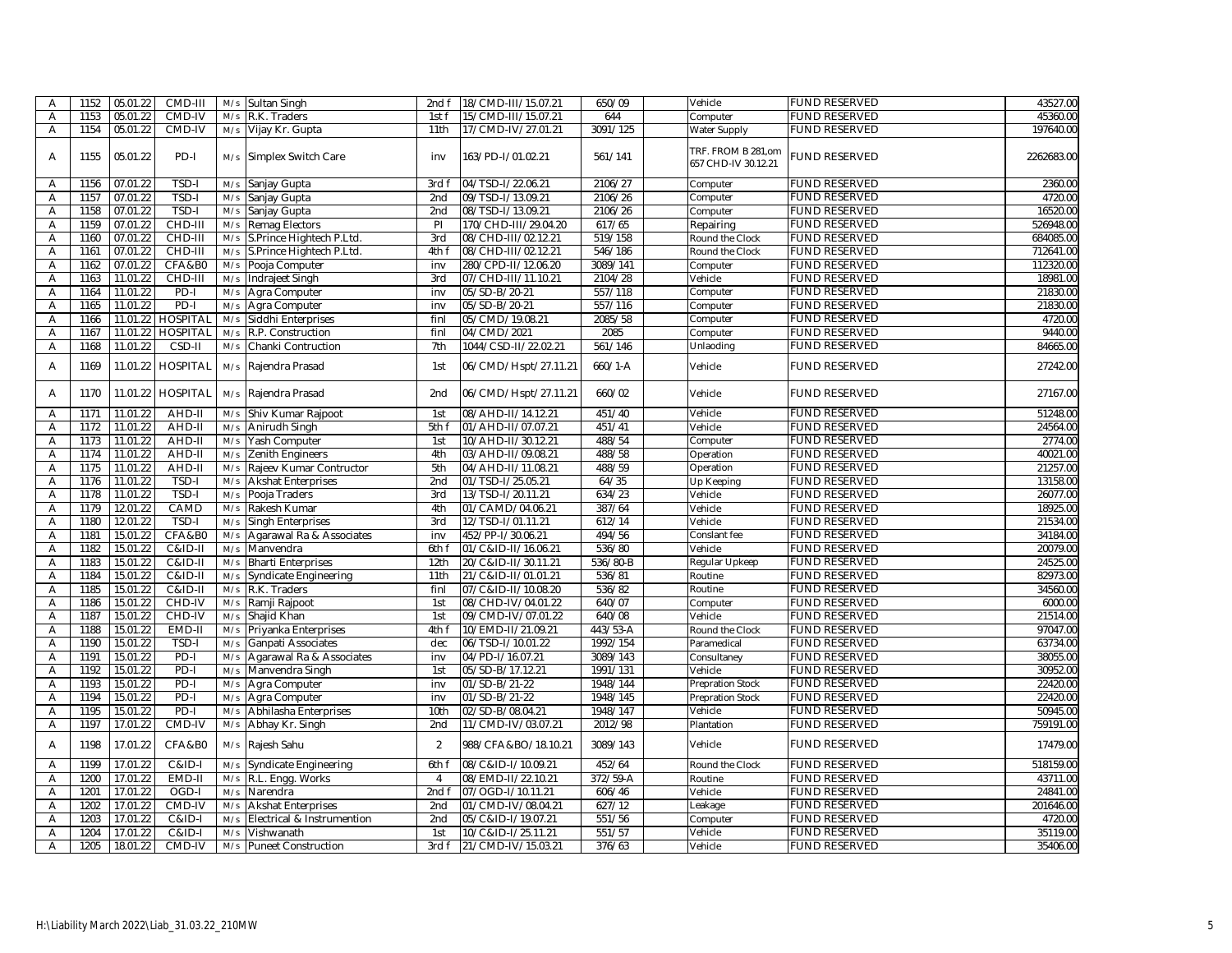| $\overline{A}$          | 1206 | 18.01.22 | S&TD              | M/s | Chhatarpal Singh             | 3rd f           | 18/FF&ID/28.08.21   | 613/22                  | Vehicle                                                 | <b>FUND RESERVED</b> |          | 43290.00  |
|-------------------------|------|----------|-------------------|-----|------------------------------|-----------------|---------------------|-------------------------|---------------------------------------------------------|----------------------|----------|-----------|
| Α                       | 1208 | 18.01.22 | S&TD              | M/s | Hukum Singh                  | 1st             | 36/F&TD/18.12.21    | 613/24                  | Vehicle                                                 | <b>FUND RESERVED</b> |          | 89121.00  |
| $\overline{A}$          | 1209 | 18.01.22 | CHD-IV            | M/s | Deepak Kumar                 | 4th             | 05/CHD-IV/28.09.21  | 623/67                  | Vehicle                                                 | FUND RESERVED        |          | 48377.00  |
| $\overline{A}$          | 1210 | 18.01.22 | CMD-III           | M/s | K.S. & Brothers              | 3rd             | 04/CMD-III/03.05.21 | 2108/31                 | Reception care                                          | <b>FUND RESERVED</b> |          | 359726.00 |
| A                       | 1211 | 18.01.22 | CMD-III           | M/s | <b>Akshat Enterprises</b>    | 2nd             | 02/CMD-III/19.04.21 | 2101/75                 | Routine                                                 | <b>FUND RESERVED</b> |          | 131271.00 |
| $\overline{A}$          | 1212 | 18.01.22 | CMD-III           | M/s | <b>Akshat Enterprises</b>    | 2 <sub>nd</sub> | 05/CMD-III/10.05.21 | 2101/77                 | Routine                                                 | <b>FUND RESERVED</b> |          | 221925.00 |
| Α                       | 1213 | 18.01.22 | CMD-III           | M/s | T.S. Enterprises             | 2nd             | 06/CMD-III/12.05.21 | 1971/163                | Routine                                                 | <b>FUND RESERVED</b> |          | 126304.00 |
| Α                       | 1214 | 18.01.22 | CMD-III           | M/s | Krishna Enteprises           | 3rd             | 32/CMD-III/08.02.21 | 1961/41                 | Prowinding                                              | <b>FUND RESERVED</b> |          | 87904.00  |
| $\overline{A}$          | 1215 | 18.01.22 | TMD-II            | M/s | Thermal India Engineerig     | 3rd             | 100/TMD-II/06.12.21 | 537/33                  | Round the Clock                                         | FUND RESERVED        |          | 214238.00 |
| Α                       | 1216 | 18.01.22 | CHD-IV            | M/s | Kanha Construction           | 2.3f            | 06/CHD-IV/28.09.21  | 636/05                  | Round the Clock                                         | <b>FUND RESERVED</b> |          | 72097.00  |
| Α                       | 1217 | 18.01.22 | TMD-II            | M/s | Zenith Engineers             | 7th             | 02/TMD/21.05.21     | 617/60                  | Routine                                                 | <b>FUND RESERVED</b> |          | 36158.00  |
| Α                       | 1218 | 18.01.22 | TMD-II            | M/s | <b>Bharti Enterprises</b>    | 1st             | 11/TMD/28.12.21     | 617/61                  | Up Keeping                                              | <b>FUND RESERVED</b> |          | 174036.00 |
| Α                       | 1219 | 18.01.22 | TMD-II            | M/s | Ramji Rajpoot                | 1st             | 12/TMD/28.12.21     | 617/63                  | Computer                                                | <b>FUND RESERVED</b> |          | 6000.00   |
| A                       | 1220 | 18.01.22 | TMD-II            | M/s | Ramji Rajpoot                | finl            | 13/TMD/28.12.21     | 617/65                  | Computer                                                | <b>FUND RESERVED</b> |          | 21000.00  |
| A                       | 1221 | 18.01.22 | TMD-II            | M/s | Vinod Kumar                  | finl            | 07/TMD/06.08.21     | 617/66                  | Vehicle                                                 | FUND RESERVED        |          | 44900.00  |
| Α                       | 1222 | 18.01.22 | TMD-II            | M/s | Akash Kumar                  | finl            | 06/TMD/06.08.21     | 615/61                  | Vehicle                                                 | <b>FUND RESERVED</b> |          | 29656.00  |
| $\overline{A}$          | 1223 | 18.01.22 | TMD-II            | M/s | Zenith Engineers             | 8th             | 02/TMD/21.05.21     | 615/62                  | Routine                                                 | <b>FUND RESERVED</b> |          | 37364.00  |
| A                       | 1224 | 18.01.22 | PD-I              |     | M/s Jain Agencis             | inv             | 872/PD-1/25.11.21   | 1995/85                 | Supply, Trf from B 456<br>om 09/tsd-1,05.01.22          | <b>FUND RESERVED</b> |          | 482821.00 |
| A                       | 1225 | 20.01.22 | <b>CEMD</b>       | M/s | <b>Badam Singh</b>           | 2nd             | 13/CEMD/01.11.21    | 1686/141                | Vehicle                                                 | 126200.00            |          |           |
| $\overline{\mathsf{A}}$ | 1226 | 20.01.22 | <b>CEMD</b>       | M/s | Krishna Enteprises           | 6th f           | 17/CEMD/01.03.21    | 1758/180                | Routine                                                 | 30863.00             |          |           |
| $\overline{A}$          | 1227 | 20.01.22 | CEMD              | M/s | Krishna Enteprises           | 3rd             | 04/CEMD/01.06.21    | 1825/45                 | B/D P/M                                                 | 189257.00            |          |           |
| Α                       | 1228 | 20.01.22 | CMD-III           | M/s | Vijay Kr. Gupta              | 3rd             | 19/CMD-III/15.07.21 | 593/45                  | Water Supply                                            | 459099.00            |          |           |
| A                       | 1229 | 20.01.22 | CMD-III           | M/s | Vijay Kr. Gupta              | 3rd             | 03/CMD-III/26.04.21 | 593/53                  | M&R                                                     | 421892.00            |          |           |
| $\overline{A}$          | 1230 | 20.01.22 | CMD-III           | M/s | <b>Ashish Enterprises</b>    | 3rd f           | 29/CMD-III/05.02.21 | 592/78                  | M&R                                                     | 123603.00            |          |           |
| Α                       | 1231 | 20.01.22 | CMD-III           | M/s | Rajpoot Electricals          | 2nd             | 23/CMD-III/27.08.21 | 2071/54                 | <b>Hiring Tractor</b>                                   | 200585.00            |          |           |
| Α                       | 1232 | 20.01.22 | CMD-III           | M/s | Anirudh Singh                | 2 <sub>nd</sub> | 16/EMD-IV/07.07.21  | 1911/55                 | <b>Hiring Tractor</b>                                   | 147320.00            |          |           |
| A                       | 1233 | 20.01.22 | CHD-I             | M/s | Shah Commercial              | 6th             | 04/CHD-I/23.07.21   | 2005/66                 | Routine                                                 | 205945.00            |          |           |
| A                       | 1234 | 20.01.22 | CHD-I             | M/s | Sindh Pal                    | 1st             | 08/CHD-I/31.12.21   | 2005/67                 | Vehicle                                                 | 78021.00             |          |           |
| Α                       | 1235 | 20.01.22 | EMD-II            | M/s | Instrument Care Group        | 8th f           | 12/EMD-II/28.11.20  | 366/39                  | Routine                                                 | 29284.00             |          |           |
| $\overline{A}$          | 1236 | 21.01.22 | EMD-I             | M/s | Rawat Group                  | 1st             | 09/EMD-I/30.11.21   | 573/58                  | Vehicle                                                 | 37796.00             |          |           |
| Α                       | 1237 | 21.01.22 | EMD-I             | M/s | Priya Constructioin          | 6th             | 15/EMD-I/23.02.21   | 573/58                  | Routine                                                 | 22303.00             |          |           |
| A                       | 1238 | 21.01.22 | EMD-I             | M/s | Nosad Contructor             | 3rd             | 01/EMD-I/05.08.21   | 442/160                 | Round the Clock                                         | 87296.00             |          |           |
| A                       | 1239 | 21.01.22 | <b>C&amp;ID-I</b> | M/s | Vishwanath                   | 2nd             | 10/C&ID-I/25.11.21  | 452/63                  | Vehicle                                                 | 17562.00             |          |           |
| Α                       | 1240 | 21.01.22 | EMD-I             | M/s | M.R.P. Construction          | 7th             | 14/EMD-I/22.02.21   | 440/29                  | Round the Clock                                         | 48971.00             |          |           |
| A                       | 1241 | 21.01.22 | CMD-IV            | M/s | Jamuna Meher Enterprises     | 1st             | 14/CMD-IV/15.07.21  | $648/2-b$               | Maintenance                                             | 277247.00            |          |           |
| $\overline{A}$          | 1242 | 21.01.22 | CMD-IV            | M/s | Jamuna Meher Enterprises     | 2nd             | 14/CMD-IV/15.07.21  | $648/3-b$               | Maintenance                                             | 497808.00            |          |           |
| Α                       | 1243 | 21.01.22 | CMD-III           | M/s | Jamuna Meher Enterprises     | 1st             | 17/CMD-III/15.07.21 | 2109/08                 | <b>VIP Guest Hous</b>                                   | 766570.00            |          |           |
| A                       | 1244 | 21.01.22 | CMD-III           | M/s | S.R. Enterprises             | 2 <sub>nd</sub> | 09/CMD-IV/01.07.21  | 628/29                  | Corona Virus                                            | 172046.00            |          |           |
| A                       | 1245 | 21.01.22 | CMD-IV            | M/s | <b>Akshat Enterprises</b>    | 2nd             | 03/CMD-IV/10.05.21  | 628/28                  | M&R                                                     | 246600.00            |          |           |
| A                       | 1246 | 22.01.22 | PD-I              | M/s | Deepak Kumar                 | 3rd             | 15/PD-I/07.09.21    | 1969/100                | Vehicle                                                 | 19340.00             |          |           |
| A                       | 1247 | 25.01.22 | CHD-IV            |     | M/s Hind Udyog               | 1st             | 07/CHD-IV/04.01.22  | 253/32                  | Repairing, Trf. From<br>B-543 om 11/chd-iv,<br>06.01.22 | 285835.00            |          |           |
| $\overline{A}$          | 1248 | 25.01.22 | $C&ID-II$         | M/s | Electrical & Instrumention   | 6th f           | 05/C&ID-II/07.07.21 | 536/80                  | Computer                                                | 2360.00              |          |           |
| A                       | 1249 | 25.01.22 | C&ID-II           | M/s | Syndicate Engineering        | 13th f          | 18/C&ID-II/30.11.20 | 536/81                  | Routine                                                 | 93382.00             |          |           |
| Α                       | 1250 | 25.01.22 | C&ID-II           | M/s | Syndicate Engineering        | 12th f          | 21/C&ID-II/01.01.21 | 536/82                  | Routine                                                 | 23256.00             |          |           |
| $\overline{A}$          | 1251 | 25.01.22 | C&ID-II           | M/s | <b>Aircon Engineers</b>      | 8th f           | 13/C&ID-II/16.11.20 | 588/88                  | <b>Annual Mantinec</b>                                  | 175478.00            |          |           |
| $\overline{\mathsf{A}}$ | 1252 | 25.01.22 | C&ID-II           | M/s | <b>Syndicate Engineering</b> | 4th             | 04/C&ID-II/17.07.21 | 532/33                  | Routine                                                 | 58774.00             |          |           |
| Α                       | 1253 | 25.01.22 | $C&ID-II$         | M/s | jha Construction             | 3rd             | 07/C&ID-II/10.08.21 | 532/34                  | Routine                                                 | 37062.00             |          |           |
| A                       | 1254 | 25.01.22 | C&ID-II           | M/s | ha Construction              | 5th             | 07/C&ID-II/10.08.21 | $\overline{532}/35 - b$ | Routine                                                 | 19082.00             |          |           |
| A                       | 1255 | 25.01.22 | C&ID-II           | M/s | Syndicate Engineering        | 6th             | 04/C&ID-II/17.07.21 | 532/35                  | Routine                                                 | 29387.00             |          |           |
| Α                       | 1256 | 25.01.22 | OGD-II            | M/s | Hakim Singh                  | finl            | 23/OGD-II/10.09.21  | 547/99                  | Vehicle                                                 | 42869.00             |          |           |
| Α                       | 1257 | 25.01.22 | OGD-II            | M/s | Pawan Kumar                  | 1st             | 26/OGD-II/06.12.21  | 547/99                  | Vehicle                                                 | 67109.00             |          |           |
| $\overline{A}$          | 1258 | 25.01.22 | PD-I              |     | M/s Ghanaram Engineerig      | inv             | 465/PD-I/09.02.21   | 242/58                  | Petrol Oil                                              |                      | 47625.00 |           |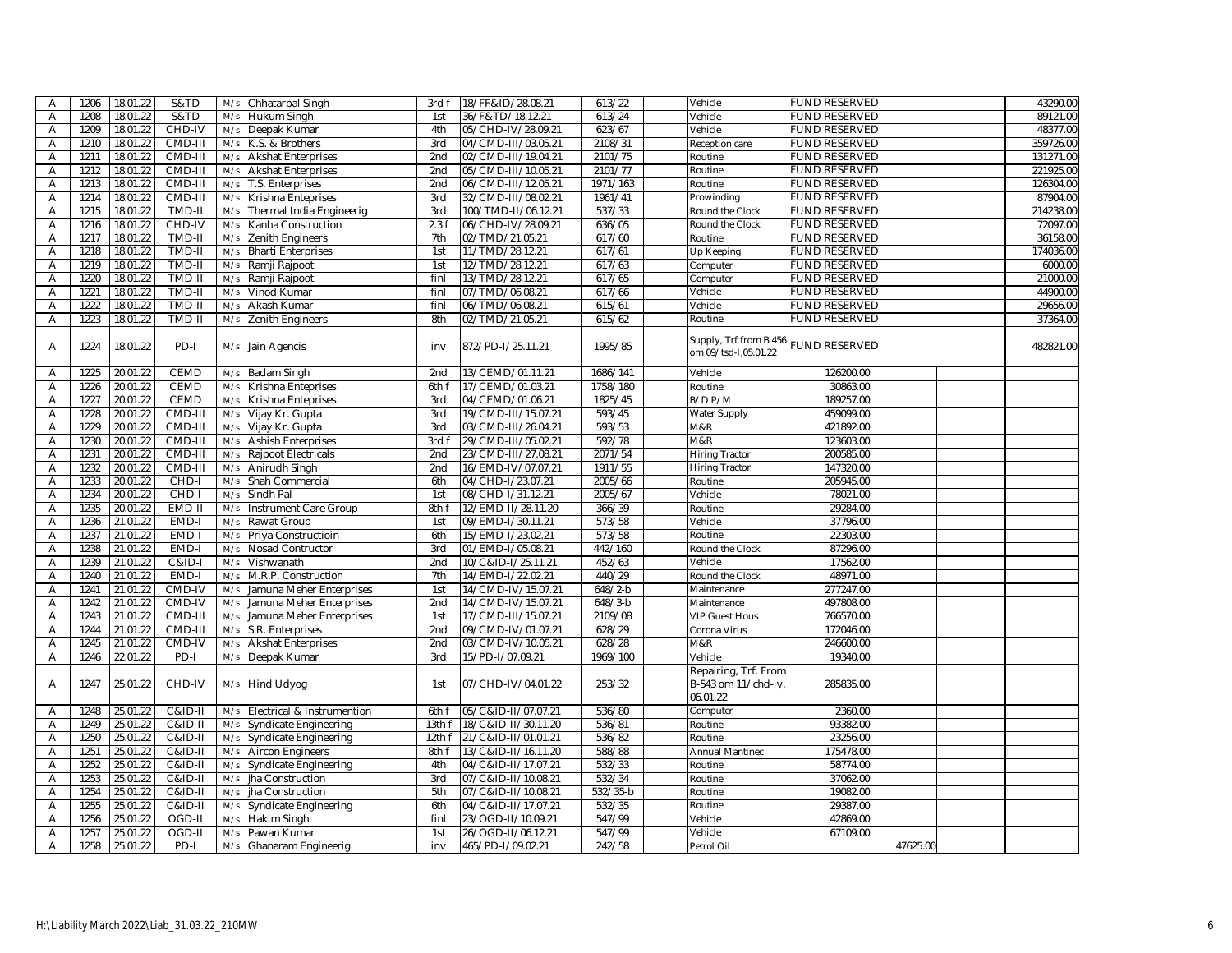| $\overline{\mathsf{A}}$ | 1259         | 25.01.22 | PD-I                  | M/s        | <b>IOCL</b>                | inv             | 1282/PD-I/20.10.21                     | 242/158            | Oil                                |                      | 873495.00  |      |            |
|-------------------------|--------------|----------|-----------------------|------------|----------------------------|-----------------|----------------------------------------|--------------------|------------------------------------|----------------------|------------|------|------------|
| A                       | 1260         | 27.01.22 | PD-I                  | M/s        | <b>BHEL</b>                | hr              | 37/PD-I/13.01.22                       | 2095/58            | 10% Adv.                           | 21508.00             |            |      |            |
| A                       | 1261         | 27.01.22 | CMD-III               | M/s        | Uttam Chandra              | 1st f           | 25/CMD-III/07.01.21                    | 625/07             | Computer                           | 24780.00             |            |      |            |
| Α                       | 1262         | 27.01.22 | CMD-III               | M/s        | R.P. Construction          | 1st             | 20/CMD-IV/15.07.21                     | 626/08             | Routine                            | 530698.00            |            |      |            |
| Α                       | 1263         | 27.01.22 | CMD-IV                | M/s        | Vjay Kumar Gupta           | 12th f          | 17/CMD-IV/27.01.21                     | 3091/133           | Water Supply                       | 180829.00            |            |      |            |
| A                       | 1264         | 27.01.22 | CMD-IV                | M/s        | <b>Ashish Enterprises</b>  | 1st             | 26/CMD-III/07.10.21                    | 1876/72            | Routine                            | 450566.00            |            |      |            |
| Α                       | 1265         | 27.01.22 | CMD-IV                | M/s        | K.S. & Brothers            | 1st             | 15/CMD-III/07.07.21                    | 2071               | Routine                            | 388586.00            |            |      |            |
| Α                       | 1266         | 27.01.22 | CMD-IV                | M/s        | Kanha Contruction          | 5th             | 27/CMD-IV/01.02.21                     | 2070/52            | Cleanig                            | 153892.00            |            |      |            |
| A                       | 1267         | 27.01.22 | S&TD                  | M/s        | Janhagir Enterprises       | 2 <sub>nd</sub> | 29/S&TD/18.11.21                       | 1926/85            | Brekdown                           | 39898.00             |            |      |            |
| Α                       | 1268         | 28.01.22 | BMD-II                | M/s        | Roshni Enterprises         | 4th             | 03/BMD-II/23.04.21                     | 620/23             | Remowal Dust                       | 113663.00            |            |      |            |
| A                       | 1269         | 28.01.22 | BMD-II                | M/s        | Amit Vikram                | 7th             | 02/BMD-II/23.04.21                     | 571/65             | Round the Clock                    | 80641.00             |            |      |            |
| A                       | 1270         | 28.01.22 | OGD-II                | M/s        | Mirgendra Kumar            | finl            | 22/OGD-II/24.08.21                     | 608/118            | Vehicle                            | 39729.00             |            |      |            |
| Α                       | 1271         | 28.01.22 | OGD-II                | M/s        | Mirgendra Kumar            | finl            | 21/OGD-II/24.08.21                     | 608/119            | Vehicle                            | 39692.00             |            |      |            |
| Α                       | 1272         | 28.01.22 | OGD-II                | M/s        | Parshuram                  | finl            | 19/OGD-II/25.06.21                     | 608/122            | Vehicle                            | 42839.00             |            |      |            |
| Α                       | 1273         | 28.01.22 | OGD-II                | M/s        | Gajraj Singh               | finl            | 24/OGD-II/10.09.21                     | 608/126            | Vehicle                            | 63705.00             |            |      |            |
| $\overline{A}$          | 1274         | 28.01.22 | $PD-I$                | M/s        | <b>IOCL</b>                | inv             | 580/PD-I/01.06.21                      | 663/03             | Oil                                |                      | 1000620.00 |      |            |
| A                       | 1275         | 28.01.22 | PD-I                  | M/s        | <b>IOCL</b>                | inv             | 580/PD-I/01.06.21                      | 633/04             | Oil                                |                      | 1000620.00 |      |            |
| A                       | 1276         | 28.01.22 | CAMD                  | M/s        | Janhagir Enterprises       | 2 <sub>nd</sub> | 06/CAMD/29.10.21                       | 468/125            | Routine                            | 28366.00             |            |      |            |
| A                       | 1277         | 28.01.22 | CAMD                  | M/s        | Janhagir Enterprises       | 4th             | 04/CAMD/14.09.21                       | 415/164            | Routine                            | 60959.00             |            |      |            |
| Α                       | 1278         | 28.01.22 | CAMD                  | M/s        | Usha Enteprises            | 2nd             | 07/CAMD/12.11.21                       | 23/196             | Routine                            | 10526.00             |            |      |            |
| A                       | 1279         | 28.01.22 | S&TD                  | M/s        | Priyanka Enterprises       | 1st             | 25/S&TD/06.10.21                       | 2067/01            | Vehicle                            | 948550.00            |            |      |            |
| A                       | 1280         | 29.01.22 | BMD-I                 | M/s        | R. Electromech             | 7th             | 02/BMD-I/29.06.21                      | 598/31             | Routine                            | 20857.00             |            |      |            |
| Α                       | 1281         | 29.01.22 | <b>BMD-I</b>          | M/s        | M.K. Traders               | 7th             | 07/BMD-I/01.10.21                      | 598/32             |                                    | 43903.00             |            |      |            |
|                         |              | 29.01.22 |                       |            |                            | 4th             |                                        |                    | Round the Clock<br>Round the Clock |                      |            |      |            |
| Α<br>$\overline{A}$     | 1282<br>1283 | 29.01.22 | <b>BMD-I</b><br>BMD-I | M/s<br>M/s | <b>Bharat Mechanical</b>   | 14th            | 09/BMD-I/09.11.21<br>07/BMD-I/10.12.21 | 437/29-b<br>437/30 |                                    | 74926.00<br>46413.00 |            |      |            |
|                         |              |          |                       |            | Shraddha Engineering       |                 |                                        |                    | Up Keeping                         |                      |            |      |            |
| A                       | 1284         | 29.01.22 | <b>BMD-I</b>          | M/s        | ha Construction            | 7th             | 01/BMD-I/09.06.21                      | 437/30             | Routine                            | 23794.00             |            |      |            |
| Α                       | 1285         | 29.01.22 | <b>BMD-I</b>          | M/s        | Rashmi Singh               | 4th             | 06/BMD-I/25.09.21                      | 437/31             | Vehicle                            | 17539.00             |            |      |            |
| $\overline{A}$          | 1286         | 29.01.22 | <b>BMD-I</b>          | M/s        | O.S. Contructor            | 4th             | 08/BMD-I/13.10.21                      | 437/31             | Routine                            | 45338.00             |            |      |            |
| A                       | 1287         | 29.01.22 | BMD-II                | M/s        | <b>Balveer Singh</b>       | 1st             | 15/BMD-II/15.01.22                     | 555/89             | Vehicle                            | 41579.00             |            |      |            |
| Α                       | 1288         | 29.01.22 | BMD-II                | M/s        | India Engineering Works    | 12th            | 14/BMD-II/28.01.21                     | 555/90             | Round the Clock                    | 326848.00            |            |      |            |
| A                       | 1289         | 31.01.22 | OGD-I                 | M/s        | Yash Computer              | 1st f           | 08/OGD-I/11.10.21                      | 2082/126           | Computer                           | 21000.00             |            |      |            |
|                         |              |          |                       |            |                            |                 |                                        |                    | Supply, Trf from B 421             |                      |            |      |            |
| A                       | 1290         | 31.01.22 | PD-I                  |            | M/s Supath Engineering     | inv             | 1351/PD-I/30.10.21                     | 570/64             | om 349/emd-                        | 1299924.00           |            |      |            |
|                         |              |          |                       |            |                            |                 |                                        |                    | II,21.01.22                        |                      |            |      |            |
|                         |              |          |                       |            |                            |                 |                                        |                    | <b>TOTAL</b>                       | 10221750.00          | 2922360.00 | 0.00 | 9752646.00 |
|                         |              |          |                       |            |                            |                 |                                        |                    |                                    |                      |            |      |            |
| A                       | 1291         | 02.02.22 | S&TD                  | M/s        | Sanjay Kumar               | 2nd f           | 05/S&TD/27.05.20                       | $614/15 - A$       | Vehicle                            | 38473.00             |            |      |            |
| A                       | 1292         | 02.02.22 | S&TD                  | M/s        | Sanjay Kumar               | 2nd f           | 40/FFS&TD/10.03.21                     | 614/14-B           | Vehicle                            | 101766.00            |            |      |            |
| Α                       | 1293         | 02.02.22 | <b>HOSPITAL</b>       | M/s        | Kanha Construction         | 1st             | 08/HOSP./21-22                         | 659/01             | Routine                            | 15916.00             |            |      |            |
| Α                       | 1294         | 02.02.22 | <b>HOSPITAL</b>       | M/s        | Kanha Construction         | 2 <sub>nd</sub> | 08/HOSP./21-22                         | 659/01             | Routine                            | 27854.00             |            |      |            |
| Α                       | 1295         | 02.02.22 | <b>CEMD</b>           | M/s        | S.K. Enterprises           | 2nd             | 11/CEMD/01.11.21                       | 2049/53            | Computer                           | 4000.00              |            |      |            |
| Α                       | 1296         | 02.02.22 | CEMD                  | M/s        | S.K. Enterprises           | 3rd             | 11/CEMD/01.11.21                       | 2049/54            | Computer                           | 4000.00              |            |      |            |
| Α                       | 1297         | 02.02.22 | S&TD                  | M/s        | Sumesh Verma               | 3rd f           | 12/FFS&TD/27.07.21                     | 613/24             | Vehicle                            | 35716.00             |            |      |            |
| A                       | 1298         | 02.02.22 | S&TD                  | M/s        | Kaushal Kishore            | 2nd f           | 07/FFS&TD/15.07.21                     | 613/25             | Vehicle                            | 45039.00             |            |      |            |
| Α                       | 1299         | 02.02.22 | S&TD                  | M/s        | A.S. Enterprises           | 1st             | 26/FFS&TD/06.10.21                     | 613/25-B           | Vehicle                            | 37760.00             |            |      |            |
| A                       | 1300         | 02.02.22 | S&TD                  | M/s        | Sadan Engineering Works    | 2 <sub>nd</sub> | 16/FFS&TD/11.08.21                     | 2067/02            | Vehicle                            | 208647.00            |            |      |            |
| A                       | 1301         | 02.02.22 | S&TD                  | M/s        | Mahesh Chandra             | 1st f           | 46/FFS&TD/24.01.22                     | 2067/03            | Vehicle                            | 30731.00             |            |      |            |
| Α                       | 1302         | 02.02.22 | S&TD                  | M/s        | Akash Ghosh                | 3rd             | 17/FF&TD/11.08.21                      | 613/24-B           | Vehicle                            | 26622.00             |            |      |            |
| Α                       | 1303         | 02.02.22 | S&TD                  | M/s        | Arun Kumar                 | 1st f           | 08/FFS&TD/26.07.21                     | $613/23 - B$       | Vehicle                            | 118480.00            |            |      |            |
| Α                       | 1304         | 02.02.22 | <b>CEMD</b>           | M/s        | Krishna Enterprises        | 3rd             | 10/CEMD/07.10.21                       | 1993/138           | Routine                            | 48852.00             |            |      |            |
| $\overline{A}$          | 1305         | 02.02.22 | <b>CEMD</b>           | M/s        | T.S. Enterprises           | 2nd             | 07/CEMD/25.09.21                       | 1993/142           | Internal maintinence               | 407537.00            |            |      |            |
| Α                       | 1306         | 02.02.22 | <b>CEMD</b>           | M/s        | R.P. Construction          | 3rd f           | 16/CEMD/01.03.21                       | 1686/72            | Servicing                          | 207680.00            |            |      |            |
| Α                       | 1307         | 04.02.22 | CMD-IV                | M/s        | <b>Ashish Enterprises</b>  | 2 <sub>nd</sub> | 04/CMD-IV/13.05.21                     | 643/07             | Non Residential                    | 416729.00            |            |      |            |
| A                       | 1308         | 04.02.22 | CHD-IV                | M/s        | Ramji Rajpoot              | 3rd             | 08/CHD-IV/04.01.22                     | 640/13             | Computer                           | 3000.00              |            |      |            |
| A                       | 1309         | 04.02.22 | OGD-I                 |            | M/s Maa Shakti Enterprises | 4th             | 14/OGD-I/07.01.21                      | 607/33             | House Keeping                      | 28463.00             |            |      |            |
|                         |              |          |                       |            |                            |                 |                                        |                    |                                    |                      |            |      |            |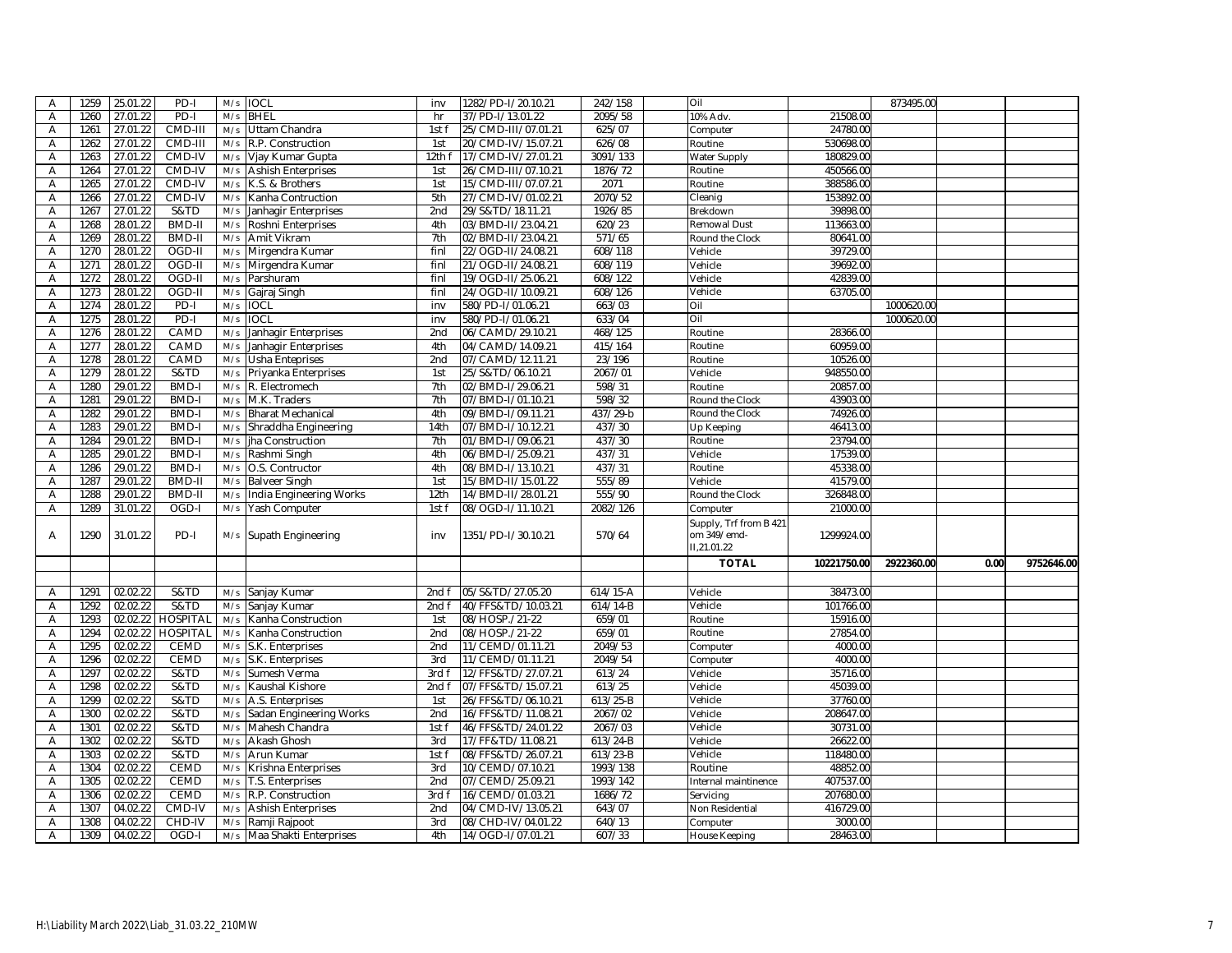| $\overline{A}$ | 1310<br>04.02.22 | CHD-III         |     | M/s S. Prince High Tech Pvt.Ltd. | 4th    | 08/CHD-III/02.12.21 | 519/160      | Round the Clock         | 685973.00 |            |  |
|----------------|------------------|-----------------|-----|----------------------------------|--------|---------------------|--------------|-------------------------|-----------|------------|--|
| $\overline{A}$ | 1311<br>04.02.22 | BMD-II          | M/s | A.S. Enterprises                 | 10th   | 15/BMD-II/28.01.21  | 524/76       | Round the Clock         | 146836.00 |            |  |
| Α              | 1312<br>04.02.22 | BMD-II          | M/s | A.S. Enterprises                 | 11th   | 15/BMD-II/28.01.21  | 524/76       | Round the Clock         | 10572.00  |            |  |
| $\overline{A}$ | 1313<br>04.02.22 | OGD-I           | M/s | Zenith Engineering               | 3rd    | 03/OGD-I/16.08.21   | 2080/106     | Up Keeping              | 26347.00  |            |  |
| A              | 1314<br>04.02.22 | OGD-I           | M/s | Zenith Engineering               | 3rd    | 04/OGD-I/16.08.21   | 2080100      | <b>Annul Mantinence</b> | 49016.00  |            |  |
| A              | 1315<br>07.02.22 | FFS&TD          | M/s | Govardhan Cantrol                | 5th f  | 24/FFS&TD/07.12.20  | 2061/39      | Routine                 | 62257.00  |            |  |
| A              | 1316<br>07.02.22 | CMD-III         | M/s | Kanha Construction               | 3rd    | 31/CMD-III/08.02.21 | 2104/52      | M/R                     | 197222.00 |            |  |
| A              | 1317<br>07.02.22 | TSD-I           | M/s | Singh Enterprises                | 4th    | 12/TSD-I/01.11.21   | 612/15       | Vehicle                 | 21537.00  |            |  |
| Α              | 07.02.22<br>1318 | TSD-I           | M/s | Sanjay Gupta                     | 3rd    | 09/TSD-I/13.09.21   | 2106/28      | Computer                | 2360.00   |            |  |
| Α              | 1319<br>07.02.22 | TSD-I           | M/s | Sanjay Gupta                     | 3rd    | 08/TSD-I/13.09.21   | 2106/27      | Computer                | 8260.00   |            |  |
| A              | 07.02.22<br>1320 | TSD-I           | M/s | Sanjay Gupta                     | 1st    | 14/TSD-I/23.12.21   | 2106/29      | Computer                | 4720.00   |            |  |
| Α              | 1321<br>07.02.22 | CMD-IV          | M/s | Sadan Engineering Works          | 3rd    | 20/CMD-IV/06.03.21  | 644/04       | Clening                 | 307533.00 |            |  |
| Α              | 1322<br>07.02.22 | CMD-IV          | M/s | Vijay Kumar Gupta                | 1st    | 18/CMD-IV/15.01.22  | 3091/144     | Water supply            | 108048.00 |            |  |
| $\overline{A}$ | 07.02.22<br>1323 | CMD-III         | M/s | <b>Akshat Enterprises</b>        | 1st    | 28/CMD-III/06.12.21 | 2107/39      | Clening                 | 320615.00 |            |  |
| Α              | 1324<br>09.02.22 | EMD-I           | M/s | Electrical & Instrumention       | 2nd    | 02/EMD-I/05.08.21   | 590/05       | Routine                 | 71171.00  |            |  |
| $\overline{A}$ | 1325<br>09.02.22 | EMD-I           | M/s | Electrical & Instrumention       | 3rd    | 02/EMD-I/05.08.21   | 590/07       | Routine                 | 23698.00  |            |  |
| $\overline{A}$ | 1326<br>09.02.22 | EMD-I           | M/s | R.P. Construction                | 6th    | 16/EMD-I/22.01.21   | 1986/89      | Round the Clock         | 117276.00 |            |  |
| Α              | 1327<br>09.02.22 | EMD-I           | M/s | Krishna Enterprises              | 2nd    | 03/EMD-I/01.09.21   | 585/72       | Maintenance             | 40157.00  |            |  |
| $\overline{A}$ | 1328<br>09.02.22 | TSD-I           | M/s | VRGR Consultanet Pvt.Ltd.        | inv.   | 478/TSD-I/01.09.21  | 633/36       | Peramedical             | 118725.00 |            |  |
| Α              | 09.02.22<br>1329 | TSD-I           | M/s | Ganpati Associates               | Jan-22 | 05/TSD-I/19.08.21   | 1992/158     | Peramedical             | 150625.00 |            |  |
| Α              | 1330<br>09.02.22 | TSD-I           | M/s | Ganpati Associates               | Jan-22 | 06/TSD-I/19.08.21   | 1992/159     | Peramedical             | 63203.00  |            |  |
|                | 1331<br>09.02.22 | EMD-II          | M/s |                                  |        |                     | 275/61       |                         | 105130.00 |            |  |
| A              |                  |                 |     | <b>Vikas Electrical</b>          | 5th f  | 22/EMD-II/24.01.21  |              | Repair                  |           |            |  |
| A              | 1332<br>09.02.22 | EMD-I           | M/s | <b>MRP Contruction</b>           | 3rd    | 06/EMD-I/13.08.21   | 586/34       | Maintenance             | 43113.00  |            |  |
| Α              | 1333<br>09.02.22 | EMD-I           | M/s | <b>ABB Power Prodects</b>        | 1st    | 234/EMD-I/26.04.21  | 1984/149     | Lump Sum Charges        | 115251.00 |            |  |
| A              | 1334<br>09.02.22 | TSD-I           | M/s | <b>Akshat Enterprises</b>        | 7th    | 01/TSD-I/25.05.21   | 611/98       | Up Keeping              | 13158.00  |            |  |
| Α              | 1335<br>10.02.22 | CMD-IV          | M/s | Kanha Construction               | 3rd    | 19/CMD-IV/15.02.21  | 377/57       | M/R                     | 559490.00 |            |  |
| A              | 1336<br>10.02.22 | CMD-III         | M/s | Shiv Mahadev                     | 4th f  | 07/CMD-III/17.05.21 | 2013/26      | Clening                 | 157586.00 |            |  |
| Α              | 1337<br>10.02.22 | CMD-IV          | M/s | Shiv Mahadev                     | 3rd f  | 05/CMD-IV/13.05.21  | 628/31-B     | Clening                 | 246762.00 |            |  |
| A              | 10.02.22<br>1338 | CMD-IV          | M/s | Sadan Engineering Works          | 4th    | 20/CMD-IV/06.03.21  | 628/32       | Clening                 | 56158.00  |            |  |
| A              | 1339<br>10.02.22 | CMD-III         | M/s | lamuna Mehar Enterprises         | 2nd    | 14/CMD-III/03.07.21 | 650/16       | While Wasling           | 505639.00 |            |  |
| Α              | 1340<br>10.02.22 | CMD-IV          | M/s | Jamuna Mehar Enterprises         | 2nd    | 13/CMD-IV/03.07.21  | 649/29       | While Wasling           | 427579.00 |            |  |
| Α              | 1342<br>11.02.22 | FFS&TD          | M/s | Awadhesh Pateriya                | 1st    | 41/FFS&TD/22.12.21  | 614/14-B     | Vehicle                 | 64310.00  |            |  |
| $\overline{A}$ | 1343<br>11.02.22 | FFS&TD          | M/s | Electrical & Instrumention       | 1st    | 32/FFS&TD/02.12.21  | $614/26 - A$ | Vehicle                 | 328879.00 |            |  |
| Α              | 1344<br>11.02.22 | FFS&TD          | M/s | Brejendra Sharma                 | 1st    | 40/FFS&TD/22.12.21  | $614/27 - A$ | Vehicle                 | 64310.00  |            |  |
| Α              | 1345<br>11.02.22 | OGD-I           | M/s | <b>OTIS</b>                      | inv.   | 02/OGD-I/10.08.21   | 2080/102     | Maintenance             | 34313.00  |            |  |
| A              | 1346<br>11.02.22 | CMD-IV          | M/s | Zenith Engineering               | 1st    | 17/CMD-IV/08.12.21  | 657/04       | Repairing               | 362121.00 |            |  |
| Α              | 14.02.22<br>1347 | EMD-I           | M/s | Priya Construction               | 5th    | 15/EMD-I/23.02.21   | 2015/34      | Routine                 | 26856.00  |            |  |
| Α              | 1348<br>14.02.22 | CHD-III         | M/s | Yash Computer                    | 1st f  | 09/CHD-III/01.10.21 | 604/83       | Computer                | 12000.00  |            |  |
| A              | 1349<br>14.02.22 | C&TD-II         | M/s | Anita                            | 1st II | 11/C&ID-II/26.11.21 | 536/85       | Vehicle                 | 42476.00  |            |  |
| A              | 14.02.22<br>1350 | EMD-II          | M/s | Manoj Singh                      | 1st    | 09/EMD-II/15.11.21  | 482/46       | Vehicle                 | 30550.00  |            |  |
| Α              | 14.02.22<br>1351 | EMD-II          | M/s | Pooran Singh                     | 1st    | 14/EMD-II/04.12.21  | 483/100      | Vehicle                 | 42290.00  |            |  |
| $\overline{A}$ | 1352<br>16.02.22 | <b>HOSPITAL</b> | M/s | Kanha Construction               | 3rd    | 08/CMD/20.01.22     | 660/3-A      | Routine                 | 30837.00  |            |  |
| Α              | 1353<br>16.02.22 | <b>HOSPITAL</b> | M/s | Rajendra Prasad                  | 3rd    | 06/CMD/27.11.20     | 660/3A       | Vehicle                 | 27146.00  |            |  |
| Α              | 1354<br>16.02.22 | CSD-II          | M/s | Abhilasha Enterprises            | 11th   | 02/CSD-II/08.04.21  | 411/194      | Vehicle                 | 50144.00  |            |  |
| $\overline{A}$ | 1355<br>16.02.22 | $PD-I$          | M/s | <b>BPCL</b>                      | inv.   | 1284/PD-I/17.01.22  | 460/58       | OIL                     |           | 320425.00  |  |
| A              | 1356<br>16.02.22 | $PD-I$          | M/s | <b>BPCL</b>                      | inv.   | 1260/PD-I/17.01.22  | 460/59       | OIL                     |           | 342541.00  |  |
| Α              | 1357<br>16.02.22 | $PD-I$          | M/s | <b>Ghanaram Engineers</b>        | inv.   | 465/PD-I/09.04.21   | 460/60       | OIL                     |           | 47625.00   |  |
| A              | 1358<br>16.02.22 | EMD-II          | M/s | R.P. Construction                | 2nd    | 06/EMD-II/01.08.21  | 1945/102     | Routine                 | 282974.00 |            |  |
| Α              | 1359<br>16.02.22 | S&TD            | M/s | lanhagir Enterprises             | 3rd    | 29/FFS&TD/18.11.21  | 1926/87      | Maintenance             | 165659.00 |            |  |
| A              | 1360<br>19.02.22 | PD-I            | M/s | Indian Oil                       | inv.   | 580/PD-I/01.06.21   | 663/05       | Oil                     |           | 1000620.00 |  |
| A              | 1361<br>19.02.22 | S&TD            | M/s | Mejor Yadav                      | 4th f  | 20/FFS&TD/28.08.21  | 613/27       | Vehicle                 | 34540.00  |            |  |
| Α              | 1362<br>19.02.22 | CHD-I           | M/s | Sindh Pal                        | 2nd    | 05/CHD-I/14.12.21   | 2005/74      | Vehicle                 | 38970.00  |            |  |
| A              | 1363<br>19.02.22 | CHD-I           | M/s | Yash Computer                    | 1st    | 09/CHD-I/29.01.22   | 2005/73      | Computer                | 6000.00   |            |  |
| Α              | 1364<br>19.02.22 | CAMD            | M/s | Jhansi Prakhand Betwa            | inv.   | A-53/VIDUT/03.02.22 | 035/131      |                         | 416707.00 |            |  |
| A              | 1365<br>19.02.22 | CAMD            |     | Jhansi Prakhand Betwa            |        | A-53/VIDUT/03.02.22 | 035/132      | Water supply            | 597241.00 |            |  |
|                |                  |                 | M/s |                                  | inv.   |                     |              | Water supply            |           |            |  |
| A              | 1366<br>19.02.22 | CAMD            | M/s | Usha Enterprises                 | 3rd    | 07/CAMD/12.11.21    | 035/130      | Maintenance             | 52676.00  |            |  |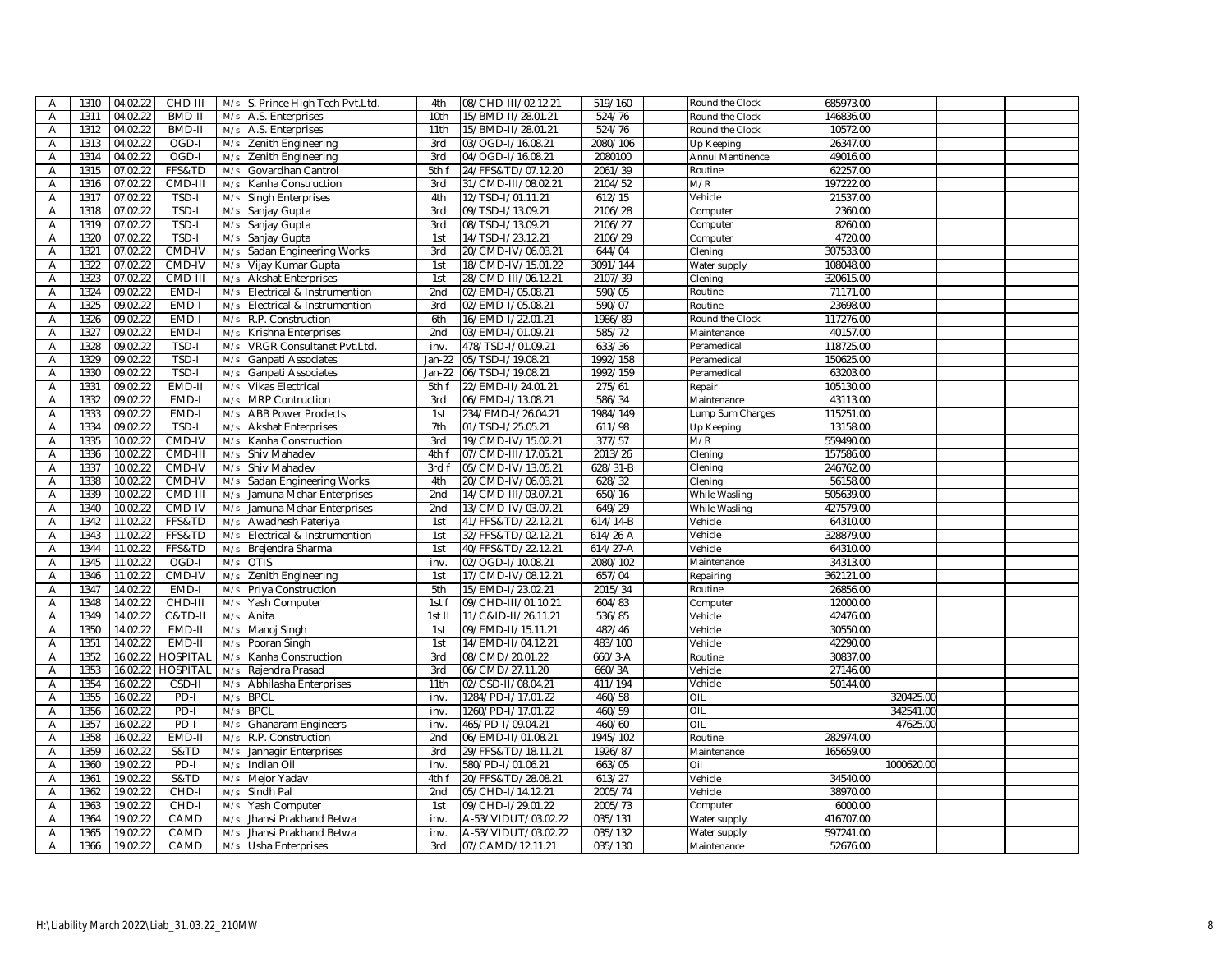| A | 1367 | 19.02.22 | CHD-I        | M/s | Shah Commercal Corporation | 7th             | 04/CHD-I/23.07.21   | 2005/76   | Routine             | 205946.00 |           |  |
|---|------|----------|--------------|-----|----------------------------|-----------------|---------------------|-----------|---------------------|-----------|-----------|--|
| Α | 1368 | 19.02.22 | CFA&BO       | M/s | Rajesh Sahu                | 3rd             | 58/CFA&BO/18.01.22  | 3089/145  | Vehicle             | 19477.00  |           |  |
| Α | 1369 | 19.02.22 | CHD-I        | M/s | <b>SGL Engineerig</b>      | 2nd             | 07/CHD-I/22.08.21   | 1982/53   | Vehicle             | 67312.00  |           |  |
| A | 1370 | 19.02.22 | CHD-III      | M/s | Indrajeet Singh            | 4th             | 07/CHD-III/11.10.21 | 2104/30-B | Vehicle             | 18947.00  |           |  |
| Α | 1371 | 19.02.22 | CHD-III      | M/s | Instrument Care Group      | 5th             | 08/CHD-III/14.12.20 | 2104/31-B | Routine             | 96499.00  |           |  |
| Α | 1373 | 23.02.22 | <b>OGD</b>   | M/s | <b>Balram Engineers</b>    | finl            | 15/OGD/08.10.20     | 331/99    | Round the Clock     | 73295.00  |           |  |
| A | 1374 | 23.02.22 | <b>OGD</b>   | M/s | Cleanflo India Pvt.Ltd.    | 5th             | 13/OGD/08.10.21     | 331/98    | Round the Clock     | 12816.00  |           |  |
| Α | 1375 | 23.02.22 | CAMD         | M/s | Janhagir Enterprises       | 5th             | 04/CAMD/14.09.21    | 415/167   | Routine             | 70546.00  |           |  |
| A | 1376 | 23.02.22 | CAMD         | M/s | Janhagir Enterprises       | 3rd             | 06/CAMD/29.10.21    | 468/127   | Routine             | 35848.00  |           |  |
| Α | 1377 | 23.02.22 | CHD-IV       | M/s | Shajid Khan                | finl            | 09/CHD-IV/07.01.22  | 640/11    | Vehicle             | 25187.00  |           |  |
| A | 1378 | 23.02.22 | TSD-I        | M/s | Pooja Traders              | 2nd             | 13/TSD-I/20.11.21   | 634/25    | Vehicle             | 30329.00  |           |  |
| A | 1379 | 23.02.22 | $PD-I$       | M/s | Pooja Traders              | inv.            | 108/PD-I/09.02.22   | 575/75    | supply              | 125670.00 |           |  |
| A | 1380 | 23.02.22 | $PD-I$       | M/s | <b>Akshat Enterprises</b>  | inv.            | 109/PD-I/09.02.22   | 575/74    | supply              | 236000.00 |           |  |
| Α | 1381 | 24.02.22 | OGD-II       | M/s | Dinesh Kumar               | 1st f           | 11/OGD-II/26.06.21  | 608/133   | Vehicle             | 122771.00 |           |  |
| Α | 1382 | 24.02.22 | OGD-II       | M/s | Hakim Singh                | 1st             | 10/OGD-II/28.01.22  | 608/134   | Vehicle             | 36709.00  |           |  |
| Α | 1383 | 24.02.22 | $C&ID-I$     | M/s | Vishwanath                 | 3rd             | 10/C&ID-I/25.11.21  | 552/50    | Vehicle             | 17562.00  |           |  |
| Α | 1384 | 24.02.22 | OGD-II       | M/s | Zenith Engineering         | 2nd             | 25/OGD-II/20.09.21  | 533/124   | <b>Assist Work</b>  | 240126.00 |           |  |
|   |      |          |              |     |                            |                 |                     |           |                     |           |           |  |
| Α | 1385 | 24.02.22 | CSD-II       | M/s | Cleanflo India Pvt.Ltd.    | ih/21-22        | 272/OGD/18.06.21    | 576/47    | Chemical            |           | 177000.00 |  |
| A | 1386 | 24.02.22 | $PD-I$       | M/s | Rudra Chemicals            | 3624            | 687/PD-I/09.09.21   | 576/48    | Chemical            |           | 199656.00 |  |
| Α | 1387 | 24.02.22 | $PD-I$       | M/s | Rudra Chemicals            | 3656            | 636/PD-I/26.08.21   | 576/49    | Chemical            |           | 46328.00  |  |
| Α | 1388 | 24.02.22 | <b>BMD-I</b> | M/s | R. Electromech             | 8th             | 02/BMD-I/29.06.21   | 601/25    | Routine             | 38034.00  |           |  |
| Α | 1389 | 24.02.22 | <b>BMD-I</b> | M/s | M.K. Traders               | 7th             | 07/BMD-I/01.10.21   | 601/26    | Round the Clock     | 50220.00  |           |  |
| Α | 1390 | 24.02.22 | BMD-I        | M/s | <b>Bharat Mechanical</b>   | 6th             | 09/BMD-I/09.11.21   | 601/27    | Breakdown           | 63693.00  |           |  |
| Α | 1391 | 24.02.22 | <b>BMD-I</b> | M/s | <b>Bharat Mechanical</b>   | vth             | 09/BMD-I/09.11.21   | 477/176   | Round the Clock     | 85708.00  |           |  |
| Α | 1392 | 24.02.22 | <b>BMD-I</b> | M/s | Jha Construction           | 8TH             | 01/BMD-I/09.06.21   | 477/177   | Routine             | 24128.00  |           |  |
| Α | 1393 | 24.02.22 | BMD-I        | M/s | Shradha Engg.              | 15th            | 07/BMD-I/10.12.20   | 477/178   | Clening             | 46413.00  |           |  |
| A | 1394 | 24.02.22 | BMD-I        | M/s | O.S. Contractor            | 5th             | 08/BMD-I/13.10.21   | 477/179   | Routine             | 62942.00  |           |  |
| Α | 1395 | 24.02.22 | BMD-I        | M/s | Jha Construction           | 9th             | 10/BMD-I/24.12.20   | 477/180   | Installion          | 63537.00  |           |  |
| A | 1396 | 24.02.22 | BMD-I        | M/s | Shradha Engg.              | 7th             | 13/BMD-I/02.02.21   | 477/183   | Repairing           | 10736.00  |           |  |
| Α | 1397 | 24.02.22 | <b>BMD-I</b> | M/s | Rashmi Singh               | 5th f           | 06/BMD-I/25.09.21   | 477/184   | Vehicle             | 20477.00  |           |  |
| Α | 1398 | 25.02.22 | EMD-II       | M/s | Priya Construction         | 10th            | 10/EMD-II/19.20     | 2073/30-A | Round the Clock     | 63868.00  |           |  |
| Α | 1399 | 25.02.22 | AHD-II       | M/s | Garg Engineering           | 2 <sub>nd</sub> | 06/AHD-II/29.10.21  | 469/174   | Operation           | 536729.00 |           |  |
| Α | 1400 | 25.02.22 | AHD-II       | M/s |                            | 4th             | 02/AHD-II/23.07.21  | 479/185   | Routine             | 56493.00  |           |  |
|   | 1401 |          |              |     | Janhagir Enterprises       |                 |                     |           |                     |           |           |  |
| Α |      | 25.02.22 | AHD-II       | M/s | Shiv Kumar Rajpoot         | 2nd f           | 08/AHD-II/14.12.21  | 451/42    | Vehicle             | 49224.00  |           |  |
| Α | 1402 | 25.02.22 | AHD-II       | M/s | Anirudh singh              | 1st             | 11/AHD-II/28.01.22  | 451/43    | Vehicle             | 28038.00  |           |  |
| Α | 1403 | 25.02.22 | EMD-II       | M/s | Lakshmi Narayan Prajapati  | 4th f           | 13/EMD-II/28.11.20  | 448/35    | Computer            | 8000.00   |           |  |
| Α | 1404 | 25.02.22 | EMD-II       | M/s | Priya Construction         | 7th f           | 18/EMD-II/08.01.21  | 448/36    | Routine             | 57438.00  |           |  |
| Α | 1405 | 25.02.22 | EMD-II       | M/s | <b>MRP Contruction</b>     | 6th f           | 14/EMD-II/28.11.20  | 448/37    | Routine             | 232631.00 |           |  |
| Α | 1406 | 25.02.22 | AHD-II       | M/s | Zenith Engineering         | 5th             | 03/AHD-II/09.08.21  | 488/65    | Operation           | 40021.00  |           |  |
| Α | 1407 | 25.02.22 | AHD-II       | M/s | Rajeev Kumar               | 6th             | 04/AHD-II/11.08.21  | 488/66    | Operation           | 21255.00  |           |  |
| Α | 1408 | 25.02.22 | AHD-II       | M/s | India Engineering          | 5th             | 22/AHD-II/11.02.21  | 488/68    | Round the Clock     | 53937.00  |           |  |
| Α | 1409 | 25.02.22 | AHD-II       | M/s | India Engineering          | 2 <sub>nd</sub> | 07/AHD-II/08.12.21  | 488/69    | Computer            | 4720.00   |           |  |
| Α | 1410 | 25.02.22 | AHD-II       | M/s | Yash Computer              | 2nd             | 10/AHD-II/30.12.21  | 488/74    | Computer            | 4000.00   |           |  |
| A | 1411 | 25.02.22 | BMD-II       | M/s | Amit Vikram                | 9th             | 02/BMD-II/23.04.21  | 658/100   | Round the Clock     | 146147.00 |           |  |
| Α | 1412 | 25.02.22 | BMD-II       | M/s | India Engineering          | 12th            | 14/BMD-II/28.01.21  | 554/148   | Round the Clock     | 384090.00 |           |  |
| Α | 1413 | 25.02.22 | BMD-II       | M/s | <b>Balveer Singh</b>       | 2nd             | 15/BMD-II/15.01.22  | 554/149   | Vehicle             | 21623.00  |           |  |
| A | 1414 | 25.02.22 | BMD-II       | M/s | Nosad Contractor           | 8th             | 07/BMD-II/30.06.22  | 554/      | Maintenance         | 76784.00  |           |  |
| Α | 1415 | 25.02.22 | BMD-II       | M/s | Roshni Enterprises         | 6th             | 03/BMD-II/23.04.21  | 620/29    | Removel Dust        | 58591.00  |           |  |
| Α | 1416 | 25.02.22 | BMD-II       | M/s | Roshni Enterprises         | 7th             | 03/BMD-II/23.04.21  | 620/30    | <b>Removel Dust</b> | 58591.00  |           |  |
| Α | 1417 | 25.02.22 | $PD-I$       | M/s | Deepak Kumar               | 4th             | 15/PD-I/07.09.21    | 2098/60   | Vehicle             | 19358.00  |           |  |
| A | 1418 | 26.02.22 | <b>CEMD</b>  | M/s | Badam Singh                | 2nd f           | 13/CEMD/01.11.21    | 1686/144  | Vehicle             | 24497.00  |           |  |
| Α | 1419 | 26.02.22 | PD-I         | M/s | Agra Computer              | 38              | 01/PD-I/21-22       | 1799/150  | Computer            | 22420.00  |           |  |
| Α | 1420 | 26.02.22 | <b>TMD</b>   | M/s | Thermal India Engineering  | 4th             | 10/TMD/06.12.20     | 511/59    | Round the Clock     | 228386.00 |           |  |
| Α | 1421 | 28.02.22 | <b>TMD</b>   | M/s | <b>Bharti Enterprises</b>  | 2 <sub>nd</sub> | 11/TMD/28.12.21     | 617/82    | Clening             | 135427.00 |           |  |
| A | 1422 | 28.02.22 | <b>TMD</b>   | M/s | Akash kumar                | 1st             | 16/TMD/02.02.22     | 617/79    | Vehicle             | 19481.00  |           |  |
|   |      |          |              |     |                            |                 |                     |           |                     |           |           |  |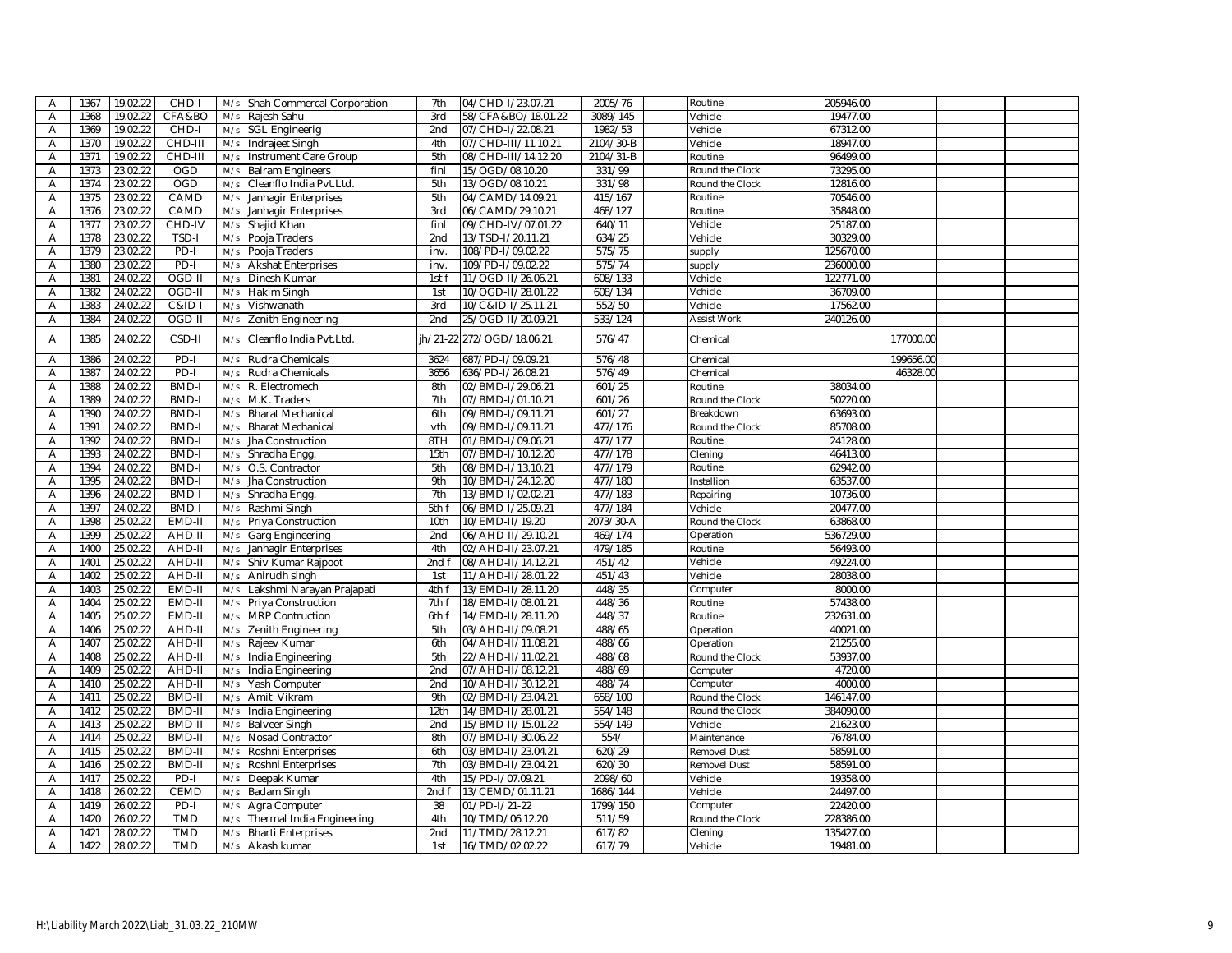| $\overline{A}$ | 1423 | 28.02.22 | <b>TMD</b>         | M/s        | Zenith Engineering                  | 9th    | 02/TMD/21.05.21     | 617/78   | Routine                                                           | 37364.00    |            |      |      |
|----------------|------|----------|--------------------|------------|-------------------------------------|--------|---------------------|----------|-------------------------------------------------------------------|-------------|------------|------|------|
| Α              | 1424 | 28.02.22 | <b>TMD</b>         | M/s        | Akash Kumar                         | 1st    | 15/TMD/02.02.22     | 617/77   | Vehicle                                                           | 26721.00    |            |      |      |
| A              | 1425 | 28.02.22 | <b>CEMD</b>        | M/s        | Krishna Enterprises                 | 4th    | 04/CEMD/01.06.21    | 1825/47  | B/D & M/p                                                         | 72724.00    |            |      |      |
| A              | 1426 | 28.02.22 | PD-I               | M/s        | Rudra Chemicals                     | 3705   | 636/PD-I/26.08.21   | 559/135  | Chemical                                                          |             | 46547.00   |      |      |
|                |      |          |                    |            |                                     |        |                     |          | <b>TOTAL</b>                                                      | 13673767.00 | 2180742.00 | 0.00 | 0.00 |
|                |      |          |                    |            |                                     |        |                     |          |                                                                   |             |            |      |      |
| A              | 1427 | 03.03.22 | CHD-IV             | M/s        | Veerendra Singh                     | 1st    | 10/CHD-IV/10.02.22  | 636/07   | Vehicle                                                           | 25945.00    |            |      |      |
| Α              | 1428 | 03.03.22 | CHD-IV             | M/s        | Deepak Kumar                        | 5th f  | 05/CHD-IV/28.09.21  | 623/72   | Vehicle                                                           | 25842.00    |            |      |      |
| A              | 1429 |          | 04.03.22 HOSPITAL  | M/s        | Siddhi Enterprises                  | 1st    | 09/CMO/24.01.22     | 660/04-A | Computer                                                          | 2360.00     |            |      |      |
| A              | 1430 | 04.03.22 | <b>HOSPITAL</b>    | M/s        | R.P. Construction                   | 1st    | 10/CMO/24.10.22     | 660/05-A | Computer                                                          | 4720.00     |            |      |      |
| A              | 1431 | 04.03.22 | C&ID-I             |            | M/s Sun World Procrss Engrej        | 2nd    | 07/C&ID-I/26.08.21  | 552/49   | Installing (trf. From B-<br>582 as pr om no. 266<br>dt. 05.07.21) | 221279.00   |            |      |      |
| A              | 1432 | 07.03.22 | CHD-IV             | M/s        | Ramji Rajpoot                       | 4th f  | 08/CHD-IV/04.01.22  | 640/15   | Computer                                                          | 3000.00     |            |      |      |
| Α              | 1433 | 07.03.22 | EMD-II             | M/s        | R.L. Engg. Works                    | 5th f  | 08/CMD-II/20.10.21  | 372/60   | Routine                                                           | 47104.00    |            |      |      |
| Α              | 1434 | 09.03.22 | CAMD               | M/s        | Rakesh Kumar                        | 5th    | 01/CAMD/04.06.21    | 387/65   | Vehicle                                                           | 32551.00    |            |      |      |
| Α              | 1435 | 09.03.22 | CHD-III            | M/s        | S. Prince Hightech Pvt.LTd.         | 5th    | 08/CHD-III/02.12.21 | 668/03   | Round the Clock                                                   | 685973.00   |            |      |      |
| Α              | 1436 | 10.03.22 | CSD                | M/s        | Agra Computer                       | 4th    | 01/SD-B/21-22       | 1799/152 | Computer                                                          | 22420.00    |            |      |      |
| Α              | 1437 | 10.03.22 | <b>BMD-II</b>      | M/s        | U.S. Enterprises                    | 1st    | 13/BMD-II/20.11.21  | 658/13   | Routine                                                           | 481724.00   |            |      |      |
| Α              | 1439 | 10.03.22 | EMD-I              | M/s        | R.P. Construction                   | 7th    | 16/EMD-I/23.02.22   | 1986/92  | Round the Clock                                                   | 58637.00    |            |      |      |
| Α              | 1440 | 10.03.22 | EMD-II             | M/s        | R.L. Engineering                    | 1st    | 11/EMD-II/21-22     | 1880/141 | Routine                                                           | 161894.00   |            |      |      |
| A              | 1441 | 11.03.22 | CEMD               | M/s        | Krishna Enterprises                 | 4th    | 10/CEMD/07.10.21    | 1993/150 | Routine                                                           | 97704.00    |            |      |      |
| Α              | 1442 | 11.03.22 | <b>CEMD</b>        | M/s        | S.K. Enterprises                    | 4th    | 11/CEMD/01.11.21    | 1993/148 | Computer                                                          | 4000.00     |            |      |      |
| A              | 1443 | 11.03.22 | CHD-III            | M/s        | Indrajeet Singh                     | 5th f  | 07/CHD-III/11.10.21 | 2104/33  | Vehicle                                                           | 13984.00    |            |      |      |
| Α              | 1444 | 11.03.22 | EMD-IV             | M/s        | <b>MRP Construction</b>             | 8th    | 14/EMD-II/22.02.21  | 583/22   | Round the Clock                                                   | 67065.00    |            |      |      |
| Α              | 1445 | 11.03.22 | EMD-I              | M/s        | Nosad Contructor                    | 5th    | 01/EMD-I/05.08.21   | 440/34   | Round the Clock                                                   | 87296.00    |            |      |      |
| A              | 1446 | 11.03.22 | EMD-IV             | M/s        | <b>MRP Construction</b>             | 9th    | 14/EMD-II/22.02.21  | 440/36   | Round the Clock                                                   | 71785.00    |            |      |      |
| Α              | 1447 | 11.03.22 | AHD-II             | M/s        | Zenith Engineering                  | 6th    | 03/AHD-II/09.08.21  | 603/75   | Maintenance                                                       | 35894.00    |            |      |      |
| Α              | 1448 | 11.03.22 | AHD-II             | M/s        | India Engineering                   | 9th    | 22/AHD-II/11.02.21  | 603/76   | Round the Clock                                                   | 48717.00    |            |      |      |
| A              | 1449 | 11.03.22 | AHD-II             | M/s        | India Engineering                   | 3rd f  | 07/AHD-II/08.12.21  | 603/76   | Computer                                                          | 1604.00     |            |      |      |
| Α              | 1450 | 11.03.22 | AHD-II             | M/s        | Yash Computer                       | 3rd f  | 10/AHD-II/30.12.21  | 603/77   | Computer                                                          | 2000.00     |            |      |      |
| Α              | 1451 | 11.03.22 | CEMD               | M/s        | Krishna Enterprises                 | 5th    | 04/CEMD/01.06.21    | 1825/48  | <b>B/D &amp; P/M</b>                                              | 90265.00    |            |      |      |
| Α              | 1452 | 11.03.22 | <b>TMD</b>         | M/s        | Akash Kumar                         | 2nd    | 15/TMD/02.02.22     | 615/71   | Vehicle                                                           | 26729.00    |            |      |      |
| Α              | 1453 | 11.03.22 | <b>TMD</b>         | M/s        | Ramji Rajpoot                       | 2nd    | 12/TMD/28.12.21     | 615/72   | Computer                                                          | 4858.00     |            |      |      |
| Α              | 1454 | 11.03.22 | <b>TMD</b>         | M/s        | Akash Kumar                         | 2nd    | 16/TMD/02.02.22     | 615/73   | Vehicle                                                           | 18171.00    |            |      |      |
| A              | 1455 | 11.03.22 | <b>TMD</b>         | M/s        | <b>Bharti Enterprises</b>           | 3rd    | 11/TMD/28.12.22     | 615/74   | Clening                                                           | 88623.00    |            |      |      |
| Α              | 1456 | 11.03.22 | <b>TMD</b>         | M/s        | Zenith Engineering                  | 10th   | 02/TMD/21.05.21     | 615/75   | Operation                                                         | 33748.00    |            |      |      |
| Α              | 1457 | 11.03.22 | AHD-II             | M/s        | Janhagir Enterprises                | 5th    | 02/AHD-II/23.07.21  | 488/78   | Routine                                                           | 15212.00    |            |      |      |
| Α              | 1458 | 14.03.22 | TSD-I              | M/s        | Sanjay Gupta                        | 3rd f  | 14/TSD-I/01.12.21   | 2106/30  | Computer                                                          | 2360.00     |            |      |      |
| Α              | 1459 | 14.03.22 | TSD-I              | M/s        | Sanjay Gupta                        | 4th f  | 09/TSD-I/13.09.21   | 2106/30  | Computer                                                          | 2360.00     |            |      |      |
| Α              | 1460 | 14.03.22 | TSD-I              | M/s        | Sanjay Gupta                        | 4th f  | 08/TSD-I/13.09.21   | 2106/29  | Computer                                                          | 8260.00     |            |      |      |
| Α              | 1461 | 14.03.22 | F&TD               | M/s        | K.S. & Brothers                     | 8th    | 32/F&TD/20.01.19    | 633/40   | supply                                                            | 49680.00    |            |      |      |
| Α              | 1462 | 14.03.22 | TSD-I              | M/s        | <b>Singh Enterprises</b>            | 5th f  | 12/TSD-I/01.11.21   | 612/15   | Vehicle                                                           | 19614.00    |            |      |      |
| Α              | 1463 | 14.03.22 | TSD-I              | M/s        | Ganpati Associates                  | Feb-22 | 05/TSD-I/19.08.21   | 1992/163 | Peramedical                                                       | 150625.00   |            |      |      |
| Α              | 1464 | 14.03.22 | TSD-I              | M/s        | Ganpati Associates                  | Feb-22 | 06/TSD-I/19.08.21   | 1992/164 | Peramedical                                                       | 47269.00    |            |      |      |
| Α              | 1465 | 14.03.22 | TSD-I              | M/s        |                                     | 7th    | 01/TSD-I/25.05.21   | 611/40   |                                                                   | 13158.00    |            |      |      |
|                | 1466 | 14.03.22 | TSD-I              |            | Akshat enterprises<br>Pooja Traders | 5th    | 13/TSD-I/20.11.21   | 634/28   | Up Keeping<br>Vehicle                                             | 24437.00    |            |      |      |
| Α              |      |          |                    | M/s<br>M/s |                                     |        |                     |          |                                                                   |             |            |      |      |
| A              | 1467 | 15.03.22 | CEMD               |            | R.P. Construction                   | 1st    | 14/CEMD/29.11.21    | 1756/80  | shifting                                                          | 651567.00   |            |      |      |
| Α              | 1468 | 15.03.22 | OGD-II             | M/s        | Pawan Kumar                         | finl   | 26/OGD-II/06.12.21  | 521/193  | Vehicle                                                           | 31087.00    |            |      |      |
| A              | 1469 | 15.03.22 | OGD-II             | M/s        | Parsuram                            | 1st    | 31/OGD-II/28.01.22  | 521/195  | Vehicle                                                           | 36714.00    |            |      |      |
| Α              | 1470 | 15.03.22 | OGD-II             | M/s        | Hakim Singh                         | 2nd    | 29/OGD-II/28.01.22  | 521/196  | Vehicle                                                           | 36710.00    |            |      |      |
| Α              | 1471 | 15.03.22 | C&ID-II            | M/s        | Syndicate Engineering               | 7th    | 04/C&ID-II/17.07.22 | 532/37   | Routine                                                           | 29387.00    |            |      |      |
| Α              | 1472 | 15.03.22 | <b>C&amp;ID-II</b> | M/s        | Jha Construction                    | 6th    | 07/C&ID-II/10.08.21 | 532/37   | Routine                                                           | 19082.00    |            |      |      |
| Α              | 1473 | 15.03.22 | CMD-IV             | M/s        | Shiv Mahadev                        | 2nd f  | 12/CMD-IV/03.07.21  | 370/112  | Clening                                                           | 84057.00    |            |      |      |
| Α              | 1474 | 15.03.22 | CMD-IV             | M/s        | Sadan Engineering                   | 2nd f  | 10/CMD-IV/02.07.21  | 370/111  | premansoon                                                        | 12960.00    |            |      |      |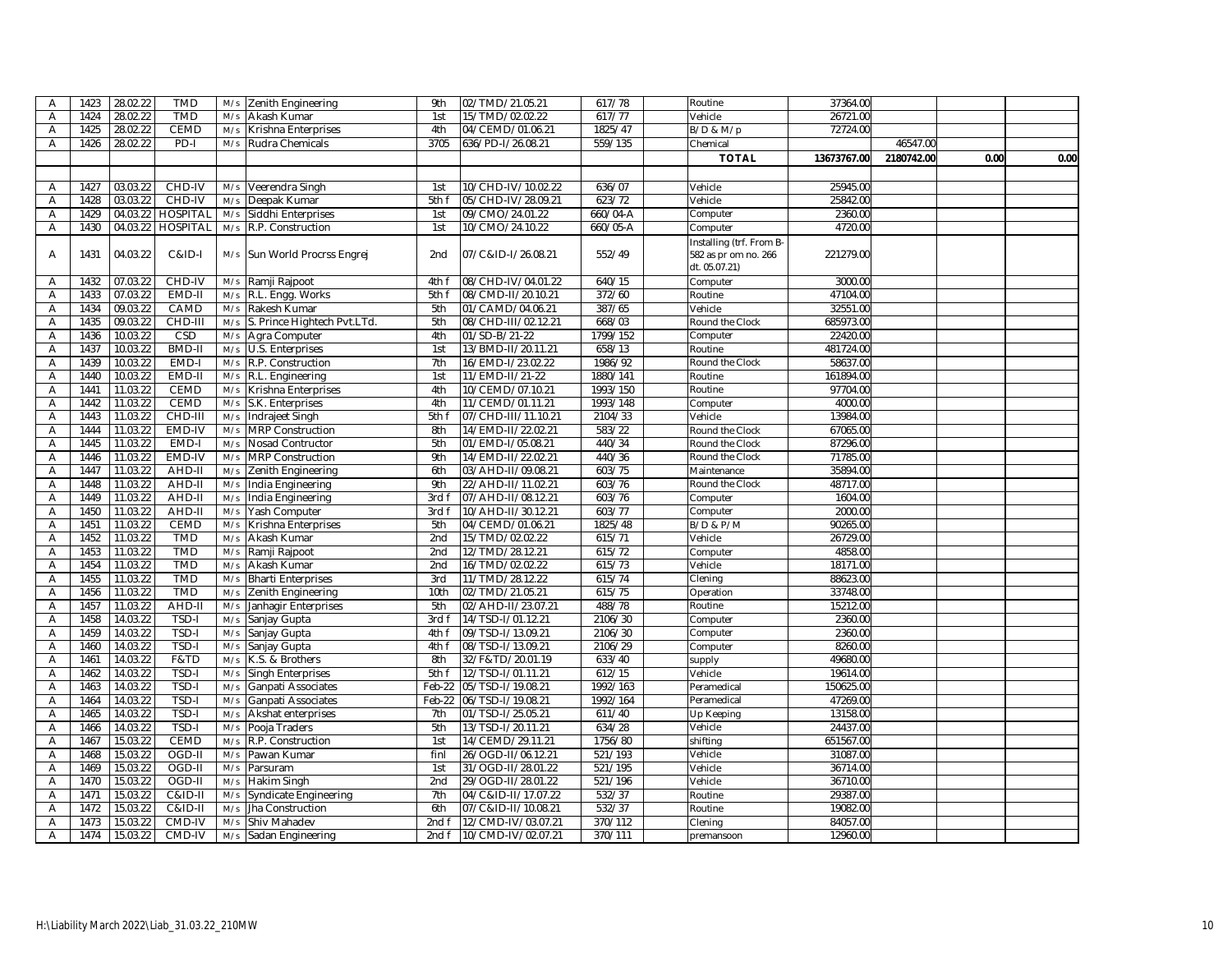| A | 1475 | 15.03.22 | C&ID-II            | M/s | <b>Aircon Engineers</b>         | 1st             | 14/C&ID-II/08.12.21  | 589/79               | Operation                                                      | 343980.00  |           |  |
|---|------|----------|--------------------|-----|---------------------------------|-----------------|----------------------|----------------------|----------------------------------------------------------------|------------|-----------|--|
| Α | 1476 | 15.03.22 | C&ID-II            | M/s | Akshat enterprises              | 1st f           | 13/C&ID-II/08.12.21  | 589/81               | Repairing                                                      | 1222336.00 |           |  |
| Α | 1477 | 15.03.22 | CAMD               | M/s | Janhagir Enterprises            | 6th             | 04/CAMD/14.09.21     | 415/170              | Routine                                                        | 63899.00   |           |  |
| Α | 1478 | 15.03.22 | CAMD               | M/s | Usha Enterprises                | 4th             | 07/CAMD/12.11.21     | $\overline{035}/133$ | Maintenance                                                    | 47578.00   |           |  |
| Α | 1479 | 15.03.22 | $PD-I$             | M/s | Kansal Industries Gases         | 7835            | 110/PD-I/09.02.22    | 559/136              | Sodium                                                         |            | 101016.00 |  |
| Α | 1480 | 15.03.22 | $PD-I$             | M/s | Padam Industies                 | inv             | 191/PD-I/08.03.22    | 559/137              | Chemical                                                       |            | 899160.00 |  |
| Α | 1481 | 15.03.22 | C&ID-II            | M/s | Goverdhan Controls              | 1st             | 10/C&ID-II/26.10.21  | 536/86-B             | Routine                                                        | 86400.00   |           |  |
| Α | 1482 | 15.03.22 | C&ID-II            | M/s | Syndicate Engineering           | 1811            | 15/C&ID-II/19.01.22  | 536/89               | Operation                                                      | 150989.00  |           |  |
| Α | 1483 | 15.03.22 | C&ID-II            | M/s | Bharti Enterprises              | 13th            | 20/C&ID-II/30.11.20  | 536/89-B             | Regular up keeping                                             | 24525.00   |           |  |
| Α | 1484 | 15.03.22 | C&ID-II            | M/s | Goverdhan Controls              | 3rd &4          | 10/C&ID-II/26.10.21  | 536/90               | Routine                                                        | 86400.00   |           |  |
| Α | 1485 | 15.03.22 | OGD-II             | M/s | Yash Computer                   | finl            | 25/OGD-II/04.01.21   | 521/201              | Computer                                                       | 14000.00   |           |  |
| Α | 1486 | 16.03.22 | C&ID-II            | M/s | Goverdhan Controls              | 4 & 5           | 09/C&ID-II/16.10.21  | 536/90               | Routine                                                        | 51840.00   |           |  |
| Α | 1487 | 16.03.22 | <b>C&amp;ID-II</b> | M/s | Goverdhan Controls              | 3rd             | 09/C&ID-II/16.10.21  | 536                  | Routine                                                        | 25920.00   |           |  |
| Α | 1488 | 16.03.22 | C&ID-II            | M/s | Goverdhan Controls              | $1st$ , $II$    | 09/C&ID-II/16.10.21  | 536/85               | Routine                                                        | 51840.00   |           |  |
| Α | 1489 | 16.03.22 | PD-I               | M/s | Amit Gupta                      | 2 <sub>nd</sub> | 17/PD-I/03.01.22     | 1969/102             | Computer                                                       | 2000.00    |           |  |
|   |      |          |                    |     |                                 |                 |                      |                      |                                                                |            |           |  |
| Α | 1490 | 16.03.22 | <b>HOSPITAL</b>    | M/s | Siddhi Enterprises              | finl            | 09/HOSPITAL/24.01.22 | 659/04               | Computer                                                       | 2360.00    |           |  |
| Α | 1491 | 16.03.22 | <b>HOSPITAL</b>    | M/s | R.P. Construction               | finl            | 10/HOSPITAL/10.01.22 | 659/04-B             | Computer                                                       | 4720.00    |           |  |
| Α | 1492 | 16.03.22 | <b>HOSPITAL</b>    | M/s | Rajendra Prasad                 | 4th             | 06/HOSPITAL/27.11.20 | $659/3 - A$          | Vehicle                                                        | 23421.00   |           |  |
| A | 1493 | 16.03.22 | <b>HOSPITAL</b>    | M/s | Kanha Construction              | 4th             | 08/HOSPITAL/20.01.22 | 659/3-B              | Routine                                                        | 27852.00   |           |  |
| Α | 1494 | 16.03.22 | PD-I               | M/s | U.P. State Handloom Corporation | inv             | 1477/PD-I/07.12.21   | 1948/150             | supply (Trf From B-<br>564 as pr Om no 205<br>CSD Dt.15.03.22) | 1029135.00 |           |  |
| Α | 1495 | 16.03.22 | C&ID-II            | M/s | Instrument Care Group           | 1 & 82          | 08/C&ID-II/16.10.21  | 532/32               | Routine                                                        | 63407.00   |           |  |
| A | 1496 | 16.03.22 | $C&ID-II$          | M/s | Instrument Care Group           | 3 & 4           | 08/C&ID-II/16.10.21  | 532/33               | Routine                                                        | 63407.00   |           |  |
| Α | 1497 | 16.03.22 | EMD-I              | M/s | Krishna Enterprises             | 2ND             | 03/EMD-I/01.09.21    | 585/74               | Maintenance                                                    | 40157.00   |           |  |
| Α | 1498 | 16.03.22 | EMD-I              | M/s | Krishna Enterprises             | 4th             | 06/EMD-I/20.07.20    | 585/76               | Maintenance                                                    | 26035.00   |           |  |
| Α | 1499 | 16.03.22 | C&ID-II            | M/s | <b>Bharti Enterprises</b>       | 15th            | 20/C&ID-II/30.11.20  | 671/02               | Up Keeping                                                     | 49048.00   |           |  |
| Α | 1500 | 16.03.22 | <b>CEMD</b>        | M/s | Badam Singh                     | 1s              | 18/CEMD/26.02.22     | 1686/146             | Vehicle                                                        | 25579.00   |           |  |
| Α | 1501 | 24.03.22 | $PD-I$             | M/s | Rudra Chemicals                 | 4007            | 636/PD-I/26.08.21    | 576/51               | Chemical                                                       |            | 45954.00  |  |
| Α | 1502 | 24.03.22 | AHD-II             | M/s | Anirudh Singh                   | 2nd             | 11/AHD-II/28.01.22   | 451/44               | Vehicle                                                        | 23110.00   |           |  |
| Α | 1503 | 24.03.22 | OGD-II             | M/s | Maa Shakti Enterprises          | 7th             | 14/OGD-I/07.01.21    | 607/39               | House Keeping                                                  | 32027.00   |           |  |
| A | 1504 | 24.03.22 | OGD-II             | M/s | Maa Shakti Enterprises          | 8th             | 14/OGD-I/07.01.21    | 607/42               | House Keeping                                                  | 17495.00   |           |  |
| A | 1505 | 24.03.22 | OGD-II             | M/s | Zenith Engineering              | 4th             | 03/OGD-I/16.08.21    | 2080/107             | Up Keeping                                                     | 26347.00   |           |  |
| Α | 1506 | 24.03.22 | OGD-II             | M/s | Zenith Engineering              | 4th             | 04/OGD-I/16.08.21    | 2080/105             | Maintenance                                                    | 49016.00   |           |  |
| A | 1507 | 24.03.22 | OGD-II             | M/s | Zenith Engineering              | 5th             | 04/OGD-I/16.08.21    | 2080/109             | Maintenance                                                    | 22499.00   |           |  |
| Α | 1508 | 24.03.22 | OGD-II             | M/s | Zenith Engineering              | 5th             | 03/OGD-I/16.08.21    | 2080/112             | Up Keeping                                                     | 13174.00   |           |  |
| Α | 1509 | 25.03.22 | $SD-B$             | M/s | Manvendra Singh                 | 3rd             | 05/SD-B/17.12.21     | 1990/71              | Vehicle                                                        | 36704.00   |           |  |
| Α | 1510 | 25.03.22 | CMD-IV             | M/s | Vijay Kumar Gupta               | 2nd             | 18/CMD-IV/15.01.22   | 3091/147             | <b>Water Supply</b>                                            | 135320.00  |           |  |
| Α | 1511 | 25.03.22 | SD-B               | M/s | Agra Computer                   | inv             | 1027/SD-B/30.10.21   | 3091/120             | Computer                                                       | 22420.00   |           |  |
| Α | 1512 | 25.03.22 | SD-B               | M/s | Vikas chauda                    | finl            | 06/SD-B/20.07.21     | 557/128              | Computer                                                       | 49560.00   |           |  |
| Α | 1513 | 25.03.22 | $SD-B$             | M/s | Agra Computer                   | inv             | 1027/SD-B/30.10.21   | 557/129              | Computer                                                       | 22420.00   |           |  |
| Α | 1514 | 25.03.22 | CFA&BO             | M/s | Pooja Computer                  | 2nd             | 280/CPD-II/02.06.20  | 3089/149             | Computer                                                       | 56160.00   |           |  |
| Α | 1515 | 25.03.22 | CFA&BO             | M/s | Rajat Computer                  | 2nd             | 230/PD-I/03.05.21    | 3089/149             | Computer                                                       | 109565.00  |           |  |
| Α | 1516 | 26.03.22 | $SD-B$             | M/s | Abhilasha Enterprises           | 3rd             | 01/SD-B/02.02.22     | 487/169              | Vehicle                                                        | 54533.00   |           |  |
| Α | 1517 | 26.03.22 | CEMD               | M/s | R.P. Construction               | 1st             | 19/CEMD/10.03.22     | 1824/39              | Repairing                                                      | 78703.00   |           |  |
| Α | 1518 | 26.03.22 | <b>CEMD</b>        | M/s | R.P. Construction               | 1st             | 09/CEMD/07.10.21     | 1758/184             | Rewinding                                                      | 631654.00  |           |  |
| Α | 1519 | 26.03.22 | <b>CEMD</b>        | M/s | R.P. Construction               | 2nd f           | 14/CEMD/29.11.21     | 1756/81-b            | shifting                                                       | 13688.00   |           |  |
| Α | 1520 | 26.03.22 | AHD-II             | M/s | <b>Ashish Enterprises</b>       | finl            | 04/AHD-II/17.06.20   | 469/175              | Maintenance                                                    | 317952.00  |           |  |
| Α | 1521 | 26.03.22 | CFA&BO             | M/s | Rajesh Sahu                     | 3rd             | 58/CFA&BO/18.01.22   | 3089/150             | Vehicle                                                        | 18130.00   |           |  |
| A | 1522 | 28.03.22 | FFS&TD             | M/s | Akash Ghosh                     | 1st f           | 55/FFS&TD/16.02.22   | 3086/22              | Vehicle                                                        | 28130.00   |           |  |
| Α | 1523 | 28.03.22 | FFS&TD             | M/s | Akash Ghosh                     | 1st             | 56/FFS&TD/16.02.22   | 3086/23              | Vehicle                                                        | 21786.00   |           |  |
|   |      |          |                    |     |                                 |                 |                      |                      |                                                                |            |           |  |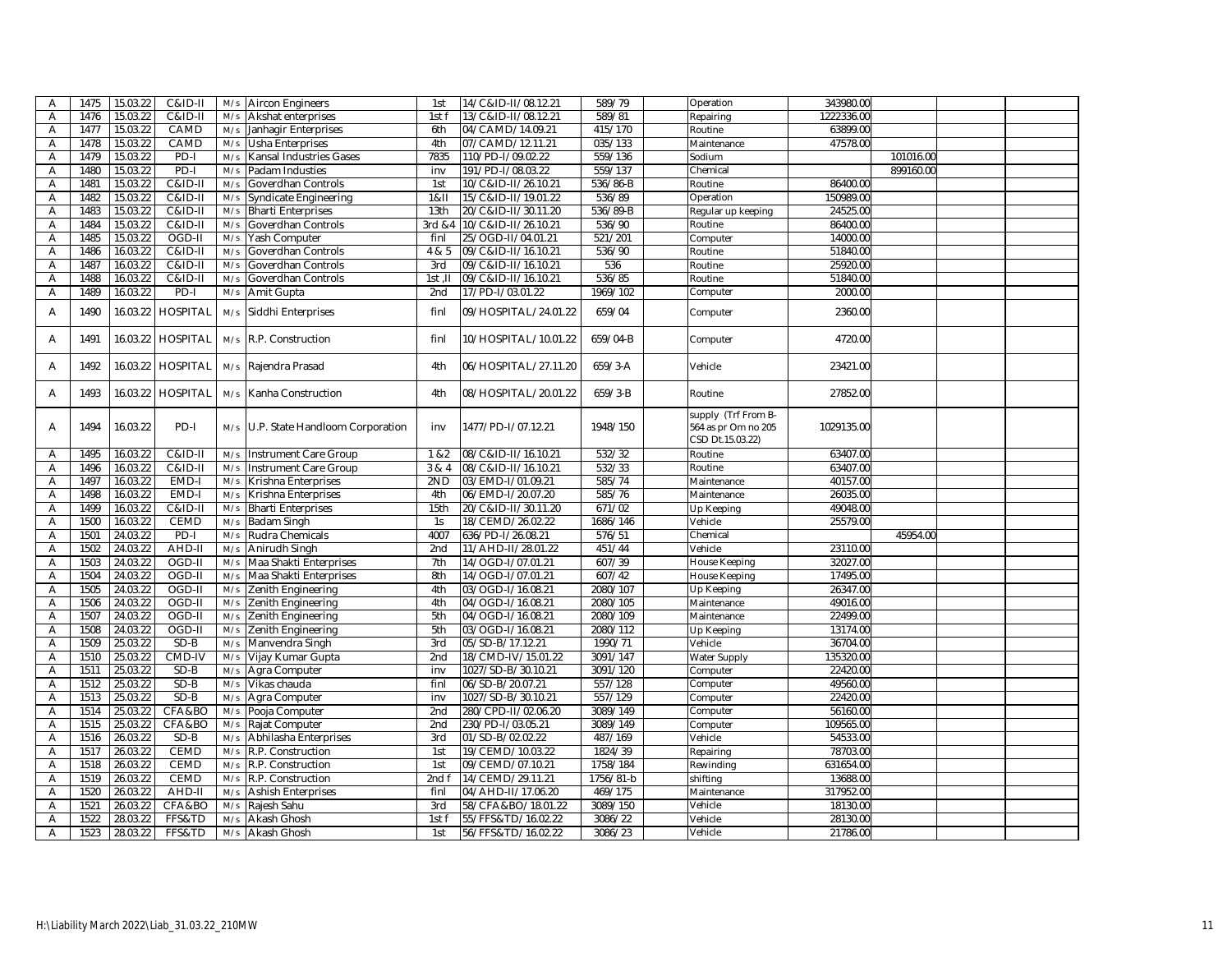| A                   | 1524         | 28.03.22             | CAMD             | M/s        | Jhansi Prakhand Betwa                                 | $10/21 -$<br>22 | A-53 VIDHUT /14.03.22                    | 670/             | Water Supply          | 450466.00            |            |  |
|---------------------|--------------|----------------------|------------------|------------|-------------------------------------------------------|-----------------|------------------------------------------|------------------|-----------------------|----------------------|------------|--|
| Α                   | 1525         | 28.03.22             | AHD-II           | M/s        | <b>Balram Enteprises</b>                              | 1st             | 09/AHD-II/24.12.21                       | 479/187          | House Keeping         | 306988.00            |            |  |
| A                   | 1526         | 28.03.22             | CMD-III          | M/s        | Krishna Enterprises                                   | 4th f           | 32/CMD-III/31.01.22                      | 1961/42          | Saritization          | 70728.00             |            |  |
| Α                   | 1527         | 28.03.22             | CMD-III          | M/s        | Vijay Kumar Gupta                                     | 4th             | 03/CMD-III/26.04.21                      | 593/68           | M & R                 | 270046.00            |            |  |
| Α                   | 1528         | 28.03.22             | CMD-III          | M/s        | Sultan Singh                                          | 1st             | 27/CMD-III/02.12.21                      | 650/21           | Vehicle               | 62777.00             |            |  |
| A                   | 1529         | 28.03.22             | CMD-III          | M/s        | Kanha Construction                                    | 4th f           | 31/CMD-III/08.02.21                      | 2014/53          | <b>M &amp; R</b>      | 15756.00             |            |  |
| A                   | 1530         | 28.03.22             | CMD-III          | M/s        | K.S. & Brothers                                       | 1st             | 09/CMD-III/18.06.21                      | 2014/50          | Water Supply          | 516178.00            |            |  |
| A                   | 1531         | 28.03.22             | OGD              | M/s        | Cleanflow India Pvt.Ltd                               | 7th             | 13/OGD/08.10.21                          | 331/105          | Round the Clock       | 23364.00             |            |  |
| Α                   | 1532         | 28.03.22             | OGD              | M/s        | Cleanflow India Pvt.Ltd                               | 6th             | 13/OGD/08.10.21                          | 331/105          | Round the Clock       | 23364.00             |            |  |
| A                   | 1533         | 28.03.22             | <b>OGD</b>       | M/s        | <b>Balram Enteprises</b>                              | 1st             | 30/OGD/07.03.22                          | 331/109          | Round the Clock       | 147044.00            |            |  |
| A                   | 1534         | 28.03.22             | $C&ID-II$        | M/s        | Siddhivinayak Enterprises                             | 1st f           | 15/C&ID-II/26.11.20                      | 672/             | Routine               | 67500.00             |            |  |
| A                   | 1535         | 28.03.22             | <b>BMD-I</b>     | M/s        | M.K. Traders                                          | 10th            | 07/BMD-I/15.07.21                        | 563/82           | Round the Clock       | 45360.00             |            |  |
| A                   | 1536         | 28.03.22             | BMD-I            | M/s        | <b>Bharat Mechanical</b>                              | 11th            | 09/BMD-I/09.11.21                        | 563/83           | Moblization           | 82053.00             |            |  |
| Α                   | 1538         | 28.03.22             | <b>BMD-I</b>     | M/s        | <b>Bharat Mechanical</b>                              | 7th             | 09/BMD-I/09.11.21                        | 437/37           | Round the Clock       | 77414.00             |            |  |
| A                   | 1539         | 28.03.22             | <b>BMD-I</b>     | M/s        | <b>Jha Construction</b>                               | 9th             | 01/BMD-I/09.06.21                        | 437/37           | Routine               | 24128.00             |            |  |
| Α                   | 1540         | 28.03.22             | <b>BMD-I</b>     | M/s        | <b>Jha Construction</b>                               | 10th            | 10/BMD-I/24.02.22                        | 437/39           | Installing            | 39723.00             |            |  |
| Α                   | 1541         | 28.03.22             | <b>BMD-I</b>     | M/s        | Shraddha Engg. & Co.                                  | 8th             | 13/BMD-II/02.02.21                       | 437/39-b         | Repairing             | 8078.00              |            |  |
| Α                   | 1543         | 28.03.22             | BMD-I            | M/s        | Shraddha Engg. & Co.                                  | 16th            | 07/BMD-I/10.12.20                        | 437/40-b         | Clening               | 41920.00             |            |  |
| A                   | 1544         | 28.03.22             | <b>BMD-I</b>     | M/s        | O.S. contractor                                       | 8th             | 08/BMD-I/13.10.21                        | 437/41           | Round the Clock       | 56852.00             |            |  |
| Α                   | 1546         | 28.03.22             | <b>BMD-I</b>     | M/s        | Jha Construction                                      | 10th<br>9th     | 01/BMD-I/01.05.21                        | 476/115          | painting              | 14868.00             |            |  |
| $\overline{A}$      | 1547         | 28.03.22             | <b>BMD-I</b>     | M/s        | <b>Bharat Mechanical</b>                              | 9th             | 09/BMD-I/09.11.21                        | 476/116          | Moblization           | 112957.00            |            |  |
| A                   | 1548         | 28.03.22             | <b>BMD-I</b>     | M/s        | R. Electromech                                        | 4th             | 02/BMD-I/28.02.22                        | 598/39           | Routine<br>Routine    | 34353.00             |            |  |
| Α                   | 1549<br>1550 | 28.03.22<br>28.03.22 | CAMD<br>$PD-I$   | M/s<br>M/s | Janhagir Enterprises<br><b>IOCL</b>                   |                 | 06/CAMD/29.10.21<br>1258/PD-I/21-22      | 468/130          | Oil                   | 29635.00             | 441332.00  |  |
| A<br>Α              | 1551         | 28.03.22             | C&ID-II          | M/s        | <b>Instrument Care Group</b>                          | inv<br>5th      | 08/C&ID-II/16.10.21                      | 567/13           | Routine               | 63407.00             |            |  |
| Α                   | 1552         | 28.03.22             | O&MC-III         | M/s        | Jha Construction                                      | 7th             | 07/O&MC-III/10.08.21                     | 567/14           | Routine               | 62432.00             |            |  |
| $\overline{A}$      | 1553         | 28.03.22             | C&ID-II          | M/s        | Syndicate Engineering                                 | 8th             | 04/C&ID-II/17.07.22                      | 567/15           | Routine               | 29387.00             |            |  |
| Α                   | 1554         | 30.03.22             | C&ID-II          | M/s        | Anita                                                 | 3rd             | 11/C&ID-II/26.11.21                      | 536/91           | Vehicle               | 20135.00             |            |  |
| A                   | 1555         | 30.03.22             | C&ID-II          | M/s        | Anita                                                 | 4th             | 11/C&ID-II/26.11.21                      | 671/01           | Vehicle               | 15196.00             |            |  |
|                     |              |                      |                  |            |                                                       |                 |                                          |                  |                       |                      |            |  |
| A                   | 1556         | 30.03.22             | CSD-II           | M/s        | Cleanflow India Pvt.Ltd                               | ih/21-22        | 272/OGD/18.06.21                         | 575/78           | Chemical              |                      | 47790.00   |  |
| A                   | 1557         | 30.03.22             | CSD-II           | M/s        | Cleanflow India Pvt.Ltd                               | 1019            | 272/OGD/18.06.21                         | 575/79           | Chemical              |                      | 84960.00   |  |
| A                   | 1558         | 30.03.22             | CHD-I            | M/s        | Indian Oil                                            | 154660          | 580/PD-I/24.03.22                        | 663/             | Oil                   |                      | 1352730.00 |  |
| Α                   | 1559         | 30.03.22             | <b>TMD</b>       | M/s        | Thermal India Engineering                             | 5th             | 10/TMD/06.12.21                          | 511/60           | Round the Clock       | 207589.00            |            |  |
| Α                   | 1560         | 30.03.22             | $SD-B$           | M/s        |                                                       | 107             |                                          |                  |                       |                      |            |  |
| A                   | 1561         | 31.03.22             |                  |            | Satyam Weighing System                                |                 | 1028/SD-B/30.10.21                       | 460/65           | Maintenance           | 11505.00             |            |  |
| A                   |              |                      | CMD-IV           | M/s        | Zenith Engineering                                    | 2nd f           | 17/CMD-IV/08.12.21                       | 657/06           | Construction          | 386125.00            |            |  |
| A                   | 1562         | 31.03.22             | BMD-I            | M/s        | Rashmi Singh                                          | inv             | 10/BMD-I/24.02.22                        | 600/44           | Vehicle               | 14302.00             |            |  |
|                     | 1563         | 31.03.22             | BMD-I            | M/s        | Shraddha Engg. & Co.                                  | inv             | 07/BMD-I/10.12.20                        | 600/45           | Clening               | 40425.00             |            |  |
| Α                   | 1564         | 31.03.22             | CAMD             | M/s        | Rakesh Kumar                                          | 4th             | 01/CAMD/04.06.21                         | 415/173          | Vehicle               | 18101.00             |            |  |
| $\overline{A}$      | 1565         | 31.03.22             | EMD-I            | M/s        | <b>MRP Construction</b>                               | 5105<br>621989  | 14/EMD-II/22.02.21                       |                  | Round the Clock       | 71785.00             |            |  |
| A                   | 1566         | 31.03.22             | EMD-I            |            | M/s Punjab Electrical Industrise                      | 5105<br>621832  | 246/EMD-I/07.05.21                       |                  | work                  | 247092.00            |            |  |
| A                   | 1567         | 31.03.22             | EMD-I            |            | M/s MRP Construction                                  | 5105            | 363/EMD-I/12.07.21                       |                  | Routine               | 25654.00             |            |  |
|                     |              |                      |                  |            |                                                       | 621990<br>5105  |                                          |                  |                       |                      |            |  |
| A                   | 1568         | 31.03.22             | EMD-I            |            | M/s Electrical & Instrumention                        | 621546          | 02/EMD-I/05.08.21                        |                  | Routine               | 47396.00             |            |  |
| Α                   | 1569         | 31.03.22             | FFS&TD           | M/s        | Sonakshi Singh                                        | 1st             | 57/FFS&TD/28.02.22                       | 2061/41          | Maintenance           | 91855.00             |            |  |
| Α                   | 1570         | 31.03.22             | FFS&TD           | M/s        | A.S. Enterprises                                      | 2nd f           | 26/FFS&TD/06.10.21                       | 613/27           | Computer              | 18880.00             |            |  |
| Α                   | 1571         | 31.03.22             | <b>CEMD</b>      | M/s        | Krishna Enterprises                                   | $\overline{4}$  | 04/CEMD/01.06.21                         | 1825/50          | Attending foult       | 65860.00             |            |  |
| Α                   | 1572         | 31.03.22             | <b>CEMD</b>      | M/s        | T.S. Enterprises                                      | 3rd             | 07/CEMD/25.09.21                         | 2049/56          | Electrical maintinece | 183134.00            |            |  |
| Α                   | 1574         | 31.03.22             | <b>BMD-II</b>    | M/s        | A.S. Enterprises                                      | 12th            | 15/BMD-II/28.01.21                       | 524              | Round the Clock       | 74754.00             |            |  |
| Α                   | 1575         | 31.03.22             | BMD-II           | M/s        | India Engineering                                     | 14/th           | 14/BMD-II/15.01.22                       | 404/96           | Round the Clock       | 384090.00            |            |  |
| Α<br>$\overline{A}$ | 1576<br>1577 | 31.03.22<br>31.03.22 | BMD-II<br>BMD-II | M/s        | <b>Balveer Singh Enterprises</b><br>M/s Ramji Rajpoot | 3rd<br>1st      | 15/BMD-II/15.01.22<br>14/BMD-II/20.11.21 | 404/97<br>621/48 | Vehicle<br>Computer   | 20002.00<br>13714.00 |            |  |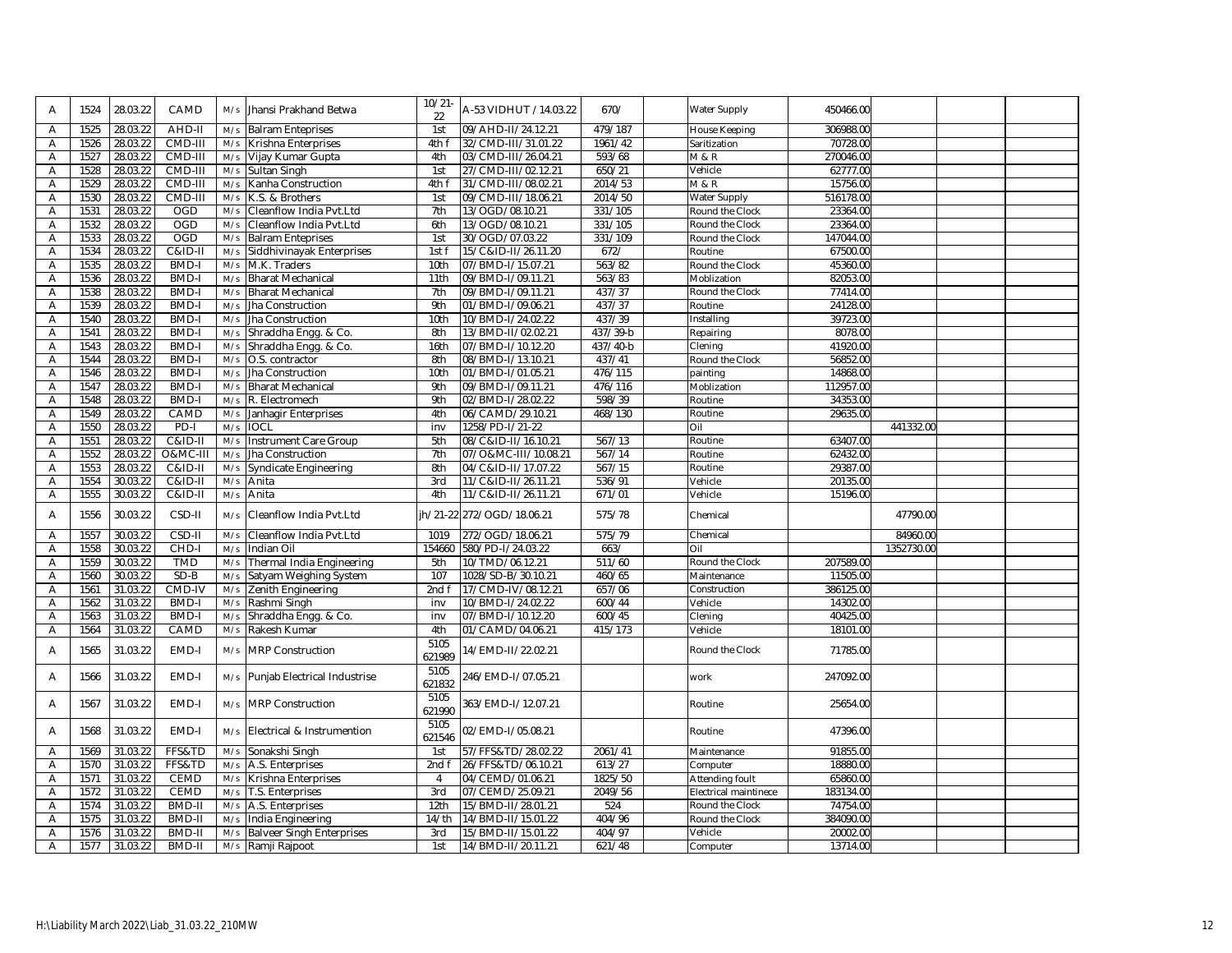| 1578 | 31.03.22      | BMD-II | M/s Roshni Enterprises | 7th  | 03/BMD-II/23.04.21 | 620/32 | <b>Removel Dust</b> | 53132.00    |            |            |             |
|------|---------------|--------|------------------------|------|--------------------|--------|---------------------|-------------|------------|------------|-------------|
|      | 1579 31.03.22 | BMD-II | M/s Amit Vikram        | 10th | 02/BMD-II/23.04.21 | 571/71 | Round the Clock     | 115235.00   |            |            |             |
| 1580 | 31.03.22      | BMD-II | M/s U.S. Enterprises   | 3rd  | 13/BMD-II/20.11.21 | 571/72 | Routine             | 149869.00   |            |            |             |
|      |               |        |                        |      |                    |        |                     |             |            |            |             |
|      |               |        |                        |      |                    |        |                     | 13960260.00 | 2972942.00 | 0.00       | 0.00        |
|      |               |        |                        |      |                    |        |                     |             |            |            |             |
|      |               |        |                        |      |                    |        | <b>Grand Total</b>  | 38062514.00 | 8076044.00 | 1171528.00 | 36223150.00 |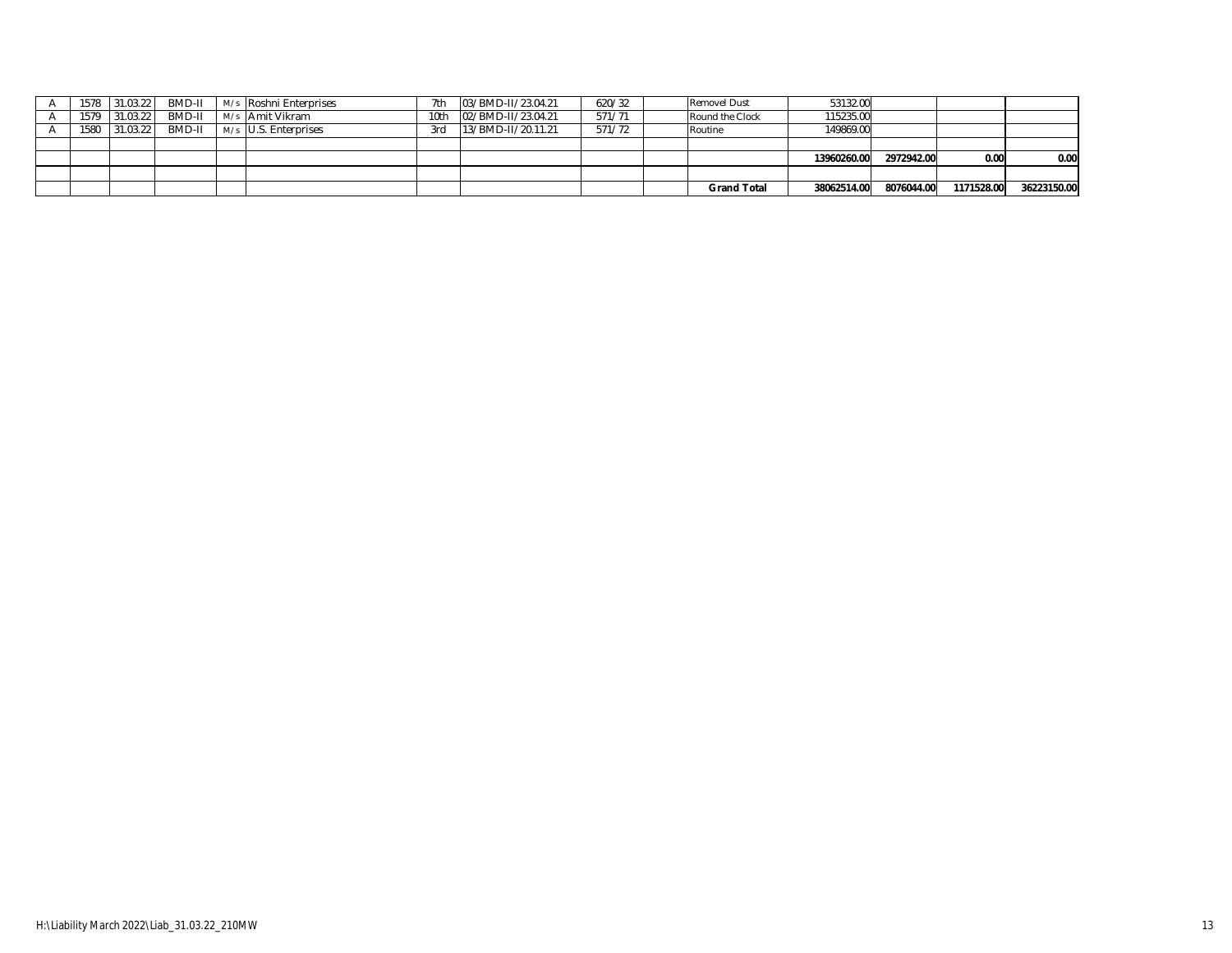## **2X250 MW Parichha Thermal Extension Project, Parichha (Jhansi) A**

| Reg<br>Ind<br>ex | <b>Bill No</b> | Date       | Name Of<br><b>Division</b> |     | Name of Firm                        | <b>RAB</b>           | Agr/PO/LOI/WO and Dt      | MB <sub>NO.</sub> /<br>Page No | <b>Description of Work/Supply</b> | Verified Amt.        | Lubricant/<br>Chemical       | <b>Part Paid</b><br>Amount | Fund<br>Reserved<br>Amount |
|------------------|----------------|------------|----------------------------|-----|-------------------------------------|----------------------|---------------------------|--------------------------------|-----------------------------------|----------------------|------------------------------|----------------------------|----------------------------|
| $\overline{A}$   | 358            | 23.07.19   | CSD-II                     |     | M/s Jalvid Udyog                    | 31/19-20             | 1750/CPD-II/08.12.17      | 353L/15                        | Chemical                          | FUND RESERVED        |                              |                            | 139240                     |
|                  |                |            |                            |     |                                     |                      |                           |                                | <b>TOTAL</b>                      |                      | U                            |                            | 139240                     |
|                  |                |            |                            |     |                                     |                      |                           |                                |                                   |                      |                              |                            |                            |
| A                | 483            | 02.09.19   | CSD-II                     |     | M/s Jalvid Udyog                    | P/JU/139             | 682/CPD-II/09.07.19       | 353L/24                        | 20.07.19 Ferric Alum              | <b>FUND RESERVED</b> |                              |                            | 284085                     |
|                  |                |            |                            |     |                                     |                      |                           |                                | <b>TOTAL</b>                      |                      |                              |                            | 284085                     |
|                  |                |            |                            |     |                                     |                      |                           |                                |                                   |                      |                              |                            |                            |
| $\overline{A}$   | 233            | 21.05.2020 | CHD-II                     | M/s | AKA Logistics Pvt. Ltd.             |                      | 12/CHD-II/12.02.19        | 2042L/155                      | Coal Supervision                  | 1802109              | Fund requirement sent to H/Q |                            |                            |
| $\overline{A}$   | 248            | 29.05.2020 | $SD-C$                     | M/s | Indian Oil Corporation Ltd.         | FORM-28              | 426/PD-1/234              | 127L/25B                       | Oil                               | FUND RESERVED        |                              |                            | 633872                     |
|                  |                |            |                            |     |                                     |                      |                           |                                | <b>TOTAL</b>                      | 1802109              | $\mathbf{0}$                 |                            | 633872                     |
|                  |                |            |                            |     |                                     |                      |                           |                                |                                   |                      |                              |                            |                            |
| $\overline{A}$   | 282            | 16.06.2020 | CSD-II                     | M/s | Solaris Chemical Corp               | PI/78/20-21/09.06.20 | 248/PD-I/TMD-III/06.06.20 | 358L/50                        | Electro Hydrolic                  | <b>FUND RESERVED</b> |                              |                            | 632257                     |
|                  |                |            |                            |     |                                     |                      |                           |                                | <b>TOTAL</b>                      |                      | $\mathbf{0}$                 |                            | 632257                     |
|                  |                |            |                            |     |                                     |                      |                           |                                |                                   |                      |                              |                            |                            |
| $\overline{A}$   | 349            | 07.07.2020 | $CHD-II$                   |     | M/s AKA Logistics Pvt. Ltd.         | Final RAB            | 12/CHD-II/12.02.19        | 2042L/165                      | Coal Liasioning                   | 93641                | Fund requirement sent to H/Q |                            |                            |
|                  |                |            |                            |     |                                     |                      |                           |                                | <b>TOTAL</b>                      | 93641                |                              |                            | Ō                          |
|                  |                |            |                            |     |                                     |                      |                           |                                |                                   |                      |                              |                            |                            |
| $\overline{A}$   | 551            | 03.09.2020 | $SD-C$                     |     | M/s Bharat Petrolium Ltd.           | Form-28              | 428/PD-I/Lab/16.05.20     | 126L/59                        | Lubricants                        | <b>FUND RESERVED</b> |                              |                            | 53260                      |
|                  |                |            |                            |     |                                     |                      |                           |                                | <b>TOTAL</b>                      |                      | $\mathbf{0}$                 |                            | 53260                      |
|                  |                |            |                            |     |                                     |                      |                           |                                |                                   |                      |                              |                            |                            |
| $\overline{A}$   | 789            | 06.11.2020 | SD-C                       | M/s | Ion Exchange                        | PI/03/20.100.220     | 900/PD-1/08.10.20         | 353L/91                        | Indion                            | UND RESERVED         |                              |                            | 847724                     |
| $\overline{A}$   | 853            | 23.11.2020 | CHD-II                     | M/s | CSIR                                | 20-21/2833/10.10.20  | TAB/CCL/PIC/31.08.16      | 381L/20A                       | Study of Coal                     | 554412               |                              |                            |                            |
| $\overline{A}$   | 854            | 23.11.2020 | $CHD-II$                   | M/s | CSIR                                | 20-21/3159/28.10.20  | TAB/CCL/PIC/31.08.16      | 381L/21                        | Study of Coal                     | 101093               | Fund requirement sent to H/Q |                            |                            |
| $\overline{A}$   | 855            | 23.11.2020 | CHD-II                     | M/s | <b>CSIR</b>                         | 20-21/3236/29.10.20  | TAB/CCL/PIC/31.08.16      | 381L/21                        | Study of Coal                     | 151779               | seperately                   |                            |                            |
| $\overline{A}$   | 856            | 23.11.2020 | CHD-II                     | M/s | $\overline{\text{SIR}}$             | 20-21/3209/29.10.20  | TAB/CCL/PIC/31.08.16      | 381L/21A                       | Study of Coal                     | 55421                |                              |                            |                            |
| A                | 857            | 23.11.2020 | CHD-II                     | M/s | <b>CSIR</b>                         | 20-20/2852/10.10.20  | TAB/CCL/PIC/31.08.16      | 381L/22                        | Study of Coal                     | 306888               |                              |                            |                            |
| $\overline{A}$   | 858            | 23.11.2020 | CHD-II                     | M/s | $\overline{\text{CSIR}}$            | 20-21/3233/29.10.20  | TAB/CCL/PIC/31.08.16      | 381L/22A                       | Study of Coal                     | 243908               | Fund requirement sent to H/Q |                            |                            |
| $\mathsf{A}$     | 859            | 23.11.2020 | CHD-II                     | M/s | SIR                                 | 20-21/3406/03.11.20  | TAB/NCL/TPP/CIMFR         | 381L/22A                       | Study of Coal                     | 400689               | seperately                   |                            |                            |
| A                | 860            | 23.11.2020 | CHD-II                     | M/s | FA & CAO, NCR                       |                      |                           | 381L/23                        | Testing on For EIM WB             | 358680               |                              |                            |                            |
|                  |                |            |                            |     |                                     |                      |                           |                                | <b>TOTAL</b>                      | 2172870              | $\bf{0}$                     | $\Omega$                   | 847724                     |
|                  |                |            |                            |     |                                     |                      |                           |                                |                                   |                      |                              |                            |                            |
| $\overline{A}$   | 1050           | 21.01.2021 | SD-C                       | M/s | Instrumentation Ltd.                | 4310885/NS/30.12.20  | 1364/CPD-I/13.12.18       | 2151/181                       | Supply                            | <b>FUND RESERVED</b> |                              |                            | 144137                     |
|                  |                |            |                            |     |                                     |                      |                           |                                | <b>TOTAL</b>                      |                      | $\mathbf{0}$                 | $\Omega$                   | 144137                     |
|                  |                |            |                            |     |                                     |                      |                           |                                |                                   |                      |                              |                            |                            |
| $\overline{A}$   | $\overline{2}$ | 01.04.2021 | EMD-I                      | M/s | GE T&D India Ltd.                   | ATDIL/SER/348        | 67/EPED-IV/02.03.15       | 30L/57                         | Charges for Engineers             | UND RESERVED         |                              |                            | 81844                      |
| $\overline{A}$   | $\overline{3}$ | 01.04.2021 | EMD-I                      | M/s | GE T&D India Ltd.                   | ATDIL/SER/377        | 67/EPED-IV/02.03.15       | 30L/59                         | <b>Charges for Engineers</b>      | <b>FUND RESERVED</b> |                              |                            | 255360                     |
|                  |                |            |                            |     |                                     |                      |                           |                                | <b>TOTAL</b>                      |                      | $\mathbf{0}$                 |                            | 337204                     |
|                  |                |            |                            |     |                                     |                      |                           |                                |                                   |                      |                              |                            |                            |
| A                | 143            | 18.05.2021 | CHD-II                     |     | M/s Karamchand Thapar               | $\overline{X}$       | 14/CHD-II/31.08.20        | 382L/61                        | Analysis Coal                     | 86447                | Fund requirement sent to     |                            |                            |
|                  |                |            |                            |     |                                     |                      |                           |                                |                                   |                      | H/Q seperately               |                            |                            |
|                  |                |            |                            |     |                                     |                      |                           |                                | <b>TOTAL</b>                      | 86447                |                              |                            |                            |
|                  |                |            |                            |     |                                     |                      |                           |                                |                                   |                      |                              |                            |                            |
| Δ                | 278            | 01.07.2021 | SD-CTPS                    |     | M/s Jalvid Udyog                    | 09/21-22/20.06.21    | 238/PD-I/05.06.20         | 365L/83                        | Non Ferric Alum                   | <b>FUND RESERVED</b> |                              |                            | 281047                     |
| A                | 280            | 01.07.2021 | SD-CTPS                    | M/s | Hindon India Pvt. Ltd.              | HIPL/21-22/19.06.21  | 458/PD-1/19.06.21         | 365L/86                        | Coustic Soda                      | FUND RESERVED        |                              |                            | 646015                     |
| A                | 336            | 26.07.2021 | <b>OGD</b>                 | M/s | Ex. Engg. Jhansi Division Betwa     | Mar-21               | 11/20-21                  | 248L/165                       | Row Water                         | 740095               | Fund requirement sent to     |                            |                            |
| A                | 337            | 26.07.2021 | OGD                        |     | M/s Ex. Engg. Jhansi Division Betwa | Apr-21               | A53/395/24.06.21          | 248L/165                       | Row Water                         | 979536               | H/Q seperately               |                            |                            |
| A                | 338            | 26.07.2021 | <b>OGD</b>                 | M/s | Ex. Engg. Jhansi Division Betwa     | May-21               | A53/08/24.06.21           | 248L/166                       | Row Water                         | 393212               |                              |                            |                            |
|                  |                |            |                            |     |                                     |                      |                           |                                | <b>TOTAL</b>                      | 2112843              | $\bf{0}$                     |                            | 927062                     |
|                  |                |            |                            |     |                                     |                      |                           |                                |                                   |                      |                              |                            |                            |
| A                | 397            | 17.08.2021 | SD                         | M/s | Hindon India Pvt. Ltd.              | HIPL/GZB/21-         | 495/PD-1/07.07.21         | 358L/79                        | Coustic Soda                      | FUND RESERVED        |                              | 552490                     | 602258                     |
| A                | 404            | 18.08.2021 | EMD-                       | M/s | Suprem Chemical Works               | SCW/02/PI/21-        | 342/PD-1/29.05.21         | 204L/79                        | Chemical                          | <b>FUND RESERVED</b> |                              |                            | 197945                     |
| A                | 409            | 19.08.2021 | CMD-II                     |     | $\overline{M/s}$ CSIR               | VI                   | 02/BMD-I/19.05.19         | 1764L/199                      | <b>Testing of Emission</b>        | <b>FUND RESERVED</b> |                              |                            | 468696                     |

**TOTAL 0 0 552490 1268899**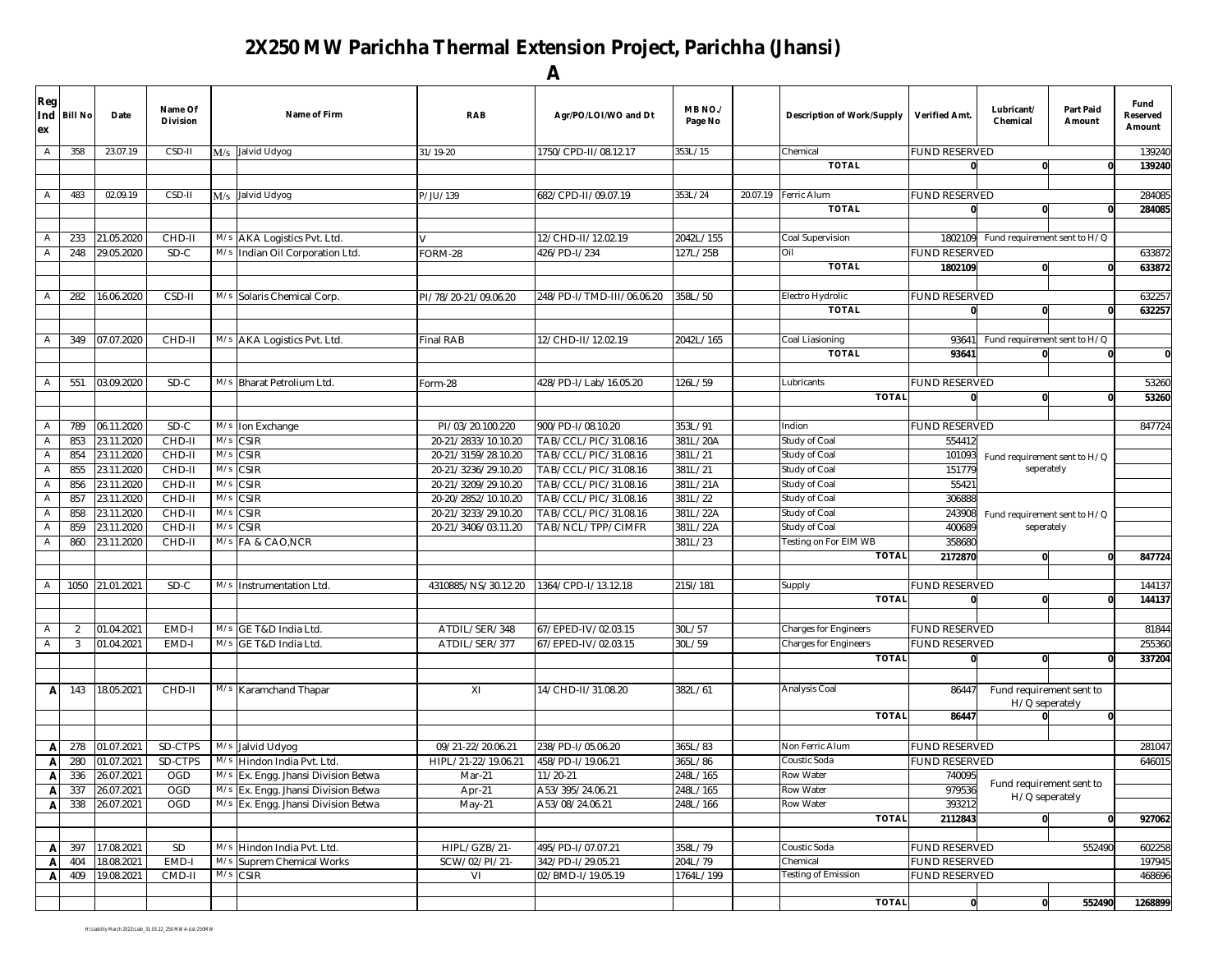|              | 484  | 13.09.2021 | <b>OGD</b>   |     | M/s Ex.Engg Jhansi Betwa Canal             | Feb-21               | A-53/399/29.07.21   | 248L/116  | Row Water Betwa                   | 163906  |                          |       |              |
|--------------|------|------------|--------------|-----|--------------------------------------------|----------------------|---------------------|-----------|-----------------------------------|---------|--------------------------|-------|--------------|
| A            | 485  | 13.09.2021 | <b>OGD</b>   | M/s | Ex.Engg Jhansi Betwa Canal                 | <b>Jun-21</b>        | A-53/12/21.08.21    | 248L/167  | Row Water Betwa                   | 686449  | Fund requirement sent to |       |              |
| A<br>A       | 486  | 13.09.2021 | OGD          | M/s | Ex.Engg Jhansi Betwa Canal                 | Jul-21               | A-53/16/31.08.21    | 248L/167  | Row Water Betwa                   | 868044  | H/Q seperately           |       |              |
| Α            | 570  | 30.09.2021 | OGD          |     | M/s Ex.Engg Jhansi Betwa Canal             | Agusst-2021          | A-53/2X250/09.09.21 | 248L/168  | Row Water Betwa                   | 780170  | Fund requirement sent to |       |              |
|              |      |            |              |     |                                            |                      |                     |           |                                   |         | H/Q seperately           |       |              |
|              |      |            |              |     |                                            |                      |                     |           | <b>TOTAL</b>                      | 2498569 | $\Omega$                 | 0     | $\mathbf{0}$ |
|              |      |            |              |     |                                            |                      |                     |           |                                   |         |                          |       |              |
| А            | 572  | 01.10.2021 | SD-C         | M/s | Ion Exchange                               | PI/01/2X250/15.09.21 | 715/PD-I/15.09.21   | 354L/112  | Indion                            |         | <b>FUND RESERVED</b>     | 83591 | 1636613      |
| A            | 573  | 01.10.2021 | SD-C         | M/s | Ion Exchange                               | PI/02/2X250/22.09.21 | 715/PD-I/15.09.21   | 354L/112  | Indion                            |         | <b>FUND RESERVED</b>     |       | 1720204      |
| Α            | 645  | 25.10.2021 | SD-C         | M/s | <b>IOCL</b>                                | PI/22.10.21          | 883/PD-I/31.07.19   | 250L/177  | Servo Oil                         |         | <b>FUND RESERVED</b>     |       | 49560        |
| А            | 646  | 25.10.2021 | $SD-C$       |     | M/s HPCL                                   | PI/LLRO/23.10.21     | 1259/PD-I/12.10.21  | 250L/177  | <b>HP Patrolium</b>               |         | <b>FUND RESERVED</b>     |       | 719611       |
| Α            | 669  | 28.10.2021 | CHD-II       | M/s | Om Sharda Logistics                        | I & Final            | 11/CHD-II/28.08.21  | 382L/94   | Coal Liasinoing                   | 3484658 | Fund requirement sent to |       |              |
| A            | 670  | 28.10.2021 | CHD-II       |     | M/s Om Sharda Logistics                    | I & Final            | 15/CHD-II/22.09.21  | 382L/95   | Coal Liasinoing                   | 3495240 | H/Q seperately           |       |              |
|              |      |            |              |     |                                            |                      |                     |           | <b>TOTAL</b>                      | 6979898 |                          | 83591 | 4125988      |
|              |      |            |              |     |                                            |                      |                     |           |                                   |         |                          |       |              |
| A            | 684  | 01.11.2021 | TSD-I        |     | M/s PTC India Ltd.                         | Form-28              | 307/TSD-I/25.11.20  | 611L/27   | Purchase                          |         | FUND RESERVED            |       | 1000000      |
| А            | 718  | 23.11.2021 | TSD-I        | M/s | PTC India Pvt. Ltd.                        | Forem-28             | 307/TSD-I/25.11.20  | 611L/29   | Purchasing Escert                 |         | <b>FUND RESERVED</b>     |       | 1000000      |
|              |      |            |              |     |                                            |                      |                     |           | <b>TOTAL</b>                      |         |                          |       | 2000000      |
|              |      |            |              |     |                                            |                      |                     |           |                                   |         |                          |       |              |
| Α            | 739  | 01.12.2021 | SD-C         | M/s | Indian Oil Corporation Ltd.                | 32/PI/VPSO/25.10.21  | 1258/PD-I/12.10.21  | 329L/93B  | Lubericant                        |         | <b>FUND RESERVED</b>     |       | 459917       |
| А            | 740  | 01.12.2021 | $SD-C$       | M/s | ndian Oil Corporation Ltd.                 | PI/UPSO/30/25.10.21  | 1282/PD-I/20.10.21  | 329L/94   | Lubericant                        |         | FUND RESERVED            |       | 323032       |
| Α            | 796  | 15.12.2021 | TSD-I        | M/s | PTC India Pvt. Ltd.                        | FORM-28              | 307/TSD-I/25.11.20  | 611L/29   | <b>Energy Saving Certificates</b> |         | <b>FUND RESERVED</b>     |       | 1000000      |
| Α            | 816  | 22.12.2021 | OGD          | M/s | Ex. Engg Jhansi Division                   | Sep-21               | A-53/2x250/23.11.21 | 248L/169  | <b>RAW Water</b>                  | 687368  | Fund requirement sent to |       |              |
| A            | 817  | 22.12.2021 | OGD          | M/s | Ex. Engg Jhansi Division                   | Oct-21               | A-53/2x250/23.11.21 | 248L/169  | <b>RAW Water</b>                  | 326042  | H/Q seperately           |       |              |
| A            | 820  | 23.12.2021 | AHD          | M/s | Gayatri Enterprises                        | $\mathbf{H}$         | 07/AHD/01.09.21     | 379L/35B  | Vehicle                           |         | <b>FUND RESERVED</b>     |       | 60392        |
|              |      |            |              |     |                                            |                      |                     |           | <b>TOTAL</b>                      | 1013410 |                          |       | 1843341      |
|              |      |            |              |     |                                            |                      |                     |           |                                   |         |                          |       |              |
| А            | 857  | 07.01.2022 | OGD          | M/s | P.P. Srivastava                            | Final                |                     | 332L/121  | Legal Fees                        |         | <b>FUND RESERVED</b>     |       | 11740        |
| А            | 858  | 07.01.2022 | OGD          | M/s | .R. Tech                                   | I & Final            | 496/OGD-III         | 332L/121  | Visit Charge                      |         | <b>FUND RESERVED</b>     |       | 37760        |
| Α            | 862  | 12.01.2022 | CHD-II       | M/s | Karamchand Thapar & Brothers               | Final RAB            | 14/CHD-II/31.08.20  | 382L/101  | Coal Sample                       | 326140  | Fund requirement sent to |       |              |
| A            | 863  | 12.01.2022 | CHD-II       | M/s | Karamchand Thapar & Brothers               | I & Final            | 14/CHD-II/31.08.20  | 382L/102  | Coal Sample                       | 90376   | H/Q seperately           |       |              |
| $\mathbf{A}$ | 911  | 27.01.2022 | CAMD         | M/s | <b>Balram Engineers</b>                    | VII                  | 11/CAMD/06.11.20    | 383L/117  | Fransfer B-451 dt.03.03.22        |         |                          |       |              |
|              |      |            |              |     |                                            |                      |                     |           | <b>TOTAL</b>                      | 416516  |                          |       | 49500        |
|              |      |            |              |     |                                            |                      |                     |           |                                   |         |                          |       |              |
| А            | 954  | 04.02.2022 | BMD-II       | M/s | G.S. Construction                          | RAB-04               | 06/BMD-II/25.08.21  | 297L/77   | Round The Clock                   |         | <b>FUND RESERVED</b>     |       | 121306       |
| А            | 973  | 14.02.2022 | CHD-II       | M/s | Karamchand Thapar & Brothers               |                      | 28/CHD-II/27.01.22  | 382L/116  | Coal Sample                       | 208258  | Fund requirement sent to |       |              |
| А            | 974  | 14.02.2022 | CHD-II       | M/s | Karamchand Thapar & Brothers               | $\mathbf{H}$         | 28/CHD-II/27.01.22  | 382L/117  | Coal Sample                       | 125741  | H/Q seperately           |       |              |
| А            | 984  | 19.02.2022 | <b>OGD</b>   |     | M/s Excutive Engineer Betwa Canal , Jhansi | Dec-21               | 07/C& IMD-I         | 248L/170  | Raw Water                         | 436513  | Fund requirement sent to |       |              |
|              |      |            |              |     |                                            |                      |                     |           |                                   |         | H/Q seperately           |       |              |
| А            | 985  | 19.02.2022 | OGD          |     | M/s Jahangir Enterprises                   | Ш                    | 05/OGD/05.08.21     | 392L/51   | Round The Clock                   |         | <b>FUND RESERVED</b>     |       | 270400       |
| Α            | 987  | 19.02.2022 | BMD-I        | M/s | <b>Avtar Construction</b>                  | XII                  | 09/BMD-I/15.02.21   | 19L/94B   | Removing Waste                    |         | <b>FUND RESERVED</b>     |       | 65418        |
| А            | 989  | 19.02.2022 | BMD-I        |     | M/s S.K. Engineering                       | IX                   | 11/BMD-I/01.10.21   | 417L/16   | Descalling                        |         | <b>FUND RESERVED</b>     |       | 19771        |
| Α            | 990  | 19.02.2022 | <b>BMD-I</b> |     | M/s S.K. Engineering                       | X                    | 12/BMD-I/15.03.21   | 417L/16B  | Round The Clock                   |         | <b>FUND RESERVED</b>     |       | 50354        |
| А            | 994  | 21.02.2022 | CHD-II       |     | M/s Amber Computer                         | Final                | 18/CHD-II/28.08.21  | 3092L/112 | Computer                          |         | <b>FUND RESERVED</b>     |       | 6000         |
| A            | 997  | 21.02.2022 | AHD          | M/s | Garg Engineering                           | $\mathbf{H}$         | 398/AHD/25.11.21    | 196L/99   | Routine                           |         | <b>FUND RESERVED</b>     |       | 388566       |
| А            | 998  | 21.02.2022 | BMD-I        | M/s | S.K. Engineering                           | V                    | 11/BMD-I/01.10.21   | 425L/24   | Decaling                          |         | <b>FUND RESERVED</b>     |       | 10983        |
| A            | 1011 | 24.02.2022 | $SD-C$       | M/s | Ghanaram                                   | PI/03/29.01.22       | 882/PD-1/31.07.21   | 217L/168  | <b>HSD</b>                        |         | <b>FUND RESERVED</b>     |       | 72316        |
| А            | 1012 | 24.02.2022 | SD-C         | M/s | <b>BPC Ltd.</b>                            | PI/17.01.22          | 1284/PD-I/17.01.22  | 217L/168  | Lubricant                         |         | <b>FUND RESERVED</b>     |       | 539270       |
| A            | 1013 | 24.02.2022 | SD-C         |     | $M/s$ BPC Ltd.                             | PI/17.01.22          | 1260/PD-I/12.10.21  | 217L/169  | Lubricant                         |         | FUND RESERVED            |       | 338515       |
|              |      |            | SD-C         | M/s |                                            |                      |                     |           | Servo Prime Oil                   |         | FUND RESERVED            |       |              |
| А            | 1014 | 24.02.2022 |              |     | IOC Ltd.                                   | PI                   | 70/PD-I/19.01.22    | 217L/173  |                                   |         |                          |       | 1170855      |
| A            | 1017 | 25.02.2022 | <b>OGD</b>   | M/s | Om Sai Travels                             | Ш                    | 08/OGD/25.08.21     | 387L/97   | Vehicle                           |         | FUND RESERVED            |       | 25030        |
| A            | 1018 | 25.02.2022 | OGD          | M/s | Kamlesh Rajpoot                            |                      | 25/OGD/10.02.22     | 387L/98   | Vehicle                           |         | FUND RESERVED            |       | 39707        |
| A            | 1020 | 25.02.2022 | <b>OGD</b>   | M/s | <b>Usha Enterprsises</b>                   | Ш                    | 11/OGD/25.09.21     | 332L/124  | Round The Clock                   |         | FUND RESERVED            |       | 160740       |
| A            | 1021 | 25.02.2022 | <b>OGD</b>   |     | M/s Hemant Singh                           | VII To XII           | 04/ITD/05.02.21     | 390L/45   | Computer                          |         | FUND RESERVED            |       | 14160        |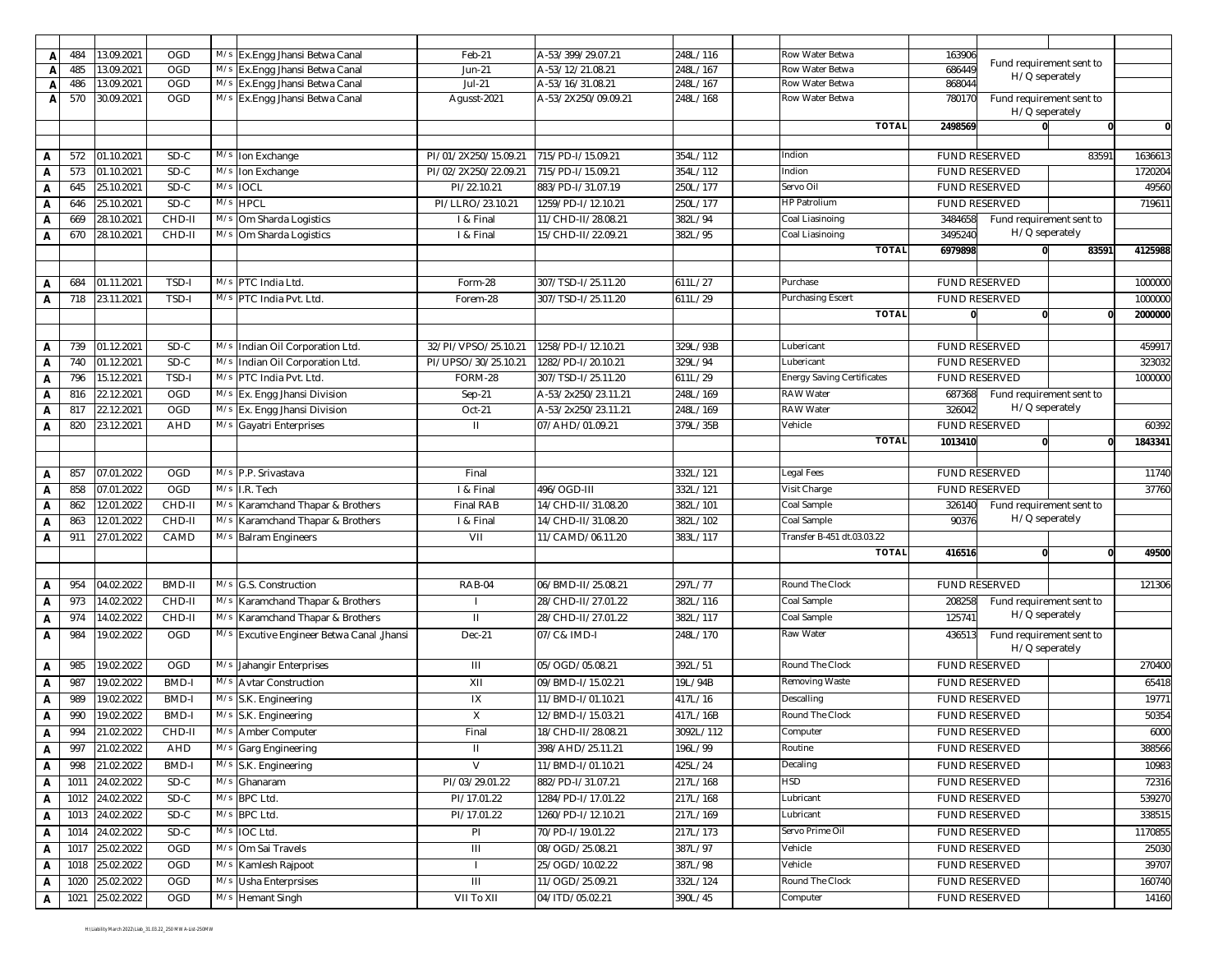| А            |      | 1022 25.02.2022 | OGD        |     | M/s Vikas Chauda                                  | I To Final     | 07/ITD/21-22        | 420L/06   | Computer                 |        | <b>FUND RESERVED</b> |   | 17820    |
|--------------|------|-----------------|------------|-----|---------------------------------------------------|----------------|---------------------|-----------|--------------------------|--------|----------------------|---|----------|
| A            | 1023 | 25.02.2022      | <b>OGD</b> | M/s | Vikas Chauda                                      | I To Final     | 08/ITD/21-22        | 420L/06   | Computer                 |        | <b>FUND RESERVED</b> |   | 17820    |
| Α            | 1029 | 26.02.2022      | EMD-II     | M/s | Electrical & Instruments                          | VII            | 06/EMD-II/25.08.21  | 288L/53   | Routine                  |        | <b>FUND RESERVED</b> |   | 8941     |
| Α            | 1033 | 28.02.2022      | BMD-I      | M/s | O.S. Contractor                                   | VI             | 09/BMD-I/14.09.21   | 416L/44   | Round The Clock          |        | <b>FUND RESERVED</b> |   | 8758     |
|              |      |                 |            |     |                                                   |                |                     |           | <b>TOTAL</b>             | 770512 |                      | n | 3346730  |
|              | 1054 |                 | CHD-IV     |     | M/s Energo Construction Ltd.                      | XI             | 11/CHD-IV/15.03.21  | 635L/178  | Round The Clock          |        | <b>FUND RESERVED</b> |   | 11232968 |
| Α            |      | 05.03.2022      |            |     |                                                   |                |                     |           |                          |        |                      |   |          |
| Α            | 1055 | 07.03.2022      | CHD-IV     |     | M/s Hind Udyog                                    | Ш.             | 07/CHD-IV/04.01.22  | 253L/38   | Repairing                |        | <b>FUND RESERVED</b> |   | 437940   |
| Α            | 1066 | 09.03.2022      | CHD-I      |     | M/s Indian Oil                                    | <b>RAB-24</b>  | 580/PD-I/01.06.21   | 433L/01   | <b>High Speed Diesel</b> |        | <b>FUND RESERVED</b> |   | 1112272  |
| Α            | 1070 | 11.03.2022      | CHD-II     |     | M/s Rajat Kumar                                   | Final          | 30/CHD-II/29.01.22  | 428L/9B   | Vehicle                  |        | <b>FUND RESERVED</b> |   | 18546    |
| Α            | 1072 | 14.03.2022      | <b>OGD</b> |     | M/s Balram Engineers                              | Final          | 28/OGD/02.02.21     | 391L/103  | <b>Collection Coal</b>   |        | <b>FUND RESERVED</b> |   | 48126    |
| Α            | 1073 | 14.03.2022      | OGD        |     | M/s Hemant Singh                                  |                | 28/OGD/14.02.22     | 391L/105  | Computer                 |        | <b>FUND RESERVED</b> |   | 11800    |
| Α            | 1074 | 14.03.2022      | OGD        | M/s | <b>Hemant Singh</b>                               | $\mathbf{III}$ | 12/OGD/08.10.21     | 391L/106  | Computer                 |        | <b>FUND RESERVED</b> |   | 113887   |
| Α            | 1075 | 14.03.2022      | OGD        |     | M/s Hemant Singh                                  |                | 27/OGD/14.02.22     | 391L/108  | Computer                 |        | <b>FUND RESERVED</b> |   | 11800    |
| Α            | 1076 | 14.03.2022      | OGD        |     | M/s Krishna Enterprises                           | Final          | 30/OGD/27.03.21     | 391L/110  | Up Keeping               |        | <b>FUND RESERVED</b> |   | 142048   |
| A            | 1077 | 14.03.2022      | <b>OGD</b> |     | M/s Bharti Enterprises                            | Ш              | 10/OGD/09.09.21     | 391L/111  | Dusting UCB              |        | <b>FUND RESERVED</b> |   | 235647   |
| Α            | 1080 | 15.03.2022      | CMD-II     |     | M/s Ravindr Singh & Co.                           | Ш              | 09/CMD-II/07.07.21  | 68L/28B   | Maintenance park         |        | <b>FUND RESERVED</b> |   | 142907   |
| Α            | 1083 | 15.03.2022      | CMD-II     | M/s | Peetambra Engineers Contractor &                  | Ш              | 03/CMD-II/28.05.21  | 361L/61   | Maintenance              |        | <b>FUND RESERVED</b> |   | 2526367  |
|              |      |                 |            |     | Suppliers                                         |                |                     |           |                          |        |                      |   |          |
| Α            | 1084 | 15.03.2022      | CMD-II     |     | M/s Jay Devi                                      |                | 29/CMD-II/09.02.22  | 406L/16B  | Vehicle                  |        | <b>FUND RESERVED</b> |   | 54113    |
| Α            | 1085 | 15.03.2022      | CMD-II     |     | M/s Ravindr Singh & Co.                           | Ш.             | 20/CMD-II/05.10.21  | 300L/44   | M&R of Store             |        | <b>FUND RESERVED</b> |   | 285496   |
| Α            | 1086 | 15.03.2022      | C&IMD-I    |     | M/s Sun World Process Engineers                   | Ш.             | 07/C&IMD-I/26.08.21 | 278L/93   | AMC                      |        | <b>FUND RESERVED</b> |   | 269384   |
| Α            | 1088 | 15.03.2022      | SD-C       |     | M/s Padam Industries                              | 01/12.03.22    | 191/PD-I/08.03.22   | 365L/108  | Sulphuric Acid           |        | <b>FUND RESERVED</b> |   | 899160   |
| Α            | 1089 | 15.03.2022      | SD-C       |     | M/s Anoop Singh                                   | <b>III,IV</b>  | 06/SD-C/02.11.21    | 233L/191  | Vehicle                  |        | FUND RESERVED        |   | 37074    |
| Α            | 1090 | 15.03.2022      | SD-C       |     | M/s Shiv Mahadev Engineering Works                | Final          | 05/SD-C/23.11.21    | 233L/192  | Computer                 |        | <b>FUND RESERVED</b> |   | 13767    |
| Α            | 1092 | 21.03.2022      | CMD-I      |     | M/s Dharmendra Kumar                              |                | 04/CMD-I/22.02.22   | 1853L/77B | Vehicle                  | 38879  |                      |   |          |
| Α            | 1093 | 21.03.2022      | CMD-I      |     | M/s Brijendra Kumar                               |                | 05/CMD-I/22.02.22   | 1853L/78  | Computer                 | 8000   |                      |   |          |
| Α            | 1094 | 21.03.2022      | CMD-I      |     | M/s Ravindr Singh & Co.                           | RAB-04         | 03/CMD-I/08.09.20   | 404L/9B   | Civil Work               | 124916 |                      |   |          |
| Α            | 1095 | 21.03.2022      | PD-I       |     | M/s Om Sai Travels                                | IV             | 08/PD-I/22.11.21    | 360L/199  | Vehicle                  | 18175  |                      |   |          |
| Α            | 1096 | 21.03.2022      | PD-I       |     | M/s Sumsh Verma                                   | Ш.             | 10/PD-I/18.01.22    | 360L/200  | Vehicle                  | 21886  |                      |   |          |
| Α            | 1097 | 21.03.2022      | CAMD       | M/s | <b>Cooling Centre</b>                             | Ш              | 11/CAMD/02.12.21    | 383L/129  | <b>AMC</b>               | 205886 |                      |   |          |
| Α            | 1098 | 21.03.2022      | CAMD       |     | M/s Panjab Singh                                  |                | 16/CAMD/22.02.22    | 383L/131  | Vehicle                  | 27223  |                      |   |          |
| Α            | 1099 | 21.03.2022      | EMD-II     |     | M/s R.L. Engineering                              | <b>RAB-07</b>  | 09/EMD-II/27.11.21  | 288L/56   | Routine                  | 44496  |                      |   |          |
| Α            | 1100 | 21.03.2022      | BMD-I      | M/s | Bharat Mechnical Structural & Works               | VIII           | 04/BMD-I/03.07.21   | 247L/110  | Round The Clock          | 520177 |                      |   |          |
| Α            | 1101 | 23.03.2022      | TMD        |     | M/s Thermal India Engineers                       | <b>RAB-08</b>  | 16/TMD/06.07.21     | 378L/80   | Round The Clock          | 259243 |                      |   |          |
| Α            | 1102 | 23.03.2022      | TMD        |     | M/s Sumsh Verma                                   | V              | 20/TMD/14.12.21     | 378L/82   | Vehicle                  | 16415  |                      |   |          |
| Α            | 1103 | 23.03.2022      | EMD-II     |     | M/s Ace Communication                             |                | 16/EMD-II/25.02.22  | 372L/125  | AMC                      | 88500  |                      |   |          |
| $\mathbf{A}$ |      | 1104 23.03.2022 | EMD-II     |     | M/s Jakson Vertwres                               |                | 17/EMD-II/25.02.22  | 372L/127  | AMC                      | 12248  |                      |   |          |
| A            | 1105 | 23.03.2022      | BMD-II     |     | M/s U.S. Enterprises                              | Ш.             | 11/BMD-II/13.01.22  | 277L/39   | Round The Clock          | 207202 |                      |   |          |
|              |      |                 | BMD-II     |     |                                                   |                |                     | 411L/27B  |                          |        |                      |   |          |
| Α            |      | 1106 23.03.2022 |            |     | M/s India Engineering Works                       | RAB-04         | 08/BMD-II/01.12.21  |           | Round The Clock          | 247338 |                      |   |          |
| Α            | 1107 | 23.03.2022      | BMD-II     |     | M/s MAK Construction                              | Ш              | 09/BMD-II/28.12.21  | 411L/27B  | Round The Clock          | 99531  |                      |   |          |
| Α            |      | 1108 23.03.2022 | BMD-II     |     | M/s Peetambra Engineers Contractor &<br>Suppliers | Ш.             | 13/BMD-II/19.02.22  | 411L/29B  | Round The Clock          | 200018 |                      |   |          |
| Α            | 1109 | 23.03.2022      | BMD-II     |     | M/s G.S. Construction                             | <b>RAB-05</b>  | 06/BMD-II/25.08.21  | 380L/38   | Round The Clock          | 183514 |                      |   |          |
| Α            | 1110 | 23.03.2022      | BMD-II     |     | M/s Gayatri Enterprises                           | Ш              | 10/BMD-II/11.01.22  | 380L/37   | Routine                  | 39235  |                      |   |          |
| Α            | 1111 | 23.03.2022      | BMD-II     |     | M/s Ravindr Singh & Co.                           | <b>RAB-08</b>  | 03/BMD-II/12.06.21  | 380L/41   | General Housekeeping     | 59659  |                      |   |          |
| Α            |      | 1112 23.03.2022 | BMD-II     |     | M/s Rohit Yadav                                   | <b>RAB-05</b>  | 07/BMD-II/23.10.21  | 380L/44   | Vehicle                  | 16877  |                      |   |          |
|              |      |                 |            |     |                                                   |                |                     |           |                          |        |                      |   |          |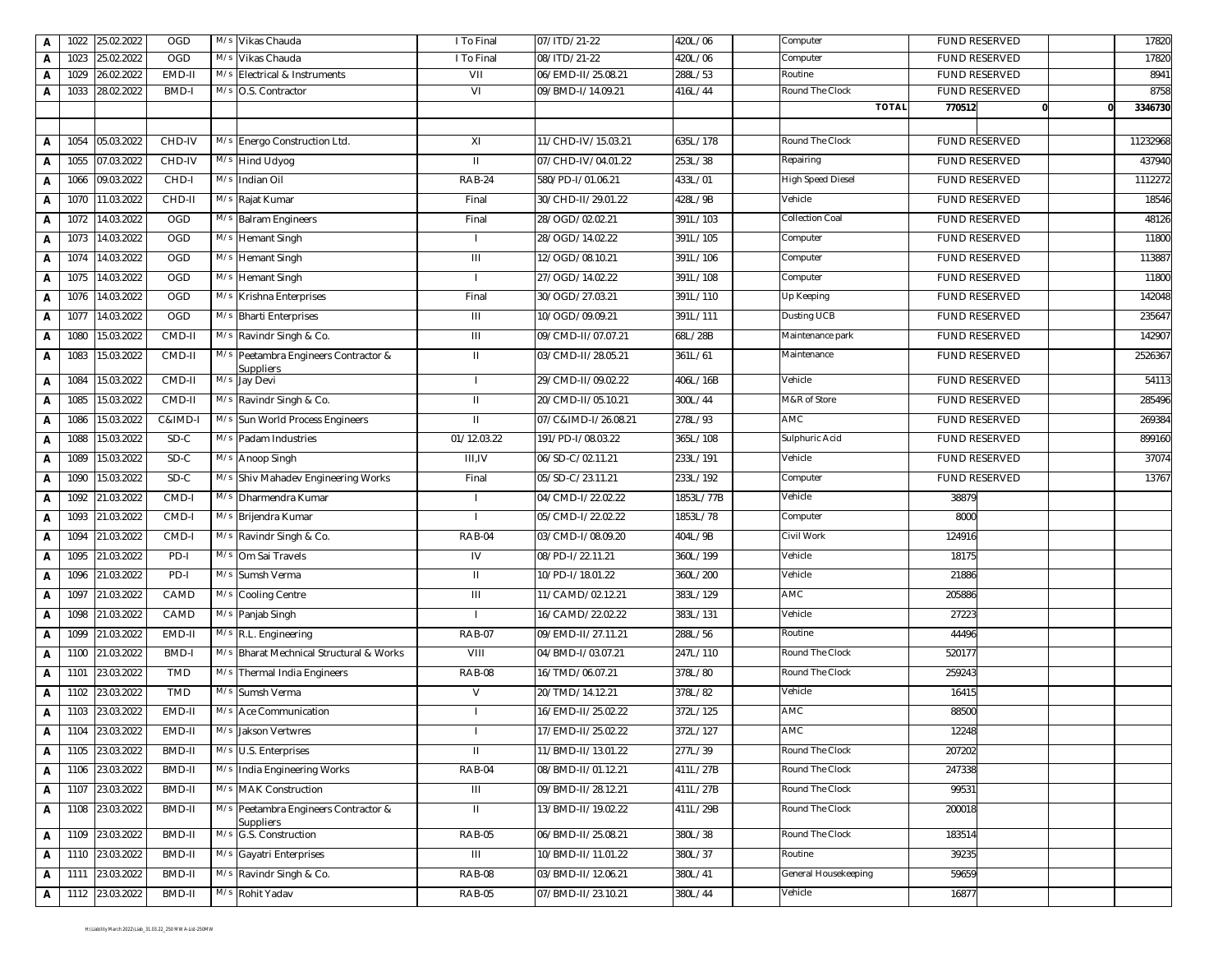|   |      | 1113 23.03.2022 | CFA&BO       |     | M/s Dheeraj                         |                 | 33/CFA&BO/21.01.22   | 265L/131  | Vehicle               | 18530   |                                            |  |
|---|------|-----------------|--------------|-----|-------------------------------------|-----------------|----------------------|-----------|-----------------------|---------|--------------------------------------------|--|
| А | 1114 | 23.03.2022      | AHD          |     | M/s Abhay Kumar Singh               | <b>RAB-10</b>   | 14/AHD/03.03.21      | 168L/150  | <b>Ash Removal</b>    | 82882   |                                            |  |
| A |      | 1115 24.03.2022 | $SD-C$       |     | M/s Ghanaram Engineers              | 81/15.03.22     | 882/PD-I/31.07.21    | 284L/69   | Diesel                |         | 84695                                      |  |
| A | 1116 | 24.03.2022      | $SD-C$       |     | M/s Ghanaram Engineers              | 82/15.03.22     | 882/PD-I/31.07.21    | 284L/69B  | Diesel                |         | 77592                                      |  |
| А | 1117 | 24.03.2022      | $SD-C$       |     | M/s Ghanaram Engineers              | 83/15.03.22     | 882/PD-I/31.07.21    | 284L/70   | Diesel                |         | 89170                                      |  |
| А |      | 1118 24.03.2022 | $SD-C$       |     | M/s Ghanaram Engineers              | 84/15.03.22     | 882/PD-I/31.07.21    | 284L/70B  | Diesel                |         | 71622                                      |  |
| Α | 1119 | 24.03.2022      | $SD-C$       | M/s | <b>Ghanaram Engineers</b>           | 85/15.03.22     | 882/PD-I/31.07.21    | 284L/71   | Diesel                |         | 60437                                      |  |
| А | 1120 | 24.03.2022      | SD-C         | M/s | <b>Ghanaram Engineers</b>           | 86/15.03.22     | 882/PD-I/31.07.21    | 284L/71B  | Diesel                |         | 64339                                      |  |
| А | 1121 | 24.03.2022      | BMD-II       |     | M/s G.S. Construction               |                 | 12/BMD-II/27.01.22   | 411L/29B  | Round The Clock       | 210800  |                                            |  |
| А | 1122 | 25.03.2022      | CFA&BO       | M/s | Dheeraj                             | $\mathbf{H}$    | 33/CFA&BO/21.01.22   | 265L/132  | Vehicle               | 17211   |                                            |  |
| А |      | 1123 25.03.2022 | OGD          |     | M/s Ex.Engg. Jhansi Betwa Canal     | Jan-22          | A-53/2X250/05.03.22  | 248L/170  | Raw Water             | 660735  | Fund requirement sent to<br>H/Q seperately |  |
| А | 1124 | 25.03.2022      | $SD-C$       | M/s | GE T&D India Ltd.                   | PI/5427PV4611/1 | 1551/PD-I/23.12.21   | 365L/109  | <b>Bushing Supply</b> | 2743409 |                                            |  |
| А | 1125 | 25.03.2022      | EMD-II       |     | M/s Priya Construction              | <b>RAB-05</b>   | 8/EMD-II/18.11.21    | 360L/137  | Routine               | 35725   |                                            |  |
| А | 1126 | 25.03.2022      | EMD-II       |     | M/s Priya Construction              | RAB-3           | 08/EMD-II/18.11.21   | 360L/140  | Routine               | 124690  |                                            |  |
| А | 1127 | 25.03.2022      | CMD-II       | M/s | Peetambra Engineers Contractor &    |                 | 12/CMD-II/10.08.21   | 51L/47B   | Paniting              | 706984  |                                            |  |
| А | 1128 | 25.03.2022      | MPED-III     | M/s | Thyseen Krupp                       | Form-28         | 15/MPED-III/13-14    | 205L/58   | Security              | 34400   |                                            |  |
| A | 1129 | 25.03.2022      | MPED-III     | M/s | Thyseen Krupp                       | Form-28         | 04/MPED-III/25.04.18 | 205L/58   | Security              | 39068   |                                            |  |
| A | 1130 | 25.03.2022      | MPED-III     | M/s | Thyseen Krupp                       | Form-28         | 29/MPED-III/31.03.16 | 205L/59   | Security              | 37565   |                                            |  |
| А | 1131 | 25.03.2022      | MPED-III     |     | M/s Thyseen Krupp                   | Form-28         | 15/MPED-III/21.01.15 | 205L/59   | Security              | 36120   |                                            |  |
| А | 1132 | 26.03.2022      | BMD-I        |     | M/s S.K. Engineering Works          | XII             | 12/BMD-I/15.03.21    | 425L/30   | Round The Clock       | 42232   |                                            |  |
| А | 1133 | 26.03.2022      | BMD-I        |     | M/s S.K. Engineering Works          | V               | 11/BMD-I/01.10.21    | 425L/31   | Descaling             | 20504   |                                            |  |
| А | 1134 | 26.03.2022      | <b>BMD-I</b> |     | M/s O.S. Contractor                 | VII             | 09/BMD-I/28.01.21    | 425L/32   | Round The Clock       | 63806   |                                            |  |
| А | 1135 | 26.03.2022      | <b>OGD</b>   |     | M/s Akash Singh Yadav               | $\mathbf{I}$    | 24/OGD/10.02.22      | 387L/103  | Vehicle               | 24481   |                                            |  |
| Α | 1136 | 26.03.2022      | OGD          | M/s | Suresh Pal Singh                    | Ш               | 18/OGD/11.11.22      | 387L/104  | Vehicle               | 16319   |                                            |  |
| А | 1137 | 26.03.2022      | OGD          | M/s | Om Sai Travels                      |                 | 23/OGD/02.02.22      | 387L/105  | Vehicle               | 23112   |                                            |  |
| Α | 1138 | 26.03.2022      | <b>OGD</b>   |     | M/s Kamlesh Rajpoot                 | Ш.              | 25/OGD/10.02.22      | 387L/106  | Vehicle               | 37910   |                                            |  |
| А | 1139 | 26.03.2022      | OGD          | M/s | Ramdevi                             | $\mathbf{II}$   | 26/OGD/10.02.22      | 387L/107  | Vehicle               | 33579   |                                            |  |
| Α | 1140 | 28.03.2022      | AHD          | M/s | Garg Engineering                    | $\mathbf{III}$  | 09/AHD/22.12.21      | 196L/102  | Routine               | 388566  |                                            |  |
| A | 1141 | 28.03.2022      | EMD-II       | M/s | Electrical & Instrumentation        | RAB-04          | 05/EMD-II/25.08.21   | 394L/34   | Routine               | 29789   |                                            |  |
| A | 1142 | 28.03.2022      | EMD-II       |     | M/s R.P. Construction               | H.              | 14/EMD-II/21.12.21   | 394L/35   | Routine               | 141198  |                                            |  |
| А | 1143 | 28.03.2022      | EMD-II       |     | M/s Instrument Care Group           | RAB-04          | 10/EMD-II/27.11.21   | 394L/39   | Technical Assist      | 25161   |                                            |  |
| А | 1144 | 29.03.2022      | <b>OGD</b>   |     | M/s S.K. Engineering Works          | RAB-I (Part-B)  | 20/OGD/11.11.21      | 392L/60   | Routine               | 98655   |                                            |  |
| А | 1145 | 29.03.2022      | OGD          | M/s | Jahangir Enterprises                | Ш               | 05/OGD/05.08.21      | 392L/62   | Round The Clock       | 122116  |                                            |  |
| А | 1146 | 29.03.2022      | <b>OGD</b>   | M/s | S.K. Engineering Works              | I (Part-A)      | 20/OGD/11.11.21      | 392L/63   | Routine               | 25695   |                                            |  |
| А | 1147 | 29.03.2022      | <b>OGD</b>   | M/s | Bharat Mechnical Structural & Works | IX              | 04/BMD-I/03.07.21    | 231L/154  | Round The Clock       | 76083   |                                            |  |
| A |      | 1148 29.03.2022 | OGD          |     | M/s Hitek NDT Services              | Ш               | 18/BMD-I/01.02.22    | 231L/156  | Deputation            | 55944   |                                            |  |
| А |      | 1149 29.03.2022 | <b>OGD</b>   | M/s | Hemant Kumar                        | VI              | 03/BMD-I/03.07.21    | 231L/157  | Vehicle               | 18131   |                                            |  |
| Α | 1150 | 29.03.2022      | C&IMD-I      | M/s | <b>Hemant Singh</b>                 | I To VI         | 03/C&IMD-I/02.09.21  | 267L/117  | Computer              | 14160   |                                            |  |
| Α | 1151 | 29.03.2022      | CMD-I        |     | M/s Vijay Kumar Gupta               | 6 & Final       | 04/CMD-I/21.09.20    | 2053L/106 | Water Supply          | 102266  |                                            |  |
| А |      | 1152 30.03.2022 | C&IMD-II     |     | M/s Parshuram                       | $IV+V$          | 14/CTPS/30.12.21     | 313L/105  | Vehicle               | 36318   |                                            |  |
| А | 1153 | 30.03.2022      | C&IMD-II     | M/s | Yokogawa India Ltd.                 |                 | 07/C&IMD-II/22.09.21 | 313L/106  | AMC                   | 710100  |                                            |  |
| А | 1154 | 30.03.2022      | C&IMD-II     |     | M/s Instrument Care Group           | I To IV         | 18/C&IMD-II/16.02.22 | 313L/107  | Routine               | 143932  |                                            |  |
| А |      | 1155 30.03.2022 | C&IMD-II     | M/s | Instrument Care Group               | X,XI            | 02/CTPS/21.06.21     | 313L/108  | Routine               | 90061   |                                            |  |
| Α |      | 1156 30.03.2022 | C&IMD-II     | M/s | Goverdhan Controls                  | III, IV, V      | 12/CTPS/07.10.21     | 313L/114  | Routine               | 145053  |                                            |  |